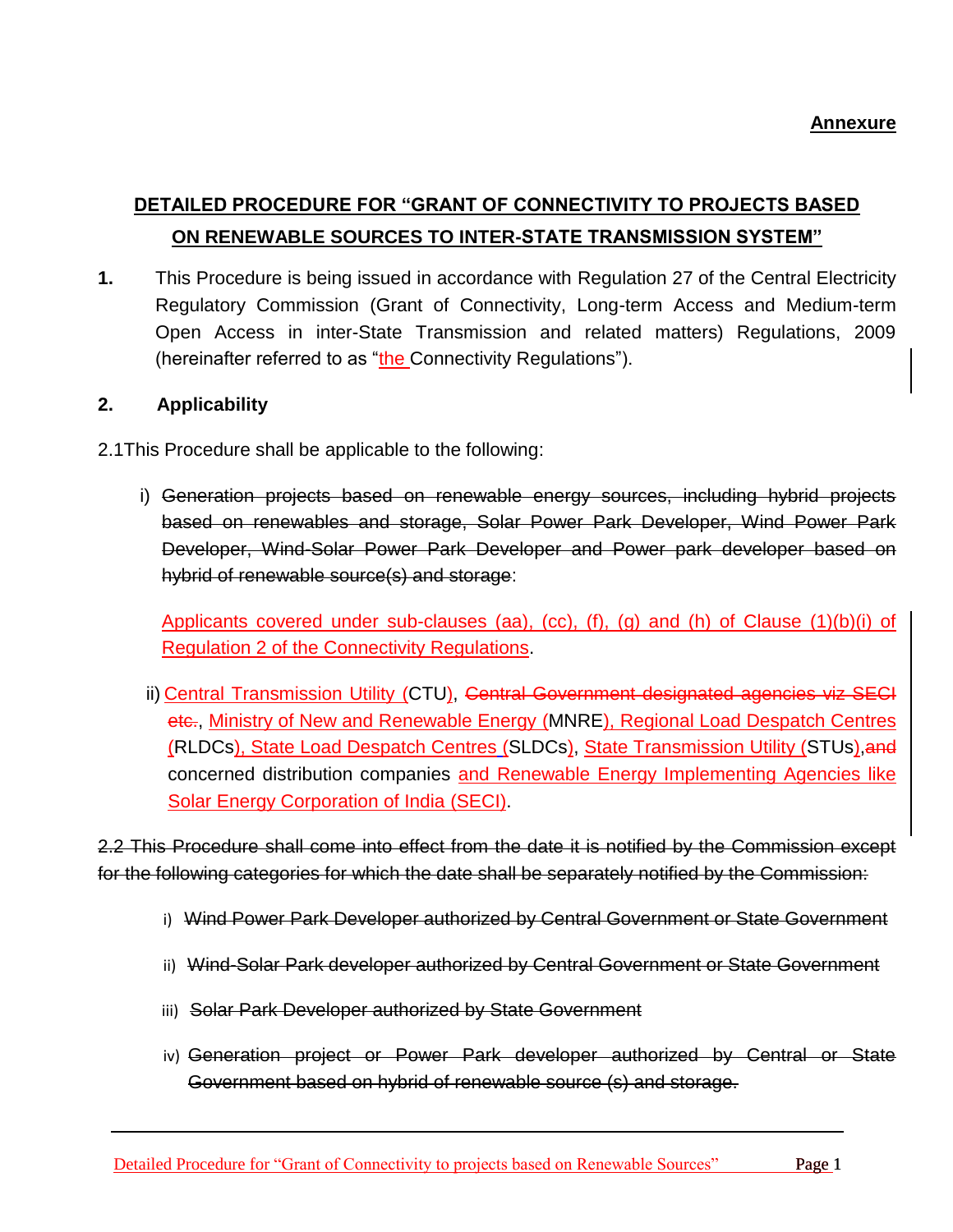2.3 Applications for Connectivity by Solar Power Park Developer, Wind Power Park Developer, Wind-Solar Power Park Developer, and Generation Projects based on renewable energy sources including hybrid projects based on renewables and storage shall under this Procedure shall be processed in two stages:

- (a) Stage-I Connectivity
- (b) Stage-II Connectivity

2.4 An entity may apply for Stage-I and Stage-II Connectivity separately or simultaneously. The application for Stage-II may be made along with or after Stage-I connectivity application.

**3.**Communications with CTU wherever required, under this Procedure shall be done at the following address:

> Chief Operating Officer (CTU-Planning) Power Grid Corporation of India Limited Saudamini, Plot No.-2, Sector-29 Gurugram - 122 001, Haryana, India

## **4. Eligibility:**

4.1Application for grant of Stage-I Connectivity can be made by:

- (i) An entity intending to set-up generation projects based on renewable energy sources including hybrid projects on renewables and storage for a capacity of 50 MW or above:
- (ii) An entity acting as a Lead Generator on behalf of the constituting entities intending to set-up generation projects based on renewable energy sources including hybrid projects on renewables and storage and seeking connection from CTU at a single connection point, individually having less than 50 MW installed capacity but collectively having an aggregate installed capacity of 50 MW or above.
- (iii) Any company authorized by the Central or State Government as Solar Power Park Developer, Wind Power Park Developer or Wind-Solar Power Park Developer or hybrid Power Park developer based on hybrid of renewable source (s) and storage:

Applicants covered under sub-clauses (aa), (cc), (f), (g) and (h) of Clause (1)(b)(i) of Regulation 2 of the Connectivity Regulations shall be eligible to apply for grant of Connectivity under this Procedure.

4.2 The generation capacity already connected to grid (Inter-State Transmission System or Intra-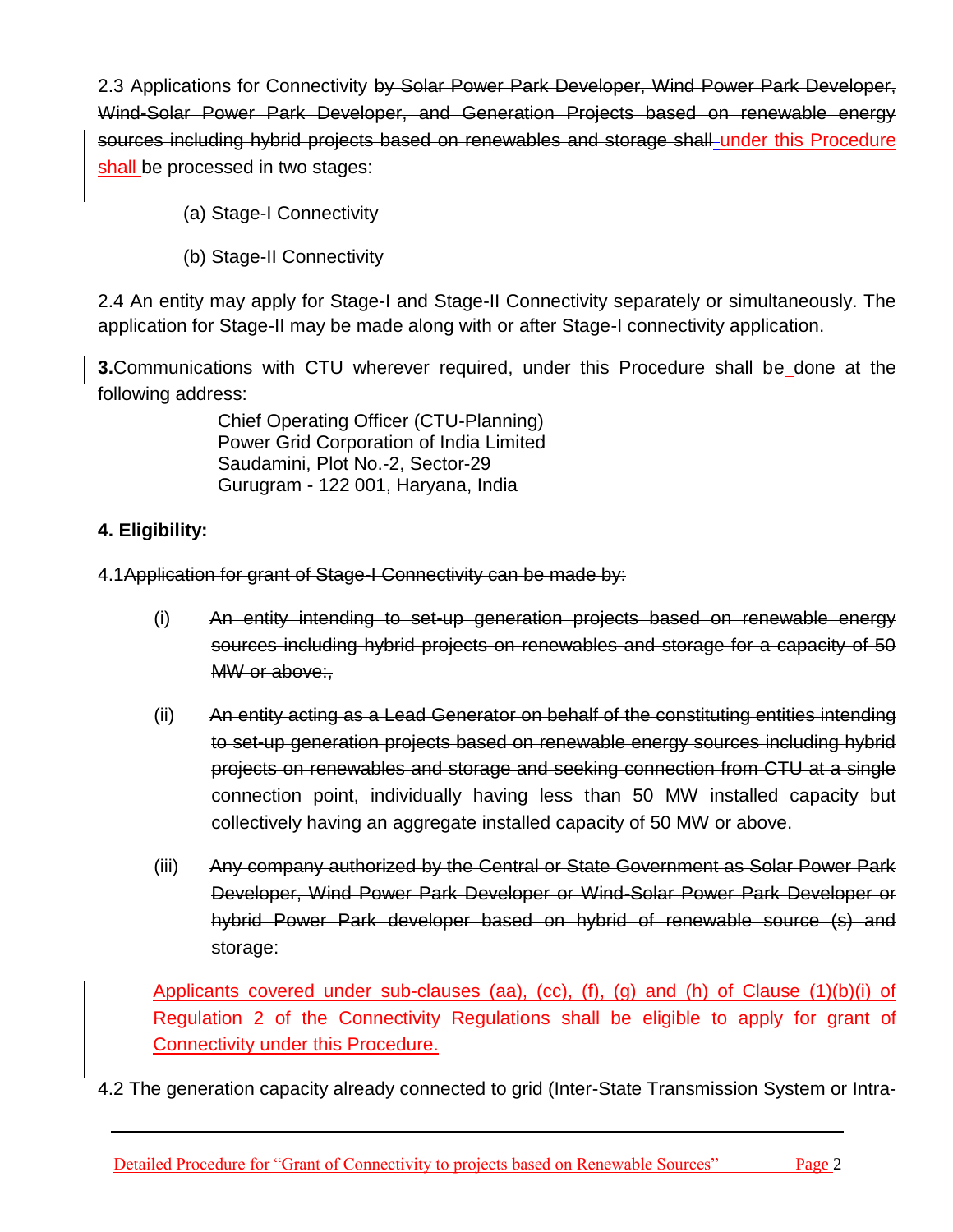State Transmission System) or for which connectivity is already granted under the present Regulations, cannot apply for additional connectivity for the same project capacity.

4.3 In the event of a proposal to augment the capacity, a fresh application for additional capacity shall be submitted as per the provisions of this Procedure.

4.4 The Applicants who have been granted Connectivity to ISTS for the Generation projects based on particular renewable energy source(s) may change the generation project to be based on another renewable energy source(s) in part or full, under intimation to CTU. In such cases CTU shall incorporate the necessary change in connection agreement.

## **5. Processing of Applications**

5.1. An entity or company who has been granted Connectivity or Connectivity and LTA prior to issue of this Procedure for setting up project(s) / park based on renewable energy sources shall be treated as under after notification of this Procedure:

|                | <b>SI. No. Present Status</b>                                                                                                                                                                                                                                                            | Status upon notification<br>of this Procedure | <b>Remarks</b>                                                                                                                                                |
|----------------|------------------------------------------------------------------------------------------------------------------------------------------------------------------------------------------------------------------------------------------------------------------------------------------|-----------------------------------------------|---------------------------------------------------------------------------------------------------------------------------------------------------------------|
| 1              | Solar Power Park Developer <sup>Stage-II Connectivity</sup><br>Central<br>authorized<br>by<br>where<br>Government<br>its<br>transmission system is under<br>implementation                                                                                                               |                                               | Deemed grantee of Stage-II<br>Connectivity                                                                                                                    |
| $\overline{2}$ | Applicants who<br>have<br>granted Connectivity and havesubject to fulfillment of Deemed grantee of Stage-II<br>signed the bay implementation conditions in Clause 9.2 Connectivity to theextent of<br>agreement and have paid the<br>initial<br>advance<br>the<br>per<br>as<br>agreement | beenStage-II Connectivity                     | Connectivity<br>applied.<br>The<br>documents are required<br>to<br>he<br>submitted within 9 months of<br>lissue of this Procedure.                            |
| 3              | Applicants who<br>have<br>granted Connectivity and<br>are<br>sign<br>the<br>vet<br>to<br>bay<br>implementation agreement                                                                                                                                                                 | been Stage-I Connectivity                     | Deemed grantee of Stage-I<br>Connectivity                                                                                                                     |
| 4              | Applicants whose cases have Intimation shall<br>decided for grant<br>been<br>Connectivity in the meeting of Stage-I<br>the constituents and intimation within one week of issue month of<br>lthereof has not been issued                                                                 | ofissued for<br>grant<br>of this Procedure    | be The applicant shall submit the<br>ofrequired<br>documents<br>for<br>Connectivity Stage-I Connectivity within 1<br><b>of</b><br>issue<br>this<br>Procedure. |

Detailed Procedure for "Grant of Connectivity to projects based on Renewable Sources" Page 3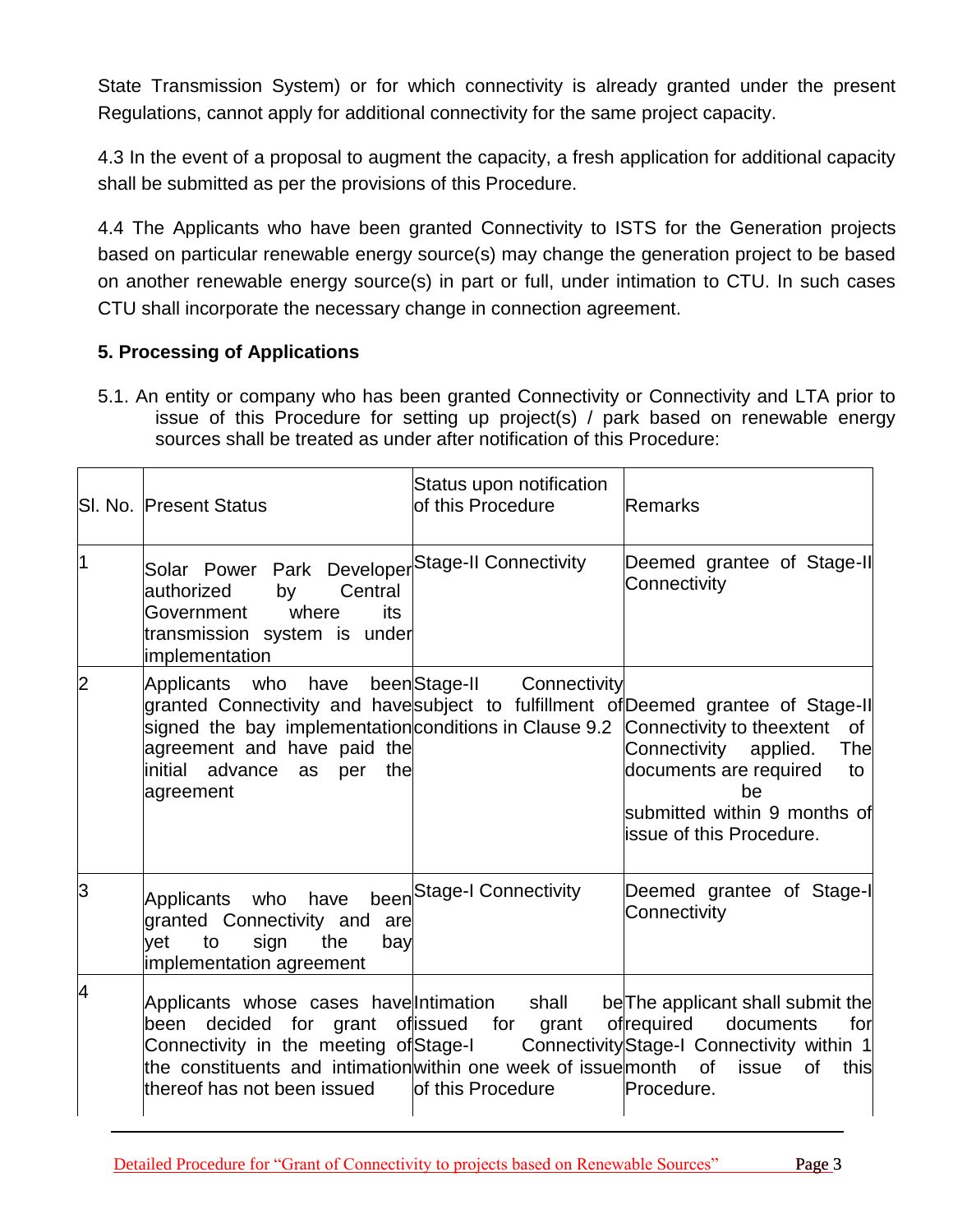| 5 |                                                                                 |                                                                                                                                                                      |                                                                                                                                         |
|---|---------------------------------------------------------------------------------|----------------------------------------------------------------------------------------------------------------------------------------------------------------------|-----------------------------------------------------------------------------------------------------------------------------------------|
|   | All<br>other<br>pending<br>the<br>applications for<br>grant of<br>Connectivity. | Application shall<br>be<br>processed for grant of<br>Stage-I Connectivity<br>within 15 days of the<br>issue of this Procedure.                                       | The applicant shall submit the<br>required documents<br>for<br>Stage-I Connectivity within 1<br>month of issue of<br>this<br>Procedure. |
| 6 | Applicant who has been granted<br>Connectivity and LTA                          | The Applicant shall be<br>deemed as Stage-I<br>Connectivity<br>grantee<br>and shall be required to<br>Stage-II<br>apply for<br>Connectivity as per the<br>Procedure. | The applicant shall submit<br>the required documents for<br>Stage-I Connectivity within 1<br>month of issue of<br>this<br>Procedure.    |

## **5.2 Utilisation of Connectivity granted to the Parent Company by its Subsidiary company (ies) and Transfer of Connectivity**

5.2.1 The Connectivity granted to a company may be utilised by its wholly owned (100%) subsidiary company(ies) including SPVs. In such cases, the parent company cannot sell its shareholding in the subsidiary company (ies) before the lock-in period of one year after the commencement of supply of power from such subsidiary.

In case of more than one wholly owned (100%) subsidiary of the same company, the lockin period of one year shall apply from commencement of supply of power from the last such subsidiary. An illustration is given below:

"A company is granted Connectivity for 1000 MW and it wins a bid for 250 MW. It forms five wholly owned (100%) subsidiaries of 50 MW each. In such a case lock-in period shall be 1 year from commencement of supply from last subsidiary (i.e. subsidiary which is commissioned last) out of this 250 MW."

The utilisation and transfer of Connectivity shall be governed in accordance with Clause 8A of the Connectivity Regulations.

5.2.2 In the cases covered under clause 5.2.1, the parent company will act as lead generator and undertake 4<sup>th</sup>(fourth) proviso of Regulation 8A of the Connectivity Regulations, where the subsidiary companies have been allowed to utilize the Connectivity granted to the parent company and vice versa, the Connectivity grantee shall be responsible for all operational and commercial obligations responsibilities of the concerned renewable energy generating station(s)in following including compliance with the provisions of the Indian Electricity Grid Code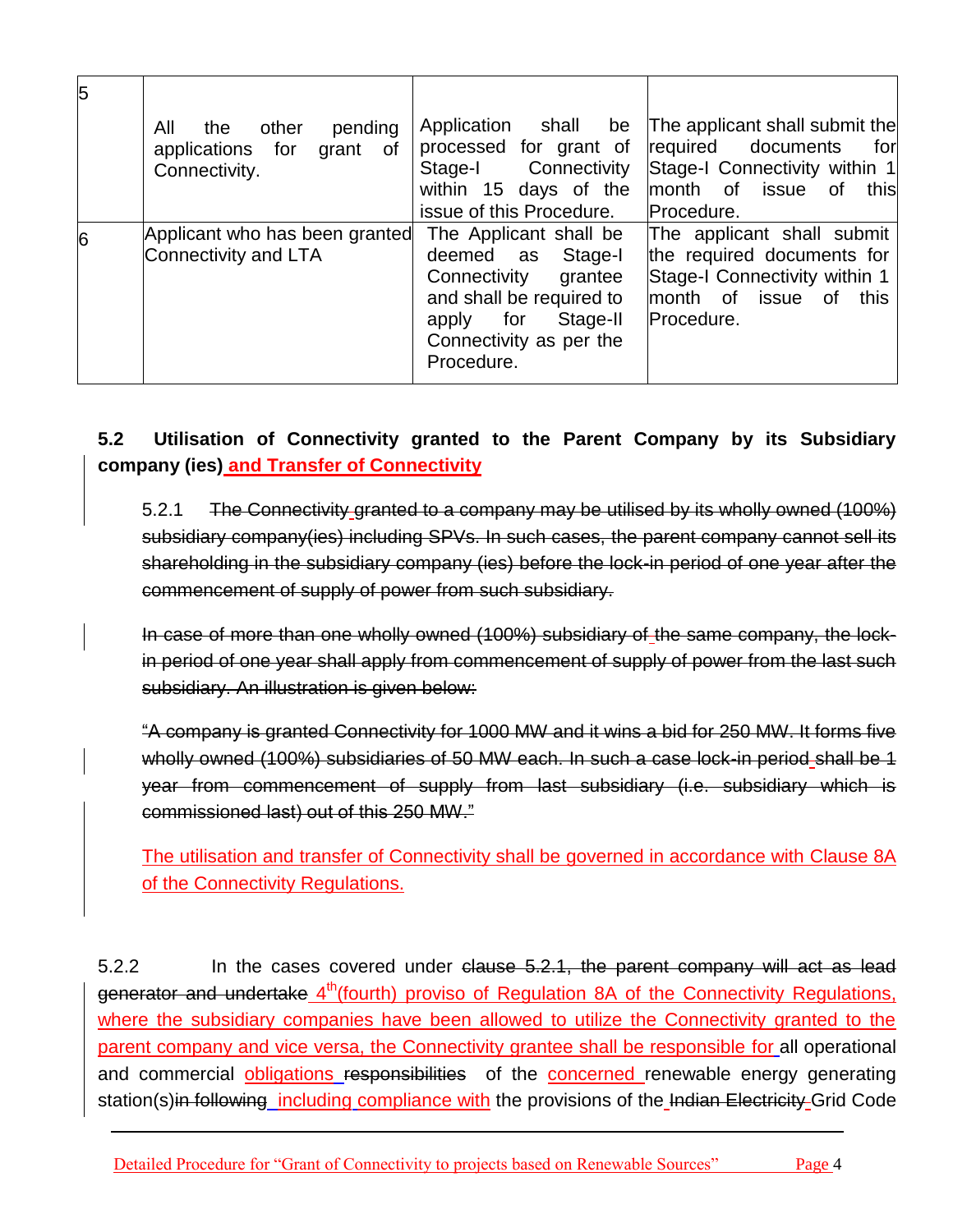and other regulations of the Commission, related to grid security, scheduling and dispatch, collection and payment/adjustment of Transmission charges, deviation charges, congestion and other charges etc. The consortium agreement amongst lead generator and other generators shall be as per FORMAT - CON - LGN.

5.2.3 A parent company can exit only if, one of the subsidiaries is willing to take over as lead generator and is responsible for all activities stated above.

5.2.4 Except as provided in clauses 5.2.1 to 5.2.3, connectivity granted to an entity shall not be transferred or assigned to any other entity.

## **5.3 Scope of bay(s) for dedicated transmission line**

5.3.1 For the connectivity system, the dedicated transmission line including line bay(s) at generation pooling station shall be under the scope of the applicant and the terminal associated bay(s) at the ISTS sub-station shall be under the scope of transmission licensee owning the ISTS sub-station subject to compliance of relevant provision of tariff policy.

.Provided that the applicant may itself construct the associated bay(s), subject to approval of the CTU and agreement with the transmission licensee owning the ISTS sub-station.

5.3.2 Wind power developers who have emerged successful in the bidding conducted by Central/State Government designated agency, before coming into force of this Procedure, shall have the option to implement the bays associated with their dedicated lines at the ISTS sub-station by themselves or through the transmission licensee owning the sub-station subject to compliance of relevant provisions of tariff policy. The transmission licensee and the project developer shall endeavour to match the implementation of bays with that of associated dedicated transmission line.

#### **6. Application for Stage-I Connectivity**

- 6.1 Applications for Grant of Connectivity to ISTS shall be made online as per the application form [FORMAT-RCON-I] available at https://openaccess.powergrid.in.
- 6.2 Documents to be submitted along with the online Application:
	- (i) Online Application bearing digital signature of the applicant.
	- (ii) Scanned copy of notarized affidavit as per FORMAT-RCON-A for each application.
	- (iii) Bank generated UTR Number as proof of payment of Application Fee through NEFT/RTGS/IMPS. The Application Fee for "Stage-I Connectivity" shall be the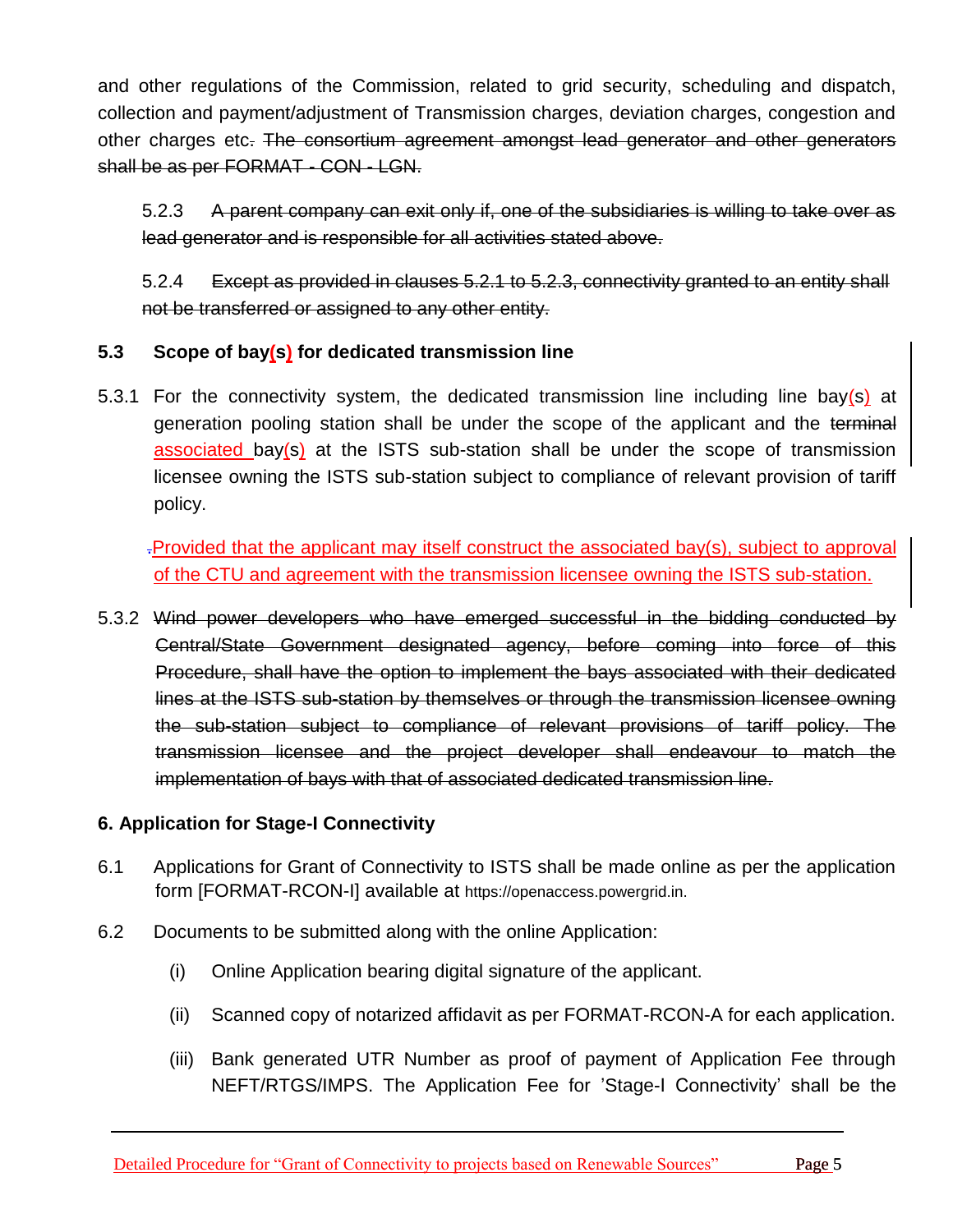same as the Application Fee for "Connectivity" as per the extant Connectivity Regulations.

- (iv) Scanned Copy of the Board Resolution authorizing filing of application and designating a person for the same, where the Applicant is a company;
- (v) Scanned Copy of authorization certificate issued by the Central or State Government to Wind or Solar or Wind-SolarRenewable Power Park Developers, as may be applicable.
- 6.3 The applications complete in all respects, received online shall have a time and date stamp. Further, such applications received by 2400 hrs. of the last day of the month shall be deemed to have been received during the month and shall be processed after the end of the month except as specifically provided otherwise at Clause 6.5 of this Procedure.
- 6.4 Upon submission of the online application, auto-generated acknowledgement for receipt of application shall be issued by the nodal agency.
- 6.5 After scrutiny, nodal agency shall intimate the deficiencies in the application, if any, to the applicant within one week of receipt of application. The applicant shall rectify the deficiency within one week thereafter, failing which the application shall be closed and 20% of the application fees shall be forfeited and balance shall be refunded. If the rectified application is received from the applicant after 2400 hrs of the last day of the month in which application is made, application shall be deemed to have been made in subsequent month and shall be processed accordingly.
- 6.6 The Stage-I Connectivity grantees who fail to apply for Stage-II Connectivity within 24 months from grant of Stage-I Connectivity shall cease to be Stage-I grantee and their Application fees shall be forfeited.
- 6.7 Deemed Stage-I Connectivity grantees shall apply for Stage-II connectivity within 24 months from the date of notification of this Procedure failing which they shall cease to be Stage-I grantee and their Application fees shall be forfeited.
- 6.8 If entire or part of capacity granted under Stage-I is not utilized for Stage-II Connectivity, such unutilized capacity shall be cancelled under the timeframe provided at Clause 6.6 and 6.7 above and their application fees shall be forfeited.

## **7. Grant of Stage-I Connectivity**

- 7.1 Upon receipt of the Connectivity application, CTU shall carry out necessary study for grant of connectivity in the available margin in the nearest existing ISTS substations or in new sub-stations under implementation/ planning stage.
- 7.2 New sub-stations for harnessing renewable generation potential shall be planned by CTU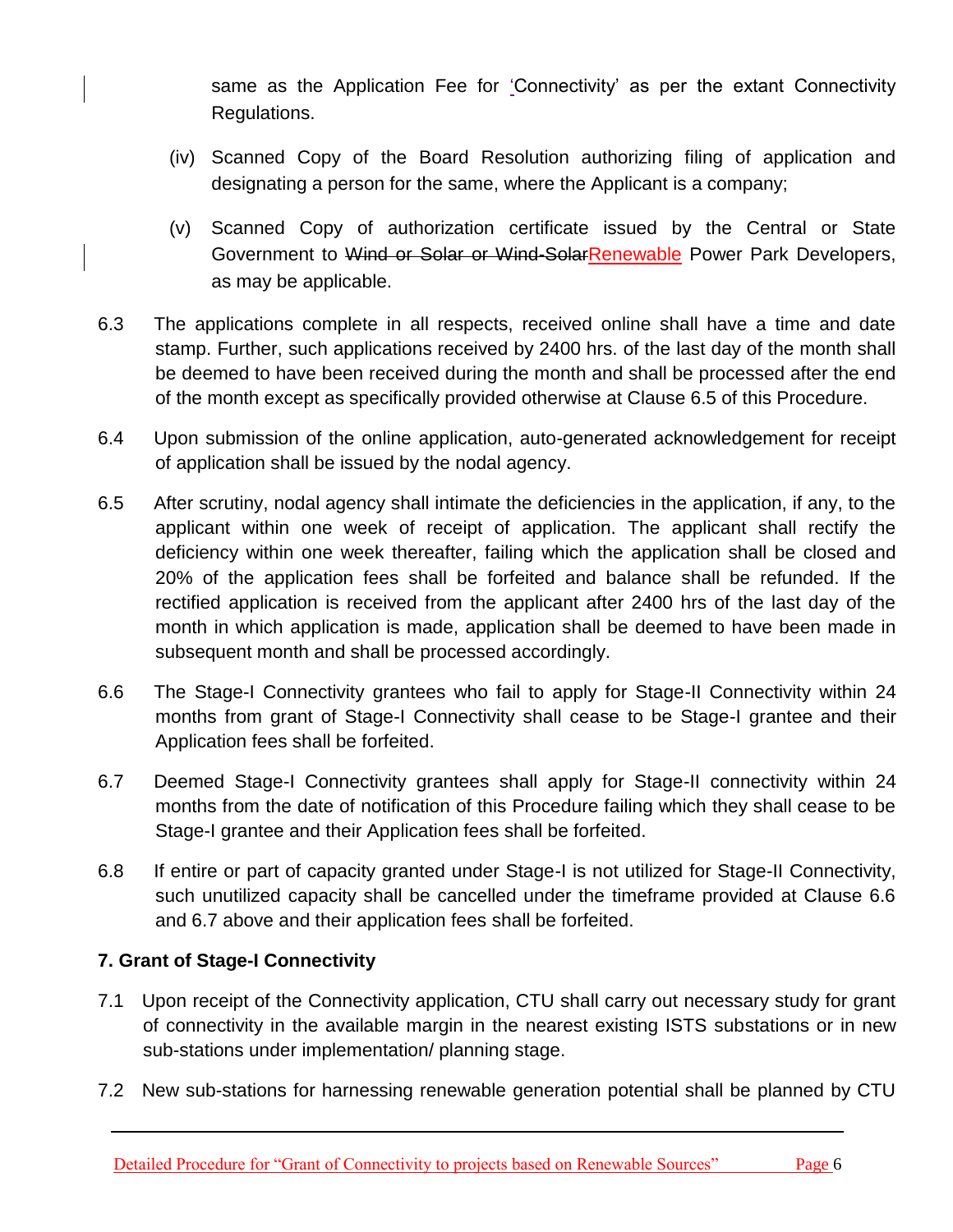in consultation with CEA, and Ministry of New and Renewable Energy (MNRE) or its designated agency/authority / nodal officer. CTU shall regularly interact with MNRE or its designated agency / authority / nodal officer in this regard. The sub-station plant shall be implemented in terms of the tariff policy.

7.3 CTU shall grant Stage-I Connectivity by indicating two locations- one Primary and other alternate the location (ISTS substation where Connectivity has been granted) within 60 days of the last date of the month in which the application was received.

Provided that grant of Stage-I Connectivity shall not create any rights in favour of the grantee on inter-State transmission system.

Provided further that if capacity at the location where Stage-I Connectivity is granted becomes unavailable at a later stage, an alternate location shall be allocated at the time of grant of Stage-II Connectivity.

- 7.4 Grant of Stage-I Connectivity shall not create any rightin favour of the grantee on ISTSinfrastructure including bays.
- 7.5 Grant ofStage-I Connectivity shall not create any vested right in favour of any grantee in any particular location. The grantee shall be allocated bay in either primary or indicated alternate location which shall be specified at the time of grant of Stage-II Connectivity based on the then availability of bay.
- 7.6 CTU shall indicate to the Connectivity grantee, the Voltage level for the purpose of Connectivity of the Dedicated Transmission Line to the ISTS line bay.
- 7.7 Unless otherwise specified at the time of grant of Stage-I Connectivity, the power carrying capacity of the Dedicated Transmission Line shall be as below:

|               | SI. No. Voltage Level | <b>Minimum Capacity of the Dedicated</b><br><b>Transmission Line (per circuit)</b> |
|---------------|-----------------------|------------------------------------------------------------------------------------|
|               | 132kV *               | 80MW                                                                               |
| $\mathcal{P}$ | 220kV / 230kV         | 300MW                                                                              |
| 3             | 400kV                 | 900 MW                                                                             |

## **Table1: Capacity of the Dedicated Transmission line**

\* Note: For North Eastern Region only.

- 7.8 The Connectivity granted under this Procedure can also be utilized for intra State sale of power.
- 7.9 CTU shall display the updated status of allocation of bay $(s)$  at the existing or the proposed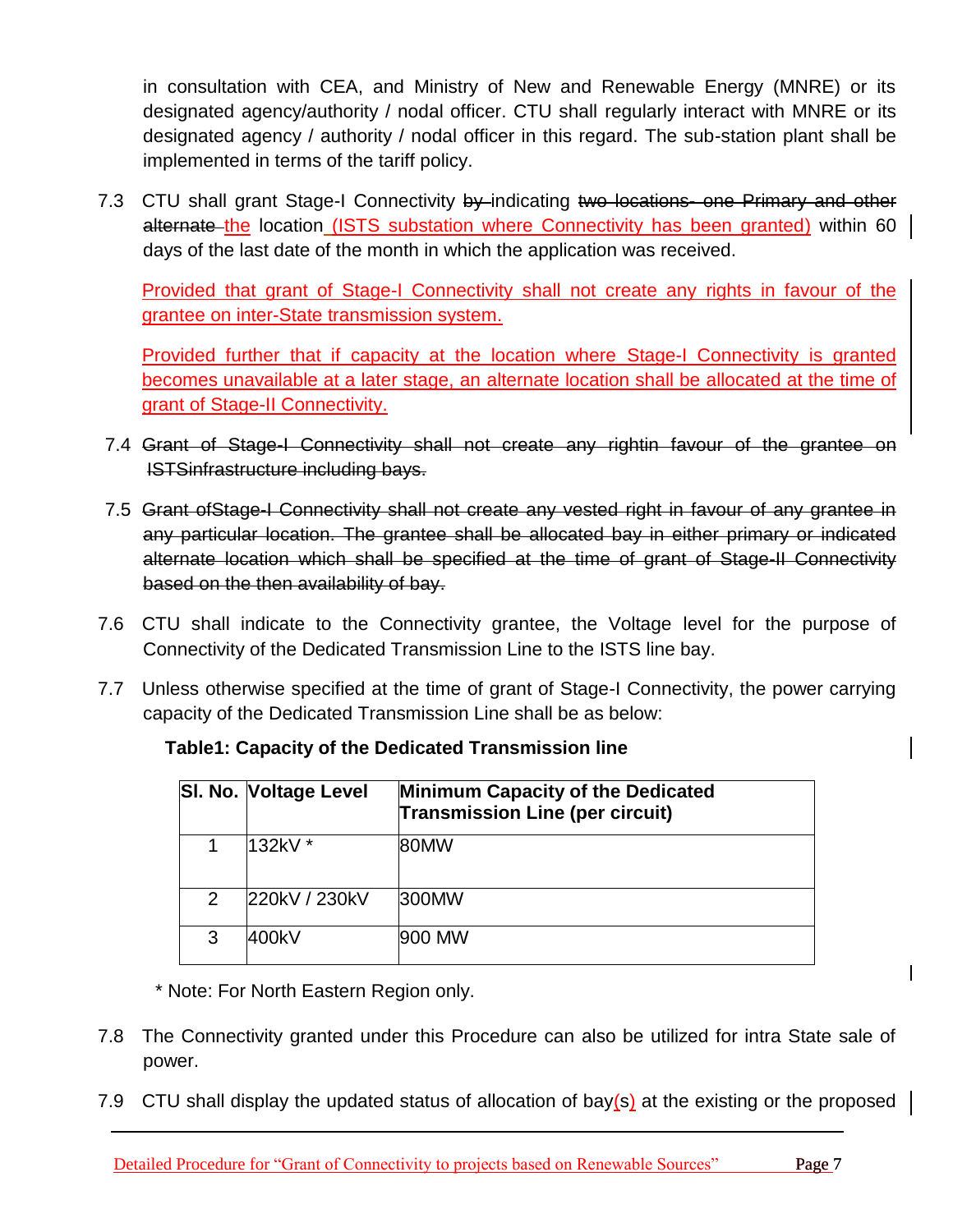pooling sub-stations (Primary as well as alternate location)on its website on weekly basis.

## **8. Progress Monitoring after grant of Stage-I Connectivity**

- 8.1 The Stage-I Connectivity grantees shall update the quarterly progress of development of their associated transmission infrastructures and generation projects for the milestones covered in the FORMAT-RCON-I-M (available Online on CTU Website) by  $30<sup>th</sup>$  day of June and 31<sup>st</sup> day of December of each year.
- 8.2 Progress on the milestones listed in the FORMAT-RCON-I-M shall be used as input for implementation of the planned ISTS system as well as for planning new augmentation.
- 8.3 CTU shall update the progress of associated ISTS transmission system required for evacuation of power from the renewable projects, on its website by the last day of each quarter.

## **9. Application for Stage-II Connectivity**

9.1 Applications for Grant of stage-II Connectivity to ISTS shall be made online as per the application form [FORMAT-RCON-II] available at [https://openaccess.powergrid.in.](https://openaccess.powergrid.in/)

## 9.2 **Eligibility for Stage-II Connectivity**

Any of the following shall be eligible for grant of Stage-II Connectivity:

9.2.1 An entity which has beenselected through the tariff based competitive bidding carried out by the agency designated by the Central Government or the State Government for development of renewable generation projects including hybrid projects and is either a grantee of Stage-I connectivity or has applied for Stage-I and Stage-II Connectivity simultaneously. Such entity shall be required to submit letter of award issued by designated agency for development of the renewable generation project including hybrid projects.

An entity which has been issued the Letter of Award by, or has entered into a Power Purchase Agreement (PPA) with, a Renewable Energy Implementing Agency or a distribution licensee consequent to tariff based competitive bidding, on submission of such Letter of Award or PPA, as the case may be:

## Provided that,

- (a) Such entity is a grantee of Stage-I connectivity or has applied for Stage-I Connectivity or has applied for Stage-I Connectivity and Stage-II Connectivity simultaneously.
- (b) An entity implementing the Renewable Hybrid Generating Station(s)including Round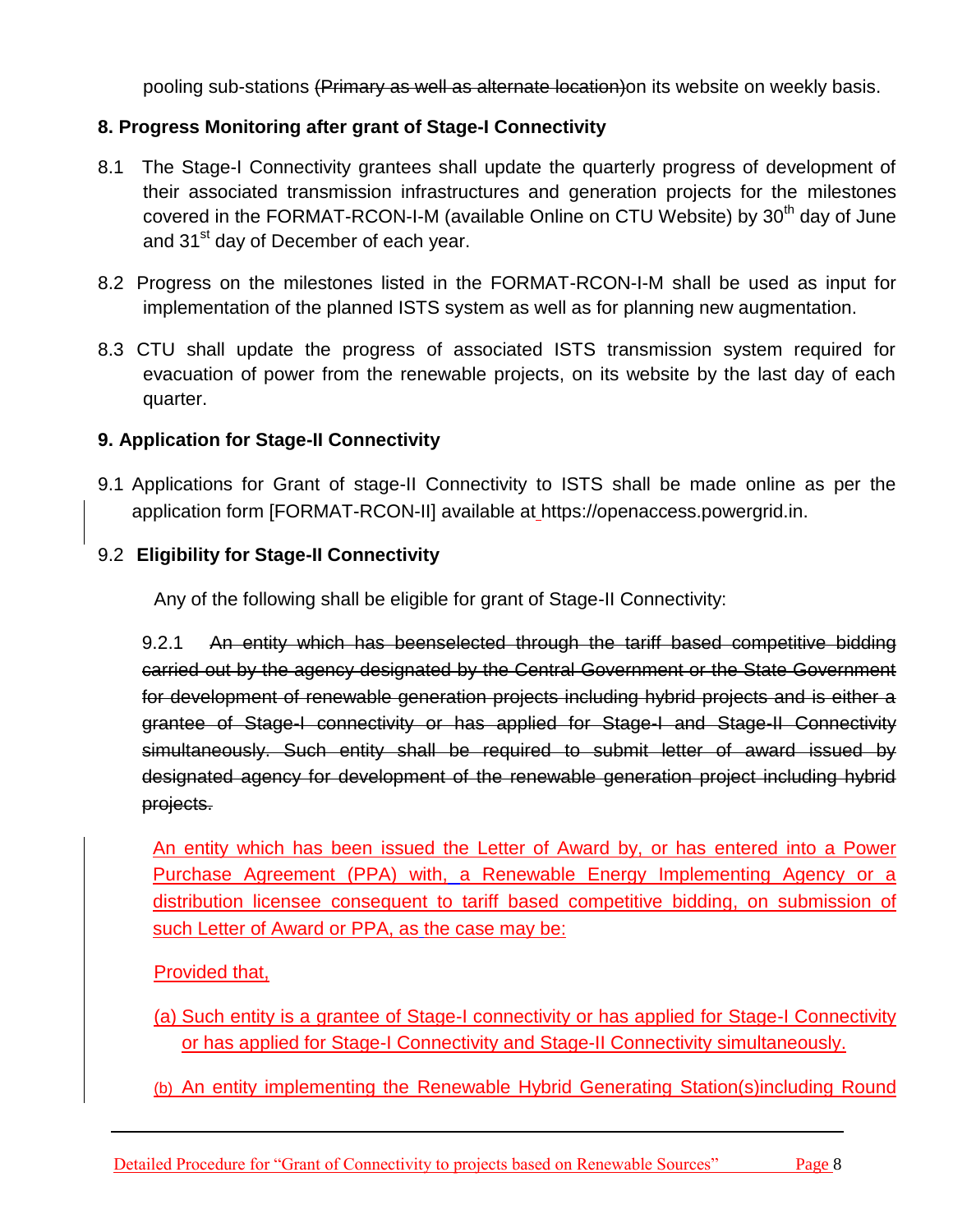the Clock Hybrid Project, shall be eligible to apply for separate Stage-II Connectivity for-each location based on the same LOA or PPA, for the capacity of the project not exceeding the quantum of power for which LOA has been awarded or PPA has been signed. For this purpose, the locations and capacity at each such location, duly certified by the Renewable Energy Implementing Agency or the distribution licensee, as the case may be, shall be submitted along with the Connectivity applications.

## **Illustration:-**

a) Suppose a bidder is awarded LOA for 500 MW to supply round the clock and it has Renewable hybrid generation project with installed capacity of 500 MW Wind, 500 MW Solar and 200 MW storage at single location (for injection at same interconnection point). Such project shall be eligible for Stage-II Connectivity under Clause 9.2.1, for the capacity of the project not exceeding the quantum of LOA (500 MW in the instant case). If the said project intends to sell surplus power over and above LOA, it shall be required to apply for additional Connectivity under Clause 9.2.2.

b) Suppose a bidder is awarded LOA for 500 MW under Round the Clock Hybrid Scheme with projects at multiple locations - 500 MW(Solar) in State "A" and 700 MW(Wind) in State "B". Such project shall be eligible for Stage-II Connectivity under Clause 9.2.1, for the capacity of the project not exceeding the quantum of LOA (500 MW in the instant case) at each location on the basis of same LOA. If the said project intends to sell surplus power over and above the quantum for which Stage-II Connectivity has been granted under Clause 9.2.1, it shall be required to apply for additional Connectivity under Clause 9.2.2.

9.2.2 An entity who is a grantee of Stage-I Connectivity or who has applied for grant of Stage-I Connectivity or has applied for Stage-I Connectivity and Stage-II Connectivity simultaneously, and is not covered under Clause 9.2.1 above, and havinghas achieved the following milestones:

(i) Ownership or lease rights or land use rights for 50% of the land required for the capacity of Stage-II connectivity; and

(ii) Achievement of financial Financial closure, of the project (with copy of sanction letter)

*or*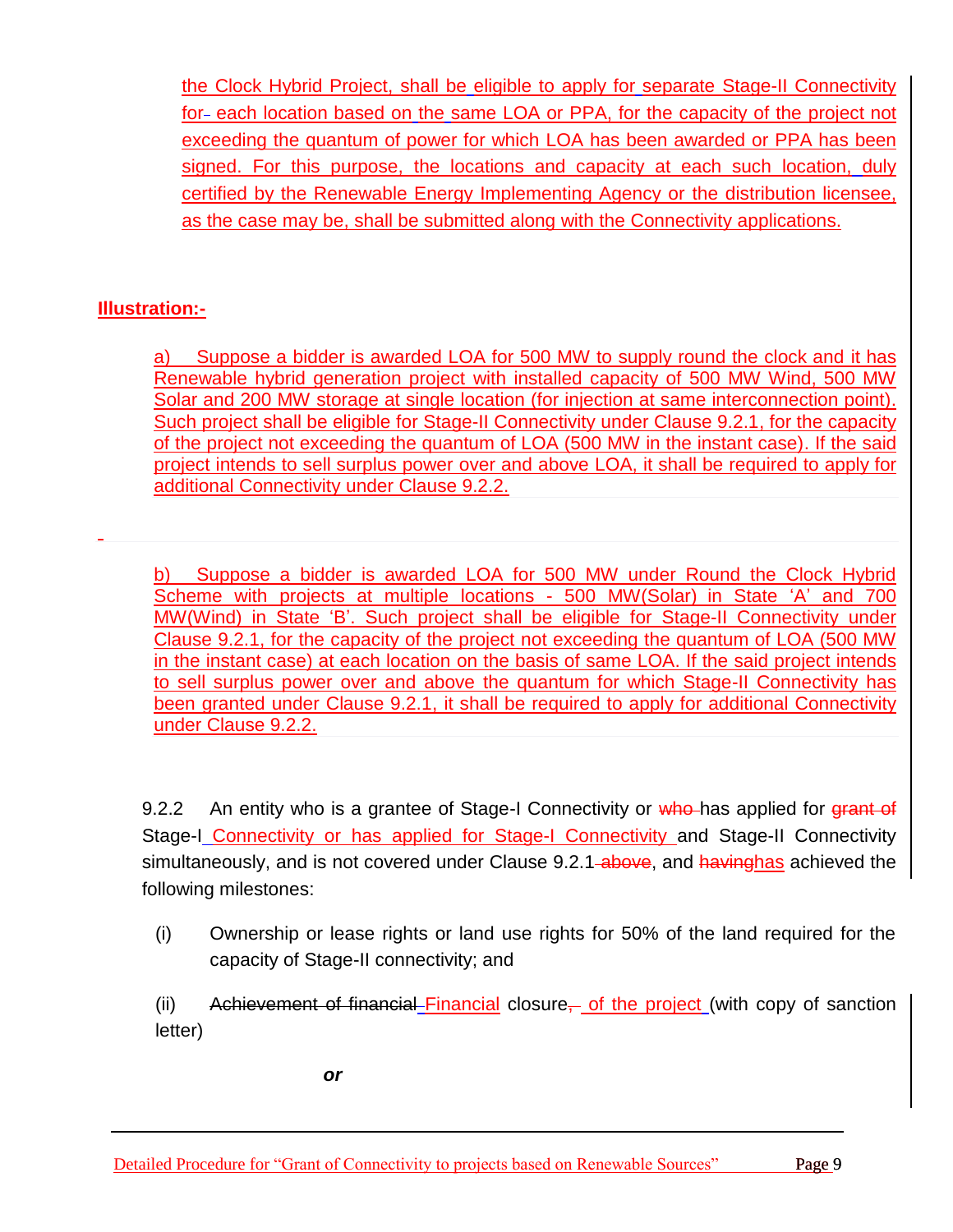Rrelease of at least 10% funds towards generation project execution of the project cost including the land acquisition cost through equity, duly supported by Auditor"s certificate. regarding release of such funds through equity.

Note: The entity shall submit registered documents regarding land rights in its favour. The documents, if not in English or Hindi language, shall be furnished along with its English or Hindi translation from authorized translators.

Note: In case Stage-I Connectivity is granted to a parent company and it is eligible for grant of Stage-II Connectivity as per Clause 9.2 above for execution of the generation projects through its 100% owned SPV / 100% owned Subsidiary, the parent company will apply for Stage-II Connectivity for such capacity for which it is eligible. An illustrative example is given below:

- a) Suppose Company "A" is granted Stage-I Connectivity for 1000 MW. Its 100% owned subsidiary "B" wins the bid (as identified under this Procedure) for 300 MW and attains eligibility for grant of Stage-II Connectivity. In that case "A" will apply for Stage-II Connectivity for "B" for 300 MW which shall be considered as per this Procedure.
- b) In another case, suppose Company "A" is granted Stage-I Connectivity for 1000 MW. Its 100% owned subsidiary "B" attains eligibility for grant of Stage-II Connectivity for 300 MW under Clauses 9.2.2 & 9.3.2. In that case "A" will apply for Stage-II Connectivity for "B" for 300 MW along with necessary documents and shall be considered for grant as per this Procedure.

## 9.3 **Conditions to be met by Stage-II Connectivity Grantees**

9.3.1 After grant of Stage II connectivity, the grantee covered under Clause 9.2.1 shall have to achieve the following milestones in accordance with bidding documents the Letter of Award or the Power Purchase Agreement and submit the proof to CTU within a week of achieving the milestone(s):

- (i) Ownership or lease rights or land use rights of the land required as per bidding documents for the capacity of Stage-II connectivity.
- (ii) Financial closure within the time stipulated in the PPA. Sanctionwith sanction letter from financial institution to be submitted as proof of financial closure.
- (iii) Proof of release of at least 10%funds towards generation project execution within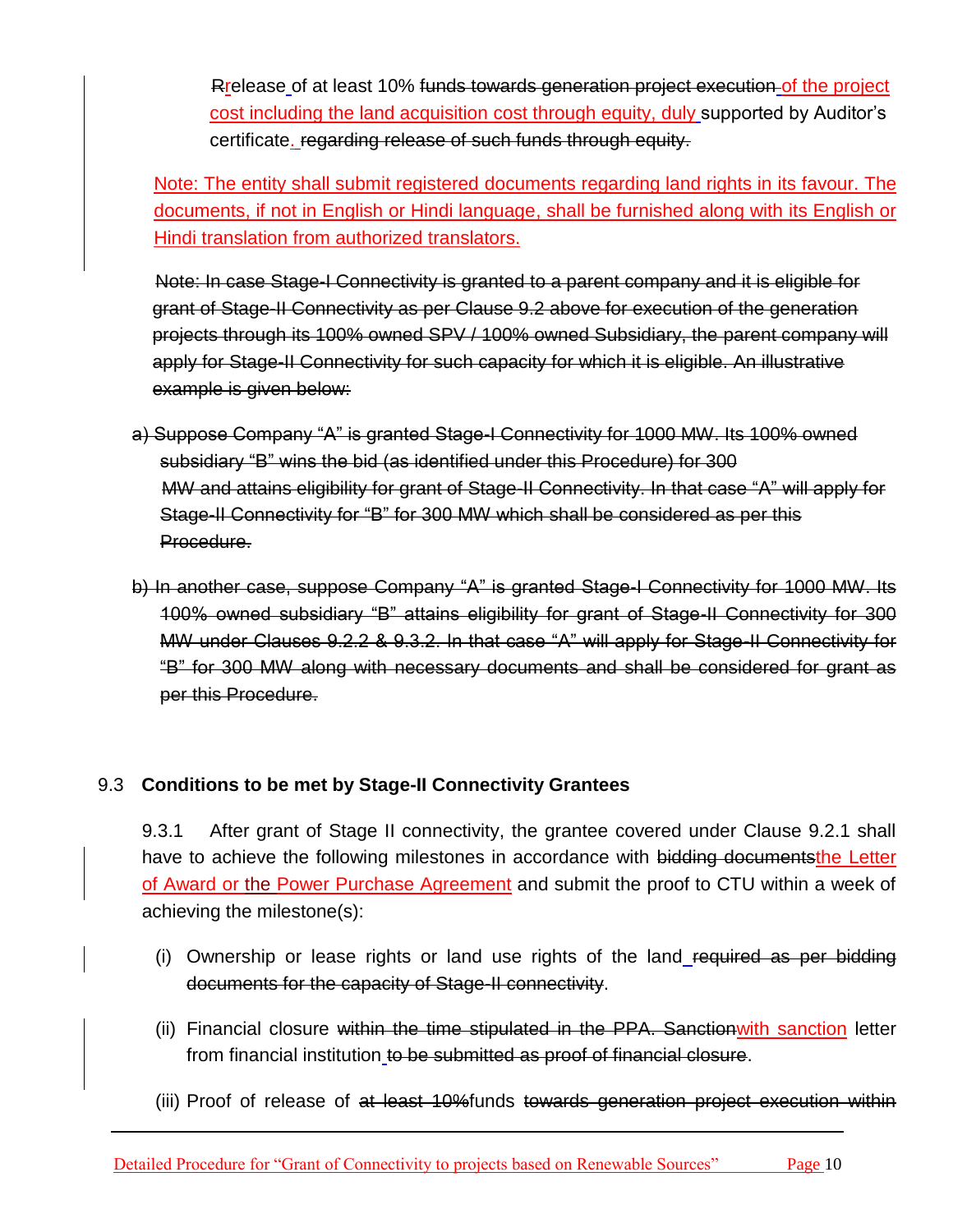three months from the date of financial closure duly supported by Auditor's certificate regarding release of such funds through equity...

9.3.2 After grant of Stage II connectivity, the grantee covered under Clause 9.2.2 shall have to achieve the following milestones and submit the proof to CTU within nine months from date of grant of Stage-II Connectivity or within nine months prior to SCOD of substation at which Stage-II Connectivity is granted, whichever is later:

- (i) In case of an entity who has submitted the proof of release of at least  $10\%$  funds of the project cost including the land acquisition cost through equity, duly supported by Auditor"s certificate, shall submit documents regarding achievement of financial closure;
- (ii) In case of entity who has submitted documents regarding achievement of financial closures shall submit the proof of release of at least 10% funds of the project cost including the land acquisition cost through equity, duly supported by Auditor"s certificate.

9.3.2A If a grantee of Stage-II Connectivity covered under Clause 9.2.2, subsequently submits the LOA or the PPA with the Renewable Energy Implementing Agency or the distribution licensee, as the case may be,consequent upon tariff based competitive bidding within the timeline under Clause 9.3.2, it shall be deemed to be a grantee under Clause 9.2.1 and shall be required to meet the conditions under Clause 9.3.1.

9.3.3 In the event of failure to achieve above milestones as listed in Clause 9.3.1 or Clause 9.3.2 above, as applicable, Stage-II connectivity shall be revoked by the CTU under intimation to the grantee- and Conn-BG1 and Conn-BG2 shall be encashed by CTU in accordance with the provisions under Para 10.10 (b) of this Procedure.

9.3.4 CTU shall monitor the status of projects on monthly basis covered under Clause 9.3.1 and 9.3.2 and take appropriate action timely.

## **10. Processing of Applications and Grant of Stage-II Connectivity**

- 10.1 The applications complete in all respects, received online shall have a time and date stamp. Further, such applications received by 2400 hrs. of the last day of the month shall be deemed to have been received during the month. All applications received by 2400 hrs. of the last day of the month shall be processed simultaneously.
- 10.2 Upon submission of the online application, auto-generated acknowledgement for receipt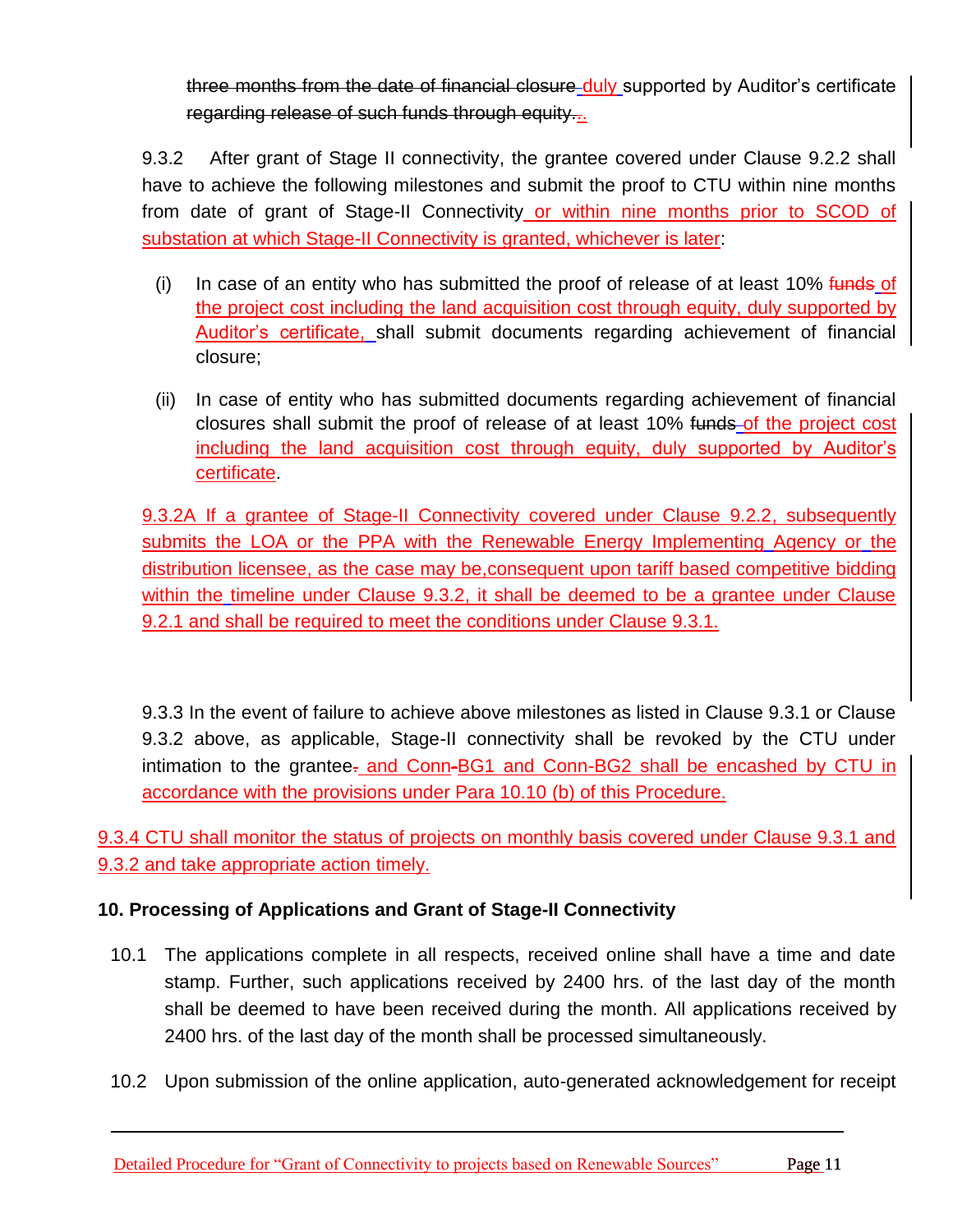of application shall be issued by the nodal agency.

- 10.3 After scrutiny, nodal agency shall intimate the deficiencies in the application, if any, to the applicant within one week of receipt of application. The applicant shall rectify the deficiency within one week thereafter, failing which the application shall be closed. If the rectified application is received from the applicant after 2400 hrs. of the last day of the month in which application is made, such application shall be deemed to have been made in subsequent month and shall be processed accordingly.
- 10.4 The inter-se priority for grant of connectivity to applications received during same month shall be as per the date and time of receipt of the application complete in all respects after rectification of deficiencies, if any.
- 10.5 It may happen that an entity is eligible only for Stage-II Connectivity (subject to minimum of 50 MW) for part of the capacity covered under grant of Stage-I Connectivity. In such a case, grant of Stage-II Connectivity for part capacity shall be allowed.

Example: A company is granted Stage-I Connectivity for 1000 MW and it wins a bid for 250 MW and is eligible for grant of Stage-II Connectivity w.r.t other milestones. It is eligible to apply for grant of Stage-II Connectivity for such part capacity (250 MW) which shall be considered by CTU in terms of this Procedure.

- 10.6 CTU while processing the Stage-II Connectivity application may seek such clarifications, additional information, confirmation, as may be required, and may verify the development of the generator pooling station at the end of the applicant.
- 10.7 The applications shall be processed by 15th day of the following month reckoned from 2400 hrs. of the last day of the month in which the applications were received. Intimation for Grant of Stage-II Connectivity shall be issued within a period of 15 days thereafter.
- 10.8 The intimation for grant of Stage-II Connectivity shall indicate the following:
	- (i) Name of the ISTS Sub-station where Stage-II Connectivity is granted.
	- (ii) In case of an existing sub-station, the bay number and Single Line Diagram shall be provided along with the intimation.
	- (iii) In case of a new or under construction sub-station, the confirmation of bay availability and the scheduled commissioning date of the sub-station shall be intimated as soon as the same is finalised. In such cases, the bay shall be allocated to the Connectivity grantee after finalization of the same by CTU with the implementing transmission licensee of the sub-station. CTU shall endeavor to ensure that sub-station is available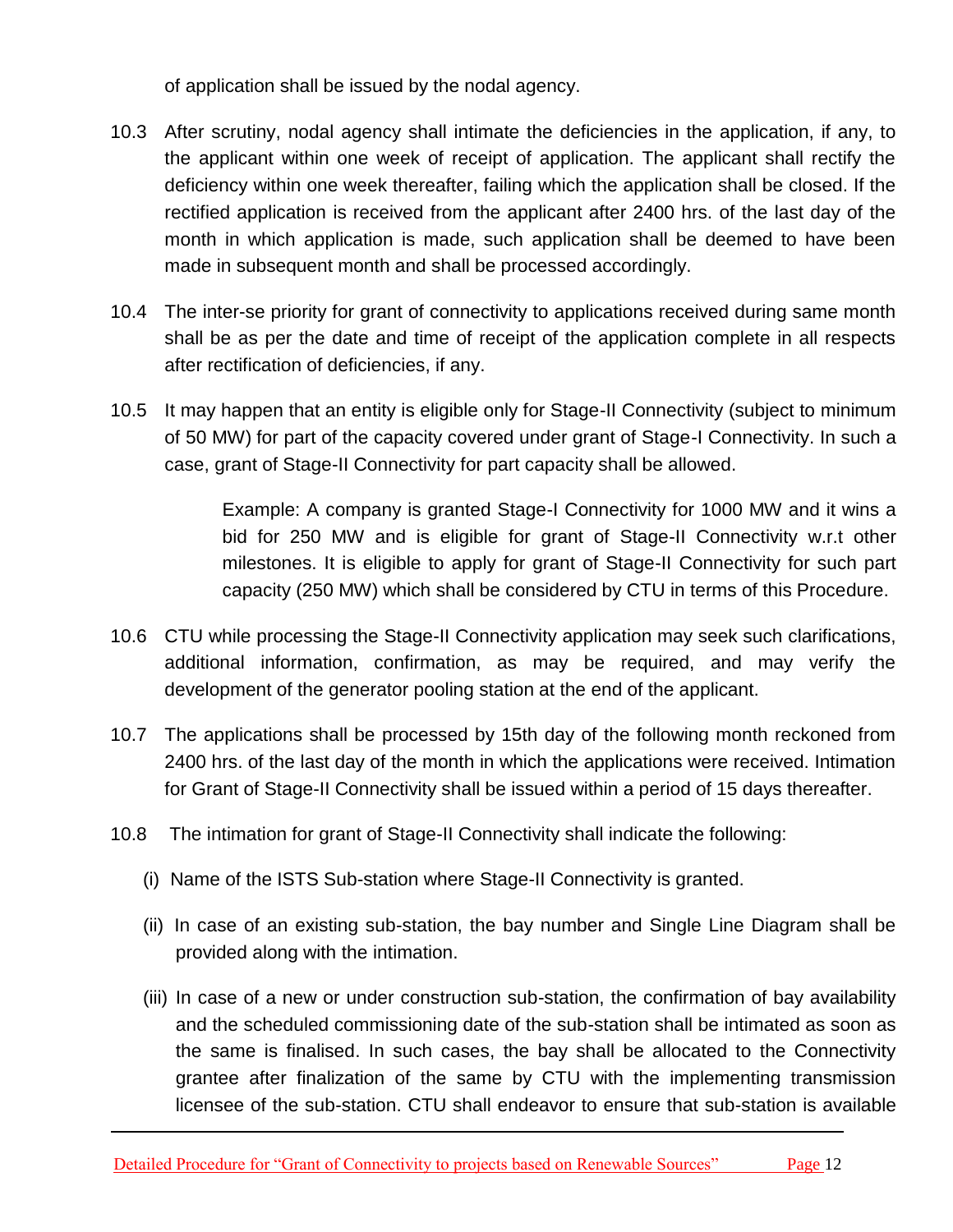in matching timeframe of the SCOD of the generation project.

- 10.9 The Stage-II Connectivity Grantee shall sign the Transmission Agreement for Connectivity and submit the Connectivity Bank Guarantee (Conn-BG1 and Conn-BG2) (as prescribed below) to CTU within 30 days of issue of intimation. No extension of time shall be granted and in case of failure to sign the Agreement and / or to furnish the requisite bank guarantee, Stage-II Connectivity shall be cancelled under intimation to the grantee.
- 10.10 Conn-BG1 and Conn-BG2 shall be issued by a scheduled bank in favour of "Power Grid Corporation of India Ltd", as per the format given at FORMAT-RCON-BG, for the amount as detailed indicated below: (as applicable)

(a) Conn-BG1 and Conn-BG2 shall be furnished by the applicants as detailed below:

| <b>Connectivity Quantum sought</b>                 | Conn-BG                                   |
|----------------------------------------------------|-------------------------------------------|
| Upto80 MW (only in case of<br>connectivity in NER) | Rs. 1,00,00,000 (Rs. One Crore)           |
| <del>Jpto 300 MW</del>                             | <b>Rs. 5,00,00,000/- (Rs. five Crore)</b> |
| For every incremental 300 MW                       | <b>Rs. 5,00,00,000/- (Rs. five Crore)</b> |

Examples:

(a) For 1850 MW, applicable Conn-BG shall be Rs. Thirty five Crore.

(b) For 400 MW, applicable Conn-BG shall be Rs. Ten Crore.

| <b>Bay allocated</b> | <b>Conn-BG1</b> | <b>Conn-BG2</b> | <b>Additional Conn-</b><br>BG <sub>2</sub><br>for<br>each<br>additional bay |
|----------------------|-----------------|-----------------|-----------------------------------------------------------------------------|
| 132 kV               | Rs. 50 Lakh     | Rs. 3 crore     | Rs. 3 crore                                                                 |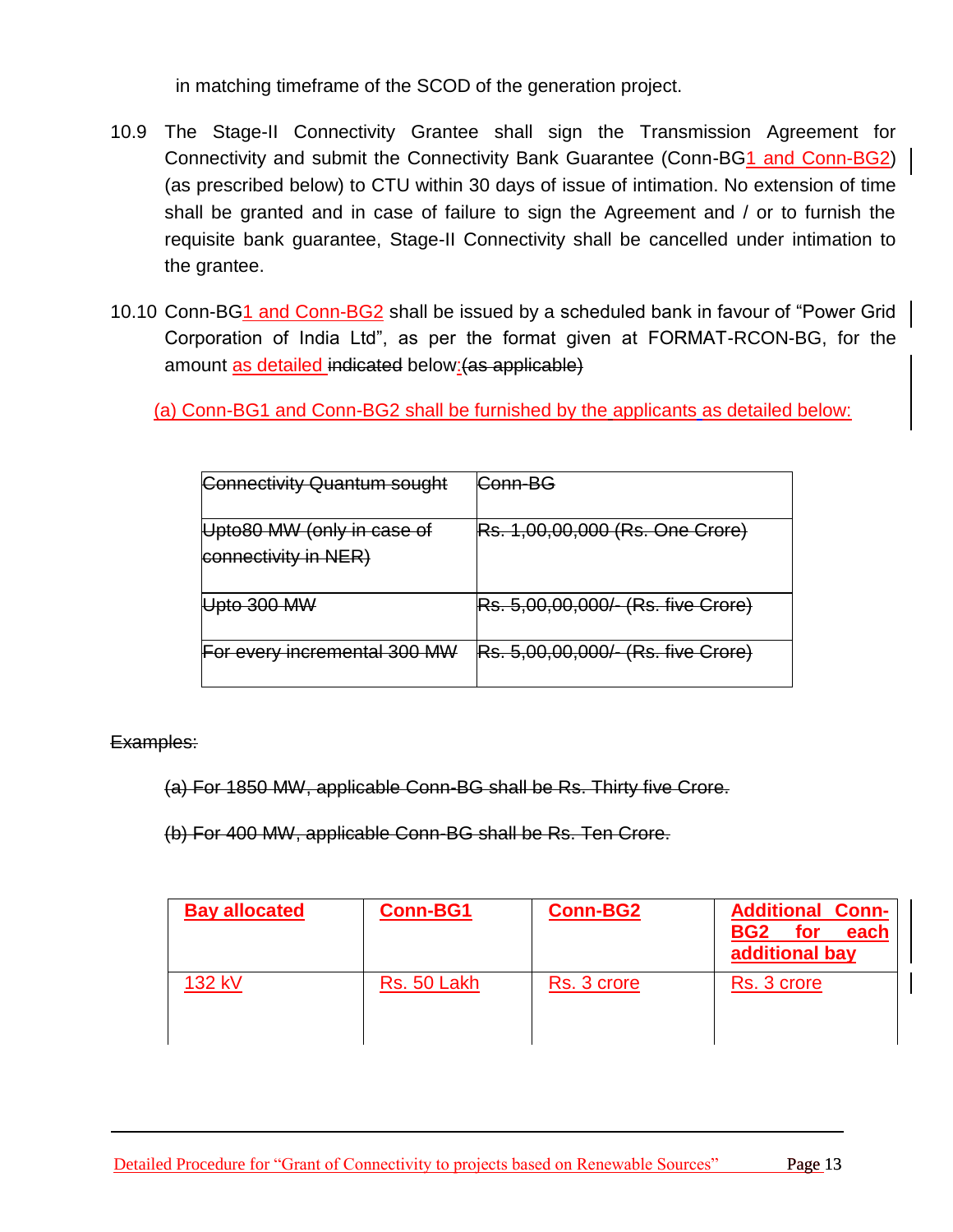| 220/230 kV | Rs. 50 Lakh | Rs. 3 crore | Rs. 3 crore |
|------------|-------------|-------------|-------------|
| 400 kV     | Rs. 50 Lakh | Rs. 6 crore | Rs. 6 crore |

Provided that Conn-BG 2 shall not be payable if the grantee constructs the bay by itself or is granted a bay which is already allocated to other applicant(s);

(b) In case Stage-II Connectivity is revoked in accordance withClause 9.3.3 or Clause 11.2.of this Procedure, Conn-BG1 and Conn-BG2 shall be encashed.

Provided that Conn-BG2 shall be returned to the grantee if at the time of revocation of Stage-II Connectivity, the concerned transmission licensee has not awarded the package for construction of bay(s)in connection with Stage-II Connectivity.

- (c) The proceeds of such encashed Conn-BG1 and Conn-BG2 shall be adjusted in Monthly Transmission charges under CERC (Sharing of inter-state transmission charges and losses) Regulations, 2010.
- 10.11 Conn-BG1 and Conn-BG2, if not encashed in accordance with Clause 9.3.3 or Clause 10.10(b) shall be returned within 30 days of declaration of commercial operation of the generation project.Conn-BG shall be discharged six months after commencement of evacuation of power from the renewable project.
- 10.12 The Transmission Agreement for Connectivity shall inter-alia include:
	- (i) Details of the allocation of bay at ISTS pooling station, if available.
	- (ii) Scheduled commissioning date of the ISTS sub-station, if available.
	- (iii) Scheduled commissioning date of the wind/solar/wind-solar generator/developer pooling station and Dedicated Transmission Line.
	- (iv) Undertaking to make best efforts to fully utilize the bay(s) for dedicated transmission infrastructure.
- 10.13 LTA Application by entities covered under this Procedure:
	- (i) An entity shall be eligible to apply for LTA either with Stage-II Connectivity Application or after applying for Stage-II Connectivity Application. It shall be granted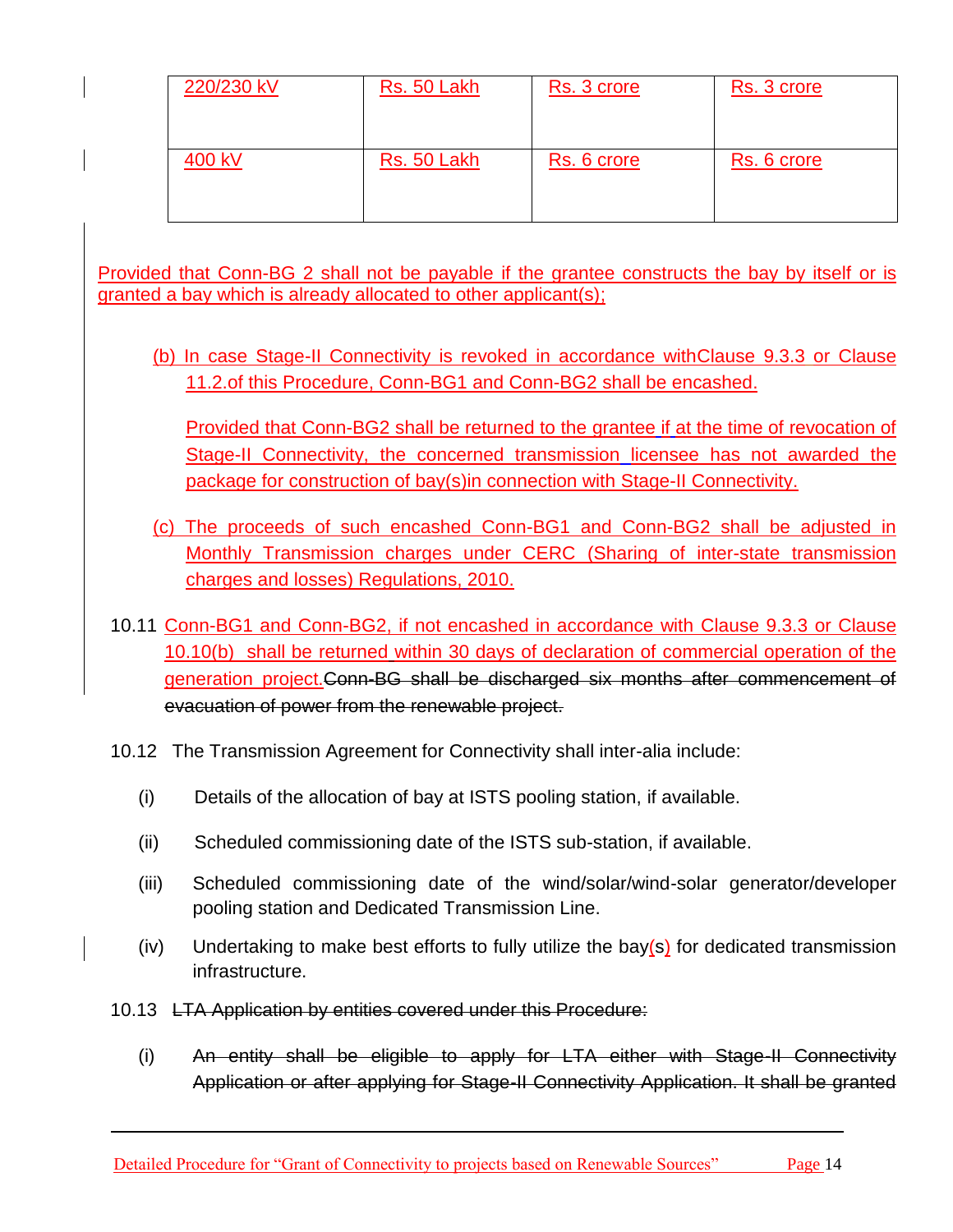LTA along with grant of Stage-II Connectivity or after the grant of Stage-II Connectivity.

(ii)All existing entities who have been granted LTA prior to notification of this Procedure shall be issued revised grant of LTA,(inter-alia including date of start and point of connection) along with grant of Stage-II Connectivity.

## **11. Monitoring of progress of renewable projects after grant of Stage-II Connectivity**

- 11.1 Stage-II Connectivity grantee shall furnish progress of the monitoring parameters on quarterly basis in the format given at FORMAT-RCON-II-Morf by the last day of each quarter. Failure to update progress of the monitoring parameters shall be considered as adverse progress and in such case CTU shall approach the Commission for appropriate directions. The payment received in terms of these provisions shall be adjusted in the POC pool.
	- 11.2 (A)The Stage-II Connectivity grantees shall be required to complete the dedicated transmission line(s) and pooling sub-station(s) within 24 months from the date of intimation of bay allocation at existing or new / under-construction ISTS sub-station. If the grantee fails to complete the dedicated transmission line within the stipulated period, the Conn-BG of the grantee shall be encashed and Stage-II connectivity shall be revoked. The payment received in terms of these provisions shall be adjusted in the POC pool.on or before:

(a) the scheduled date of commercial operation of the generation project, for cases covered under Clause 9.2.1, as intimated at thetime of making application for grant of Stage-II Connectivity or as extended by the Renewable Energy Implementing Agency or the distribution licensee, as the case may be.

(b) six months after the scheduled date of commercial operationas intimated at time of making application for grant of Stage-II Connectivity, for cases covered under Clause 9.2.2.

(B) If a grantee fails to complete the dedicated transmission line(s)and/or pooling substation(s) within the timeline stipulated under sub-Clause (A) above, Stage-II Connectivity shall be revoked and Conn-BG1 and Conn-BG2shall be encashed, as per provisions of Clause 10.10.

(C) In case of applicants which have been granted Stage-II Connectivity under Clause 9.2.2but are subsequently covered under Clause 9.3.1, the last date for completion of dedicated transmission line(s) and pooling sub-station(s) shall bethe SCOD of the project or as extended by the bidding agency.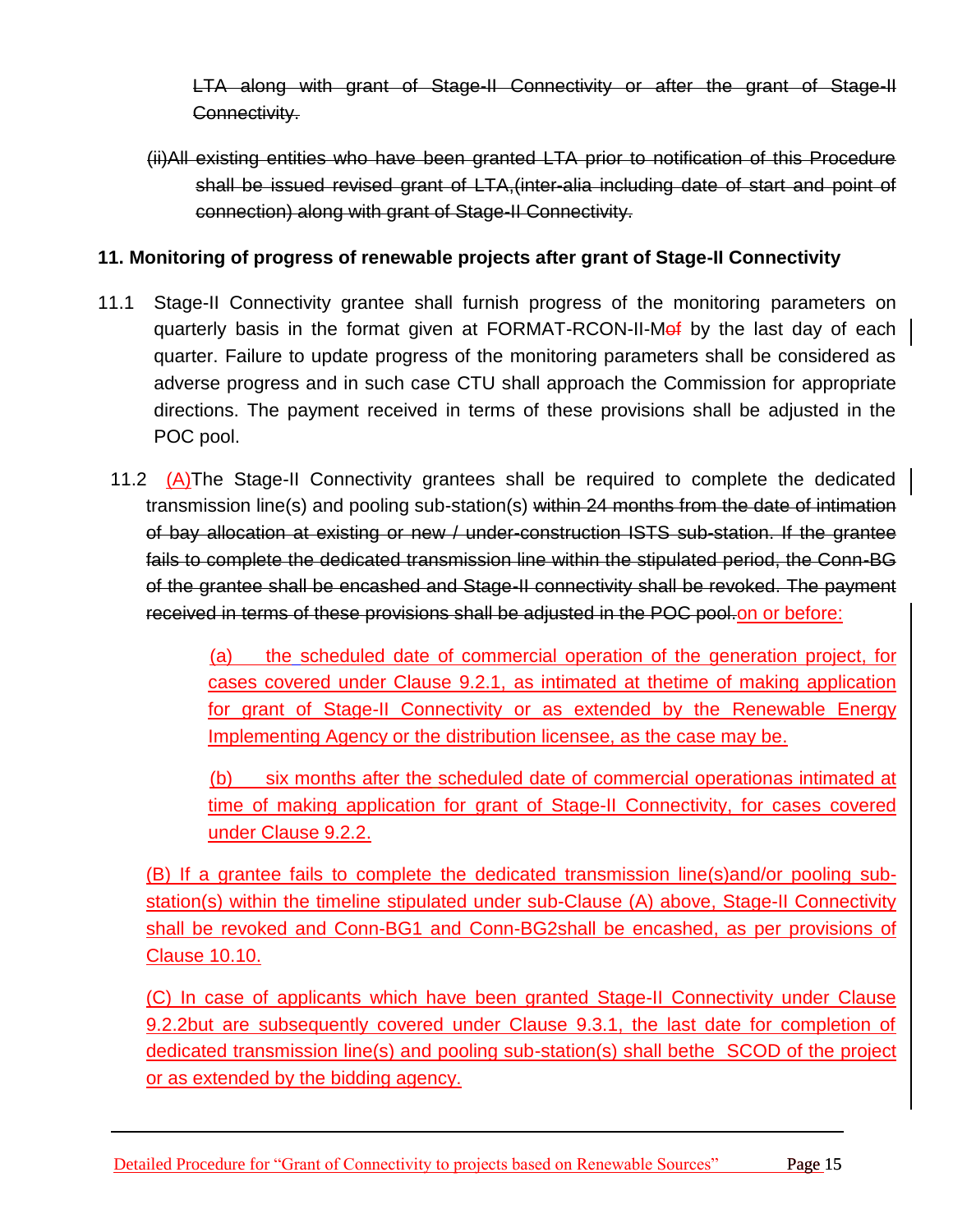- 11.3 The grantee shall furnish certificate issued by Electrical Inspectorate of CEA under Regulation 43 of the CEA (Measures relating to Safety and Electric Supply) Regulations, 2010 for the dedicated transmission line(s) and pooling sub-station(s) within 10 days of receipt of same from CEA.
- 11.4 On a specific request of Connectivity grantee(s) and for the purpose of optimal utilisation of transmission infrastructure, CTU may, after consultation with the Connectivity grantee(s) concerned, carry out rearrangement or shifting of the Connectivity across different bay(s) of the same substation.

## **12. Technical requirements of Dedicated Transmission Infrastructure**

- 12.1. The developer shall follow the following Regulations:
	- (i) Central Electricity Authority (Technical Standards for Construction of Electrical Plants and Electric Lines) Regulations, 2010 and the amendments thereof;
	- (ii) Central Electricity Authority (Measures relating to Safety and Electricity Supply) Regulations, 2010 and the amendments thereof;
	- (iii) Central Electricity Authority (Safety requirements for construction, operation and maintenance of electrical plants and electric lines) Regulations 2011 and the amendments thereof;
	- (iv)CEA Manual on Transmission Planning Criteria, 2013 and any other applicable regulations and the amendments thereof.
	- (v) Central Electricity Authority (Technical Standard for Connectivity to the Grid) 2007 and amendments thereof
- 12.2 Additionally, the developer shall comply with the following with respect to dedicated transmission line and pooling station:

#### **12.2.1 Dedicated Transmission Line (DTL):**

(i) The Dedicated Transmission Line shall be of voltage class matching with the ISTS substation Voltage at which it is to be connected after allocation of bay.

(ii) The power transfer capability (MW) of the dedicated line from the pooling station of the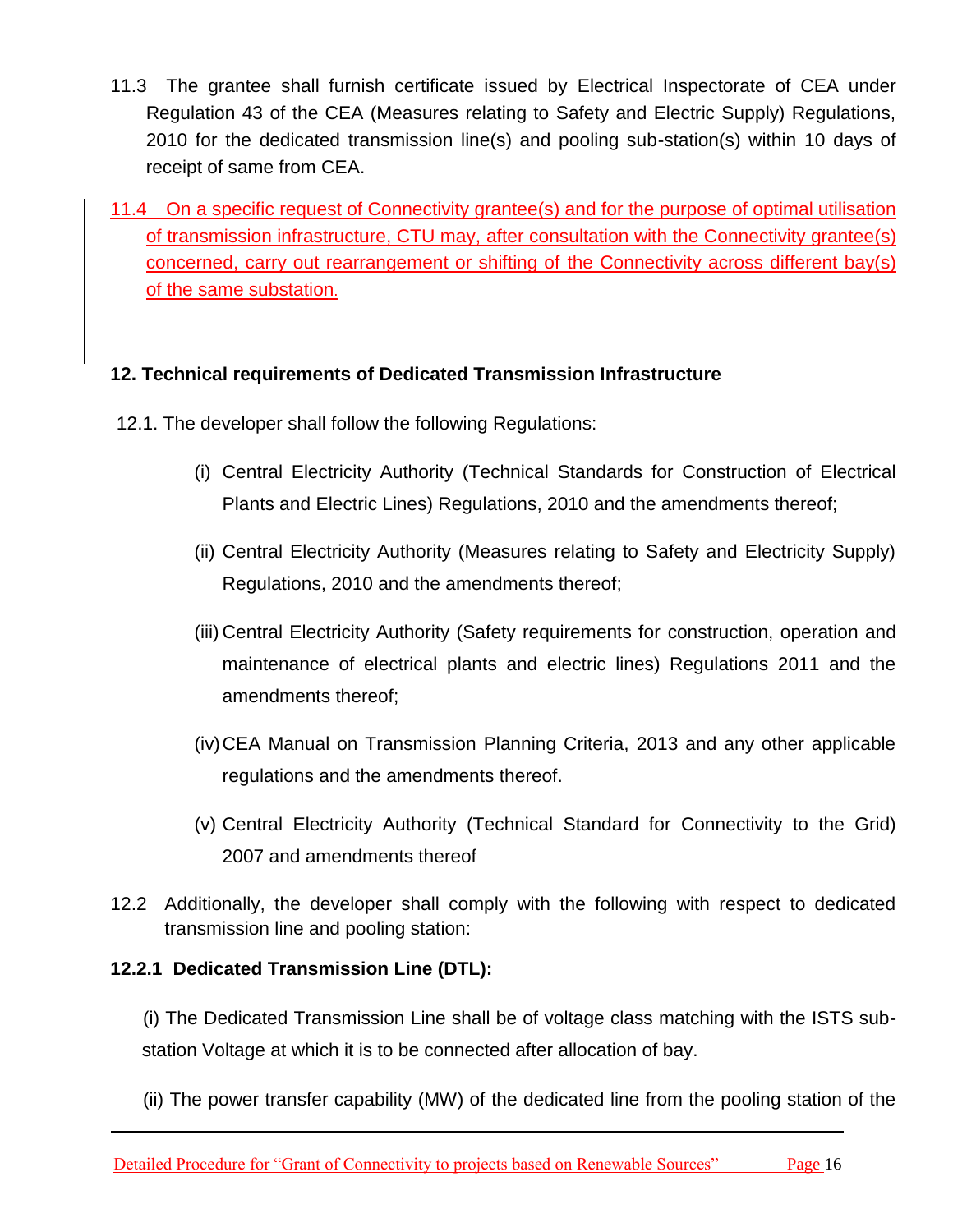renewable generating station to the ISTS sub-station shall not be less than the quantum as per Clause 7.7of this Procedure.

(iii) CTU in coordination with ISTS transmission licensee implementing the ISTS pooling station shall indicate the requirement of D/c or M/c towers near ISTS pooling station end including sharing of such towers, for optimization of space. The developers of renewable generation projects shall comply with the directions of CTU in this regard.

(iv) Depending on the topology, CTU may plan the connectivity of renewable generation projects through loop in and loop out (LILO) of the Dedicated Transmission Line for injection of power.

#### **12.2.2 Pooling Station of the renewable generation projects:**

- (i) The planned capacity of the generator pooling station shall be not less than the capacity of the Dedicated Transmission Line required to be provided as per the grant of connectivity.
- (ii) The Dedicated Transmission Line shall be terminated at the high voltage side of the generator/developer"s pooling station. The bus switching scheme should be in line with the requirements specified in the CEA Manual on Transmission Planning Criteria, 2013 as amended from time to time.
- (iii) The total capacity of the power transformers of the generator pooling station and the rating of associated equipment like Circuit Breaker, Current Transformer, Capacitive Voltage Transformer, bus duct etc. shall not be less than the planned capacity of the generator pooling station in case the entire power from the renewable generating station is being aggregated at the lower voltage side of the generator pooling station.
- (iv) The minimum aggregate evacuation capacity of the generator pooling station of renewable generation project shall not be less than 100 MVA (50 MVA for 132kV level in NER).
- (v) Short circuit rating and line bay rating of the generator pooling station at developer end may be finalized by project developer in consultation with CTU.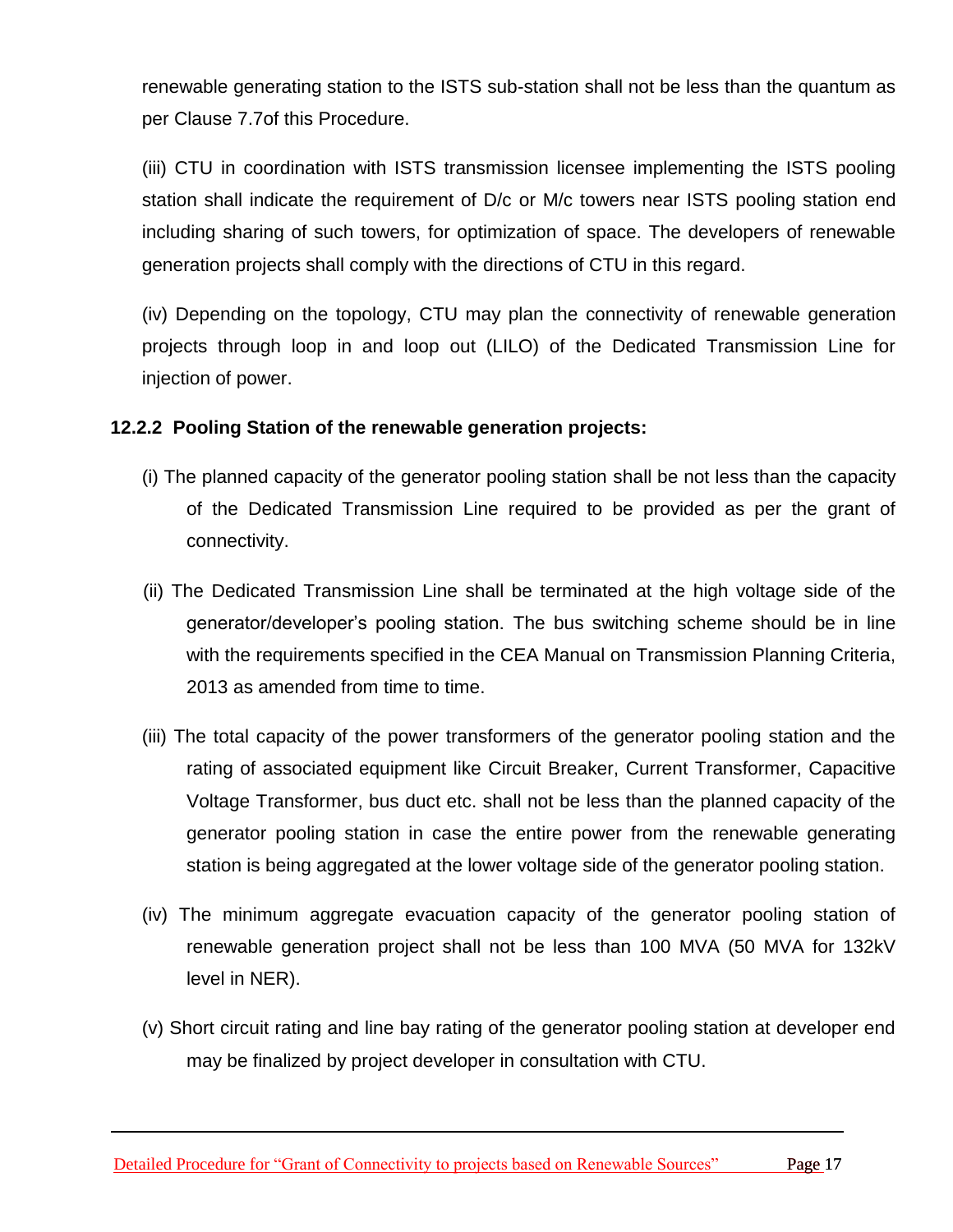(vi) The developer of renewable generation project shall comply with requirements specified at Clause 16.4 of CEA Manual on Transmission Planning Criteria 2013, with regard to requirement of reactive compensation at the pooling station.

## **13. Application for Additional Quantum (Enhancement) of Stage-II Connectivity**

(i) Stage-I Connectivity grantee may apply for additional quantum of Connectivity, if required. The application shall be processed as per the Procedure laid down for Stage-I Connectivity.

(ii) Stage-II Connectivity grantee may apply for additional quantum of the Connectivity, if required, as per FORMAT-RCON-E. CTU shall consider the capacity of dedicated transmission line while granting the enhancement of Connectivity.Grantee of Stage-II Connectivity may apply for additional quantum of Connectivity in its dedicated transmission line and associated bay, as per FORMAT-RCON-E. Such grantee of Stage-II Connectivity shall also simultaneously apply for grant of corresponding Stage-I Connectivity, as required. CTU shall consider the capacity of dedicated transmission line and associated bay while granting the enhancement of Stage-II Connectivity.

## **14. Sharing of Connectivity and Dedicated Transmission Infrastructureline**

- 14.1 The developer(s) of renewable generation project(s) shall develop the dedicated transmission infrastructure of a definite line of power evacuation capacity as specified in Clause 7.6, irrespective of the quantum of connectivity applied for. In case the developer of renewable generation project is not able to fully utilize the dedicated transmission infrastructure, line and bay(s), it maybe required **to** share the same with other developer(s) of renewable generation project(s) with a view to ensuring optimum utilization of the transmission system.
- 14.2 Connectivity grantee, while remaining the lead generator and performing its responsibilities under IEGC and DSM Regulations may, in the interest of optimum utilisation of its bay(s) and ISTS outlets, share the balance capacity of the Dedicated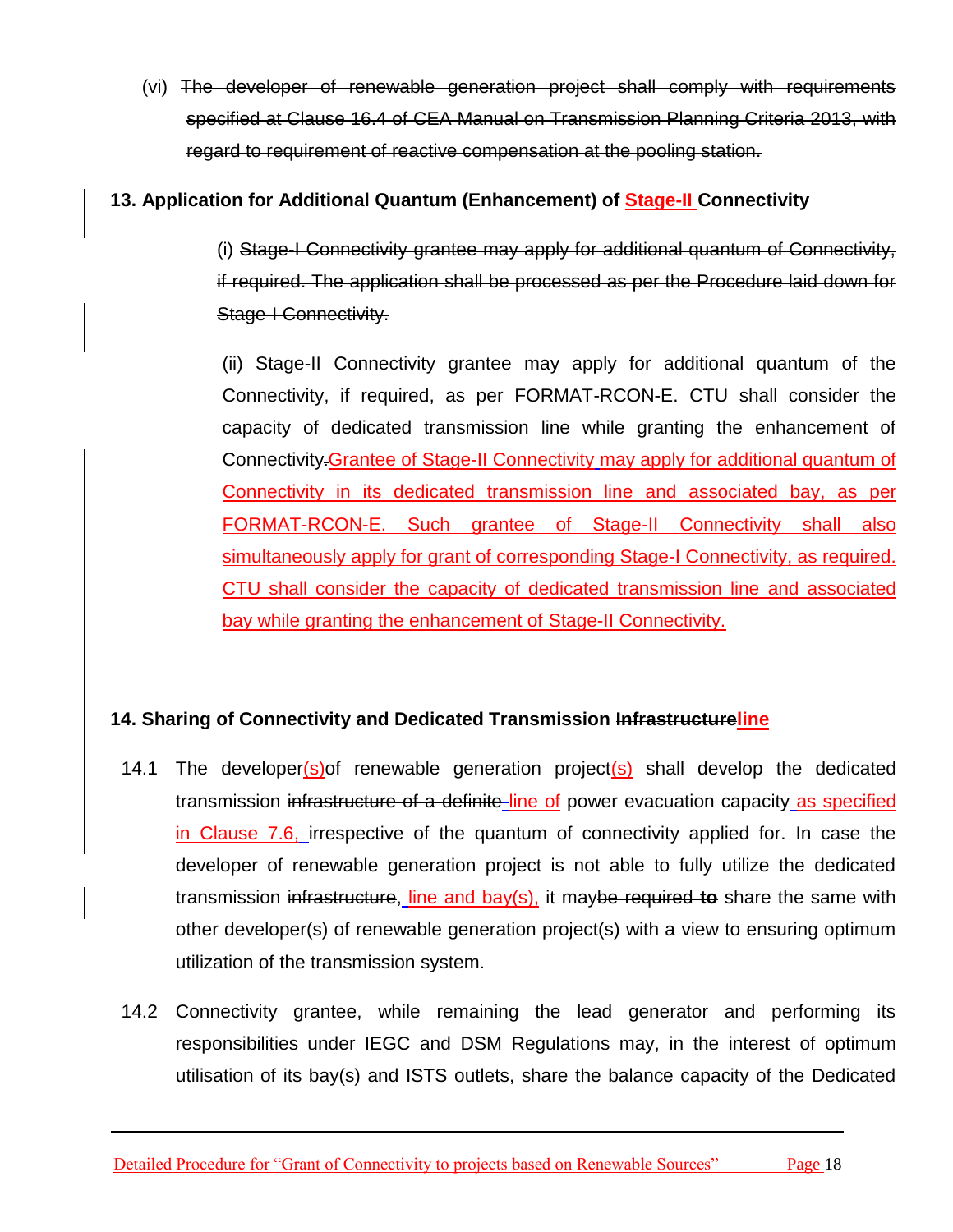Transmission Infrastructure over and above the connectivity granted, with its wholly owned (100%) SPVs or other entities.

- 14.3 SPVs and other entities sharing connectivity of a grantee shall be entitled to seek access based on the connectivity of the said grantee.
- 14.4 The Connectivity grantee or its legal assignee may share its dedicated transmission infrastructure with any other entity for optimumutilization. In such cases, the Connectivity grantee shall be required to perform duties of "Lead Generator" in terms of Connectivity Regulations and shall enter into an Agreement with the other entity(ies) to undertake all operational and commercial responsibilities in following the provisions of the Indian Electricity Grid Code and other regulations of the Commission, such as grid security, metering, scheduling and dispatch, collection and payment or adjustment of transmission charges, deviation charges, congestion and other charges etc.
- 14.4A An applicant who is a Stage-I Connectivity grantee or is applying for Stage-I Connectivity and Stage-II Connectivity simultaneously, may apply for Stage-II Connectivity at the bay already allocated to another Stage-II Connectivity grantee along with an agreement duly signed between the applicant and the Stage-II Connectivity grantee for sharing the dedicated transmission line. The Stage-II Connectivity shall be granted to such applicant subject to availability of capacity in the dedicated transmission line.
- 14.4B Two or more applicants may apply for Stage-II Connectivity at a common bay along with an agreement duly signed between such applicants for sharing the dedicated transmission line. The Stage-II Connectivity shall be granted to such applicants subject to availability of capacity in the dedicated transmission line
	- 14.5In such case, the other entity(ies) shall apply for Stage-II connectivity to the CTU and CTU may direct such Lead Generator to apply for enhancement of the Connectivity (as per FORMAT-RCON-E) after entering into an agreement with such entity(ies) taking into consideration the balance capacity of dedicated transmission infrastructure.

14.6 The application for enhancement shall be processed by CTU as per the Procedure for grant of Stage-II Connectivity.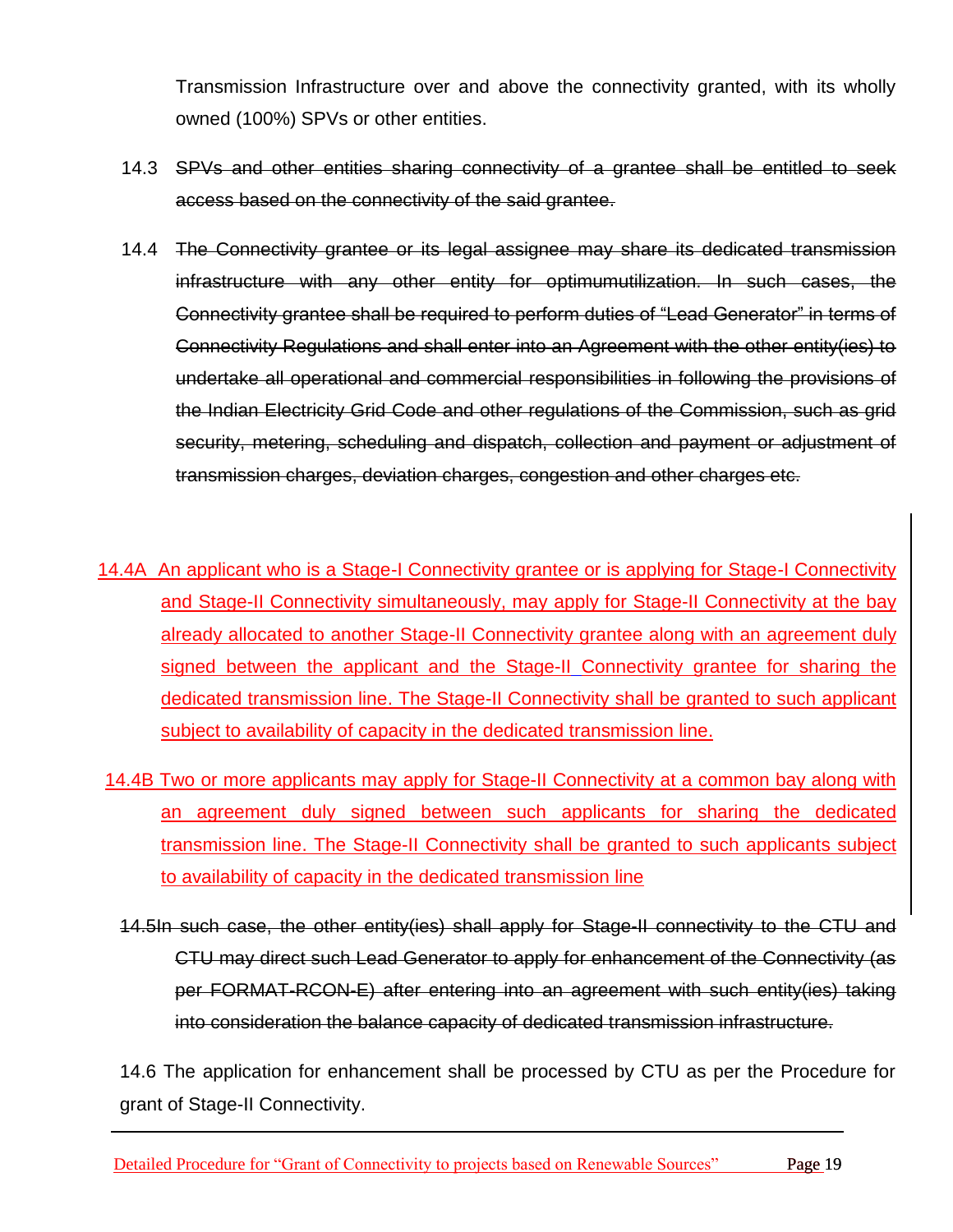14.7 The Stage-II Connectivity grantee may charge the entity(ies) sharing the dedicated transmission infrastructure, one time transmission charges not exceeding Rupees Seven Crores Fifty Lakhs for each 25 MW with annual escalation of 3.5%.

14.8 Any capital expenditure on the augmentation of the pooling station(s) of the Connectivity grantee required for sharing the dedicated transmission infrastructure shall be mutually agreed between the sharing parties. The Connectivity grantee shall provide adequate capacity in the generator pooling station for peak power evacuation of the sharing entity(ies).

14.9 Operation and Maintenance expenses and Transmission Losses from the pooling station of the Connectivity grantee upto the ISTS connection point shall be shared in proportion to the capacity of the renewable projects sharing the transmission infrastructure.

#### **15. Utilization of pooling station of Stage-II Connectivity Grantee**

- 15.1 The Stage-II Connectivity grantee shall be required to update the status/utilization of the dedicated transmission infrastructure as per FORMAT- RCON-UT available at CTU website by  $30<sup>th</sup>$  day of June and  $31<sup>st</sup>$  day of December of each year.
- 15.2 CTU shall monitor the utilization of the dedicated transmission infrastructure. In case CTU finds that the dedicated transmission infrastructure remains underutilized, CTU may seek an explanation from Stage-II Connectivity grantee. The grantee shall explain the reasons through an affidavit duly signed by authorized representative of the grantee within 30 days of issue of such notice. If, CTU is of the view that the spare capacity is not being put to use without reasonable justification, and it is resulting in denial of opportunity to other renewable generators/developers, the matter shall be brought to the notice of the Commission for directions with regard to the utilization of the available spare capacity.

## **16 Transmission Planning for renewable generation project and Coordination with Ministry of New and Renewable Energy (MNRE)**

16.1 The location and capacity of various ISTS Pooling Stations and associated transmission facilities shall be developed keeping in view the exploitable wind or solar potential in the area based on the information to be made available by MNRE or any agency/authority/ nodal officer designated by MNRE.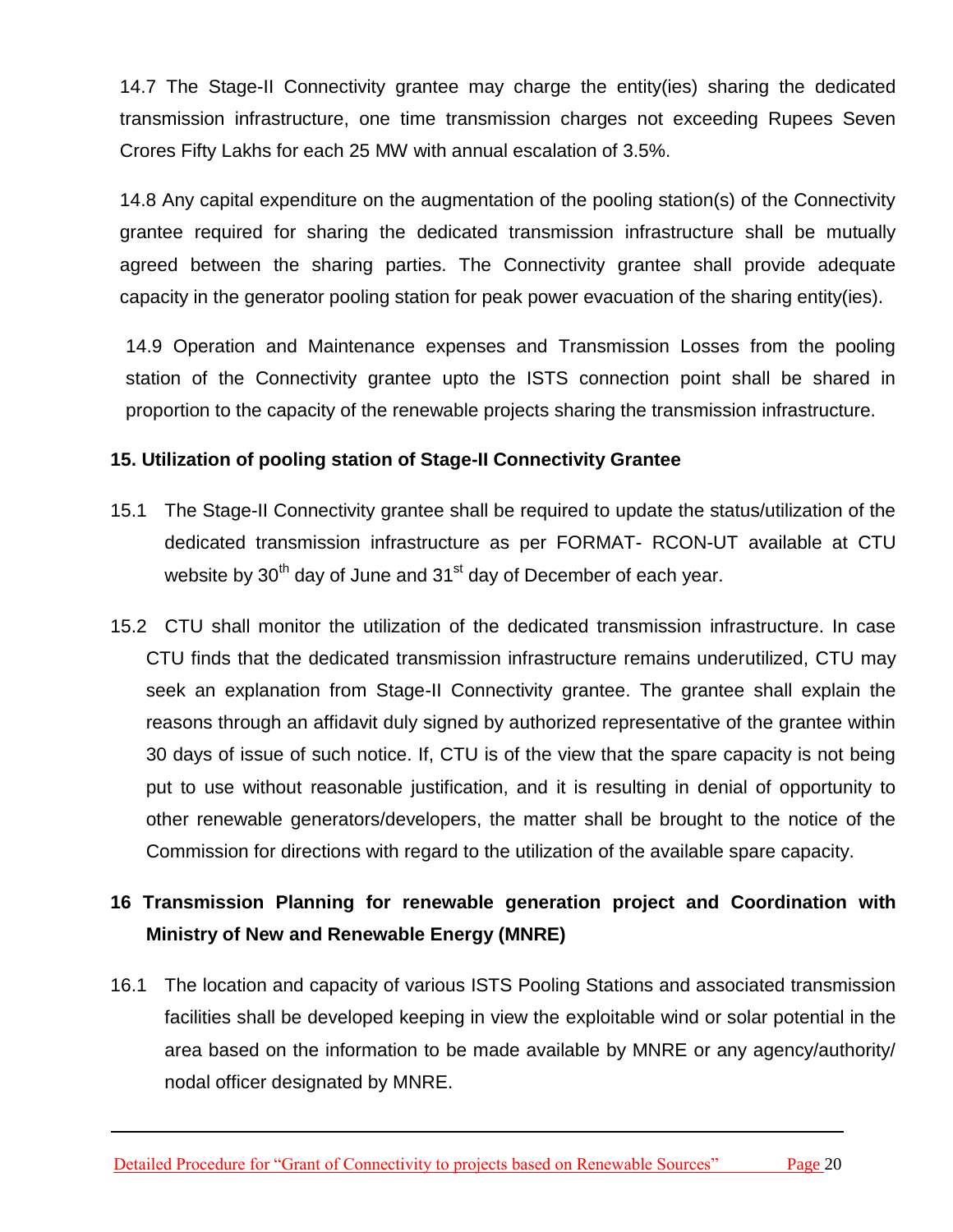- 16.2CTU shall coordinate with MNRE and other associated organizations for planning and coordination with regard to development of the ISTS for evacuation of power from renewable energy generation.
- 16.3 The ISTS pooling stations including line bay(s) at lower voltage for receiving power shall be developed as part of ISTS.
	- 16.4 Based on consultation with MNRE, the transmission system so evolved shall be taken up for discussion in Standing Committee for Power System Planning and shall be implemented after regulatory approval.
- 16.5 CTU shall share the available capacity of the ISTS sub-station (including bay wise availability) with the designated agencies as notified by the Government who may take the same into consideration while inviting the bids.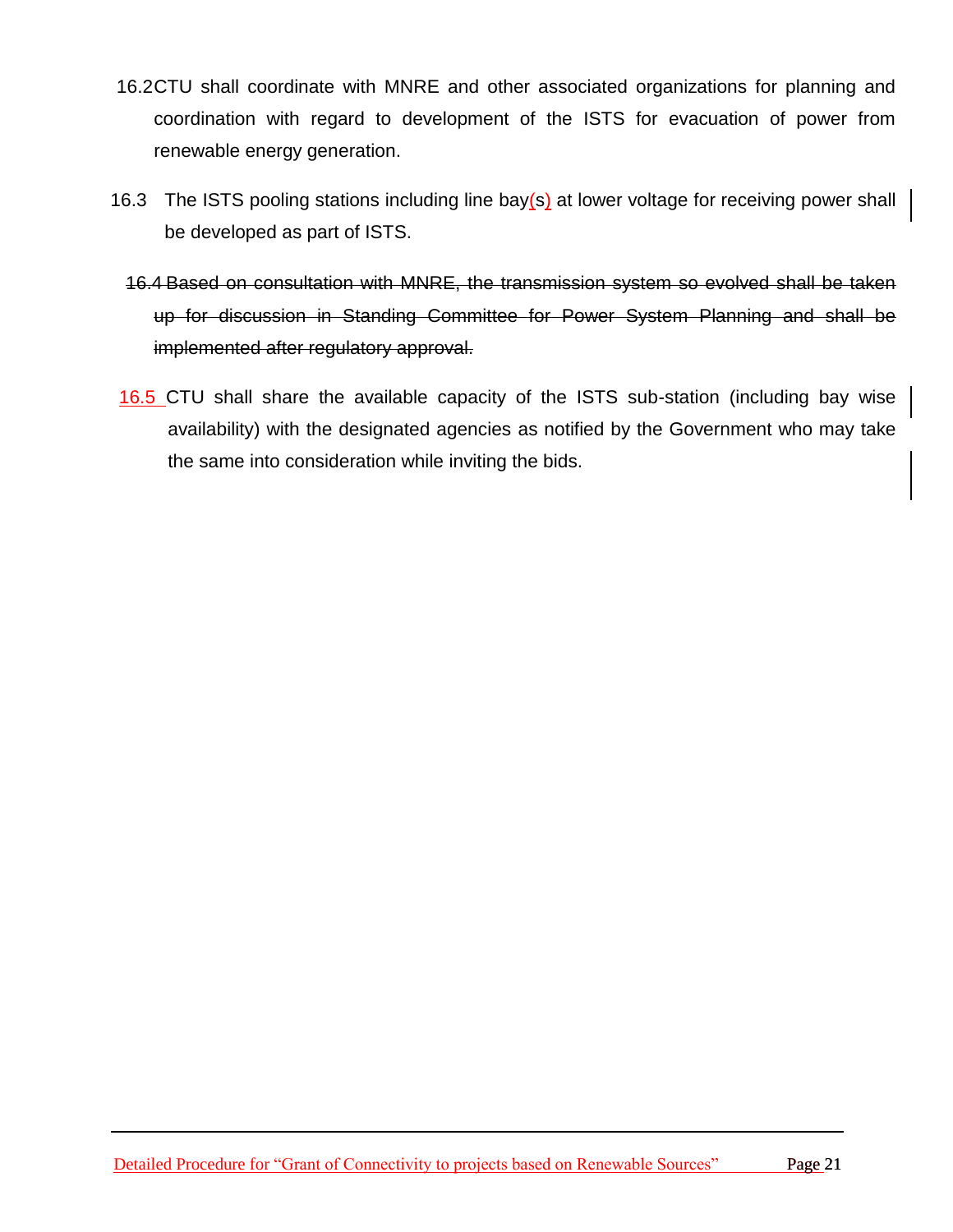#### **FORMAT-RCON-A**

**On Non Judicial Stamp Paper of Rs.10**

#### **AFFIDAVIT IN SUPPORT OF APPLICATION FOR CONNECTIVITY**

I (Name) S/o Shri (Father"s name) working as .............................. (designation)in (Nameof the Applicant organization/entity),having its registered office at (Address of the Applicant organization/entity), do solemnly affirm and say asfollows:

- 1. I am the ...(designation) .... of......(Name of the Applicant organization/entity)...., the representative in the above matter and am duly authorized by the Board Resolution dated ........... of the above referred Company attached herewith to file the present application and to make this affidavit.
- 2. I submit that M/s .......... (Name of the Applicant organization/entity) .......... is an incorporated entity registered under the Companies Act, 2013 /...............Under the Articles of Association of the Company and in accordance with the provisions of Electricity Act, 2003/ Applicable Regulation(s) of CERC and Procedures notified thereunder, the Applicant can file the enclosed application.
- 3. I submit that all the details given in the enclosed Application for Grant of Connectivity are true and correct and nothing material has been concealed thereof.
- 4. I also submit that the documents enclosed are original or true copies of their respective originals.

Name of the Authorised Signatory:

Signature:

Company Stamp(mandatory):

(To be duly attested by Notary)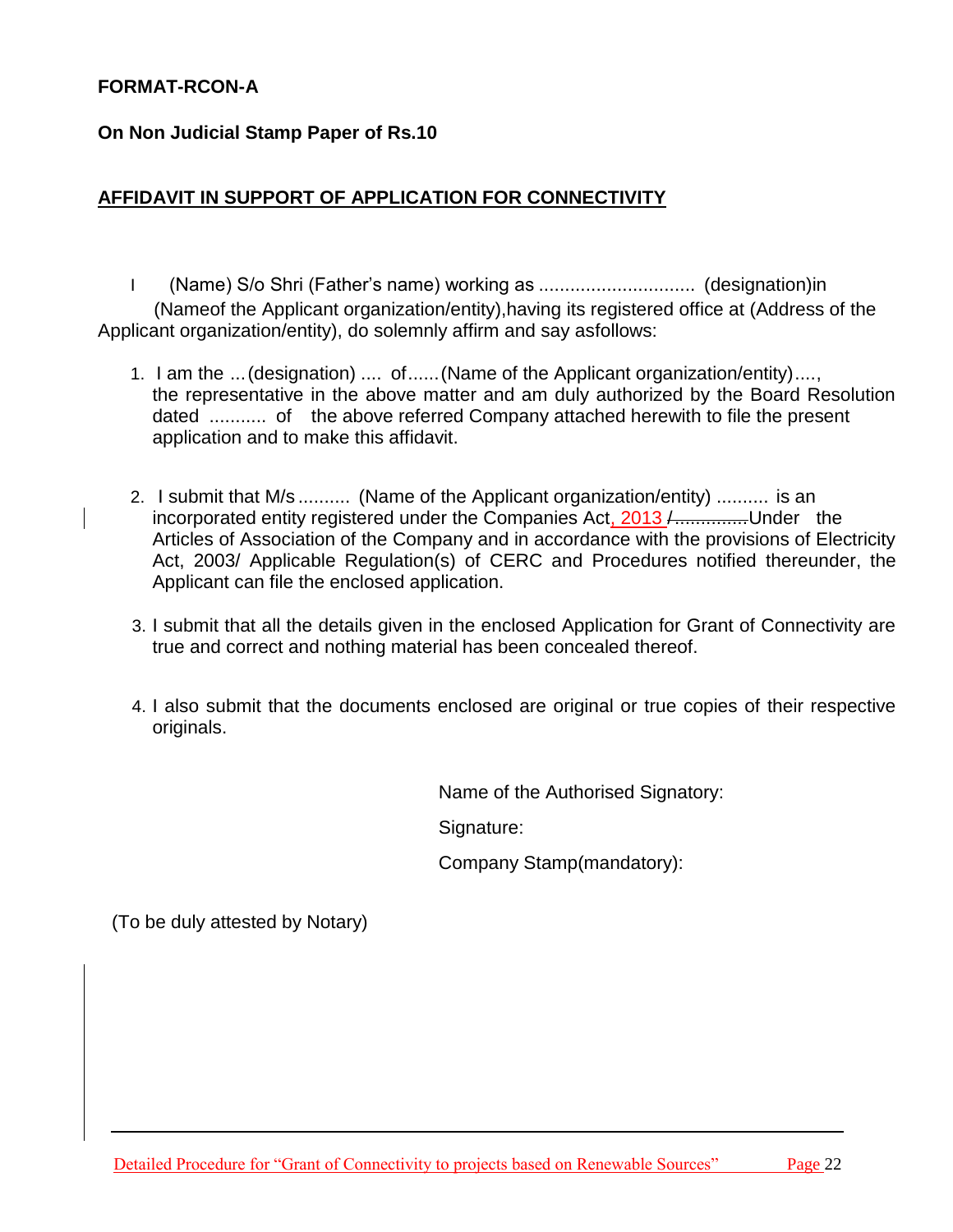#### **Application for Stage-I Connectivity to ISTS**

- **1 Name of the Applicant :**
- **2 Address for Correspondence :**
- **3 Contact Details :**

Name of Primary Contact Person:

Designation :

Phone No. (Landline) :

Phone No. (Mobile) :

Fax :

E-Mail :

Name of Alternate Contact Person :

Designation :

Phone No. (Landline) :

Phone No. (Mobile) :

Fax :

E-Mail :

#### **4 Nature of the Applicant**

Renewable Energy generating station

Renewable Energy generating station - as lead generator

Renewable power Park developer

Renewable Energy Implementing Agency

Project based on stand-alone

**Generator** 

**Developer** 

Lead Generator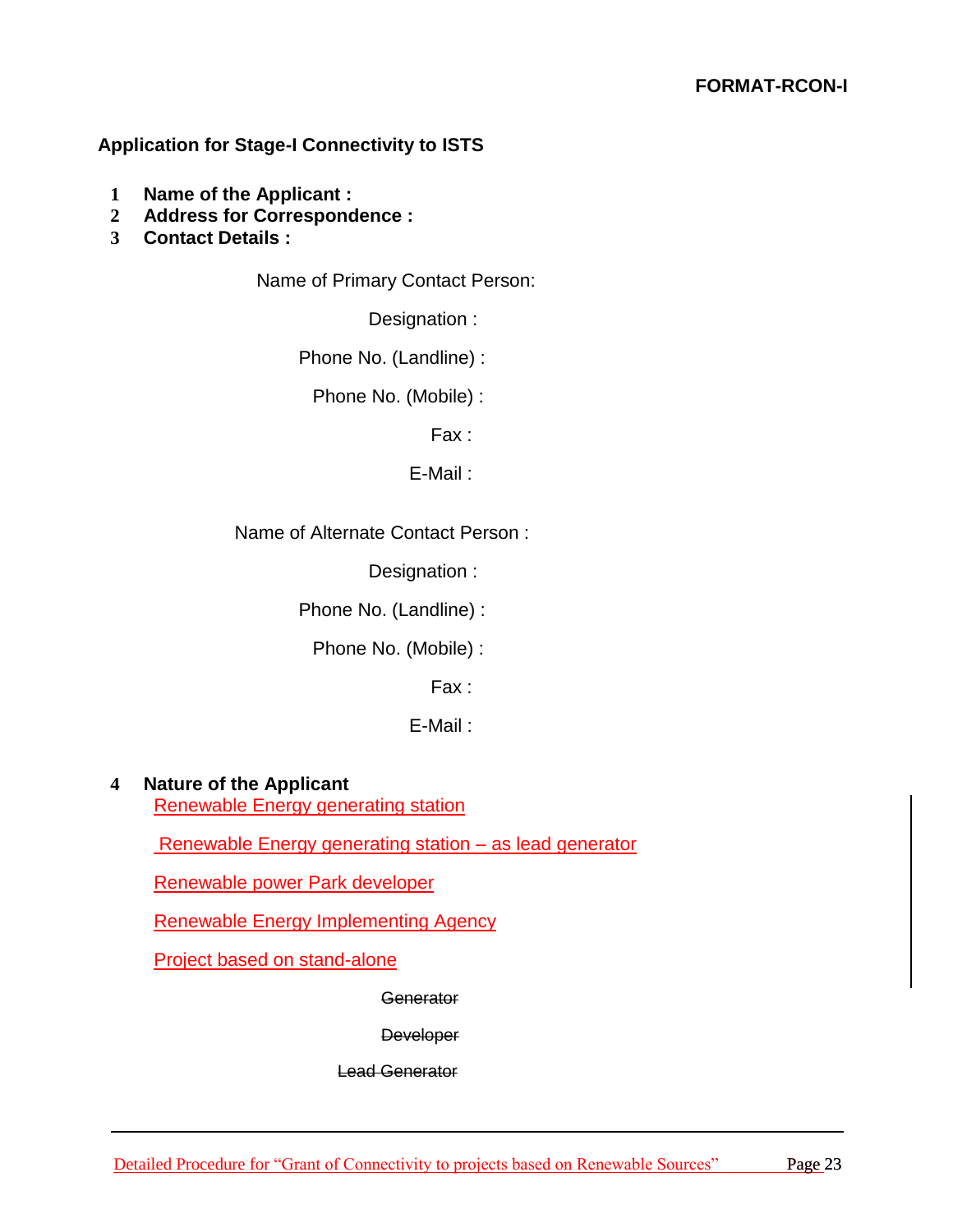**5 Details for Connectivity :**

**5a Capacity (MW) for which connectivity is required:.**

**5b Date from which connectivity is required:**

**6 Location of the Generation Project/Park:** Nearest Village / Town :

District :

State :

Latitude :

Longitude :

- **7 Planned Capacity of the Generation Project/Park (Stage wise):**
- **8 Expected timeline of completion of Generation Project / Park(Stage Wise):**
- **9 Details of the Generation Project / Park :** Name(s) of the **Generation Project /** Park:

Energy Source: Wind / Solar / Wind-Solar:/hybrid wind, solar and storage

Step-up/Connection Voltage :

**10 Details of Nearest 400/220/132 kV sub-stations, in case information is available** *Sub-Station-1 \**

Voltage levels available :

Owner :

Distance(Km) :

*Sub-Station-2*

Voltage levels available :

Owner :

Distance(Km) :

**11 Details of Application FeeRTGS/NEFT/e-transaction** Amount in Rs.:

RTGS/NEFT/e-Transaction No.:

Date: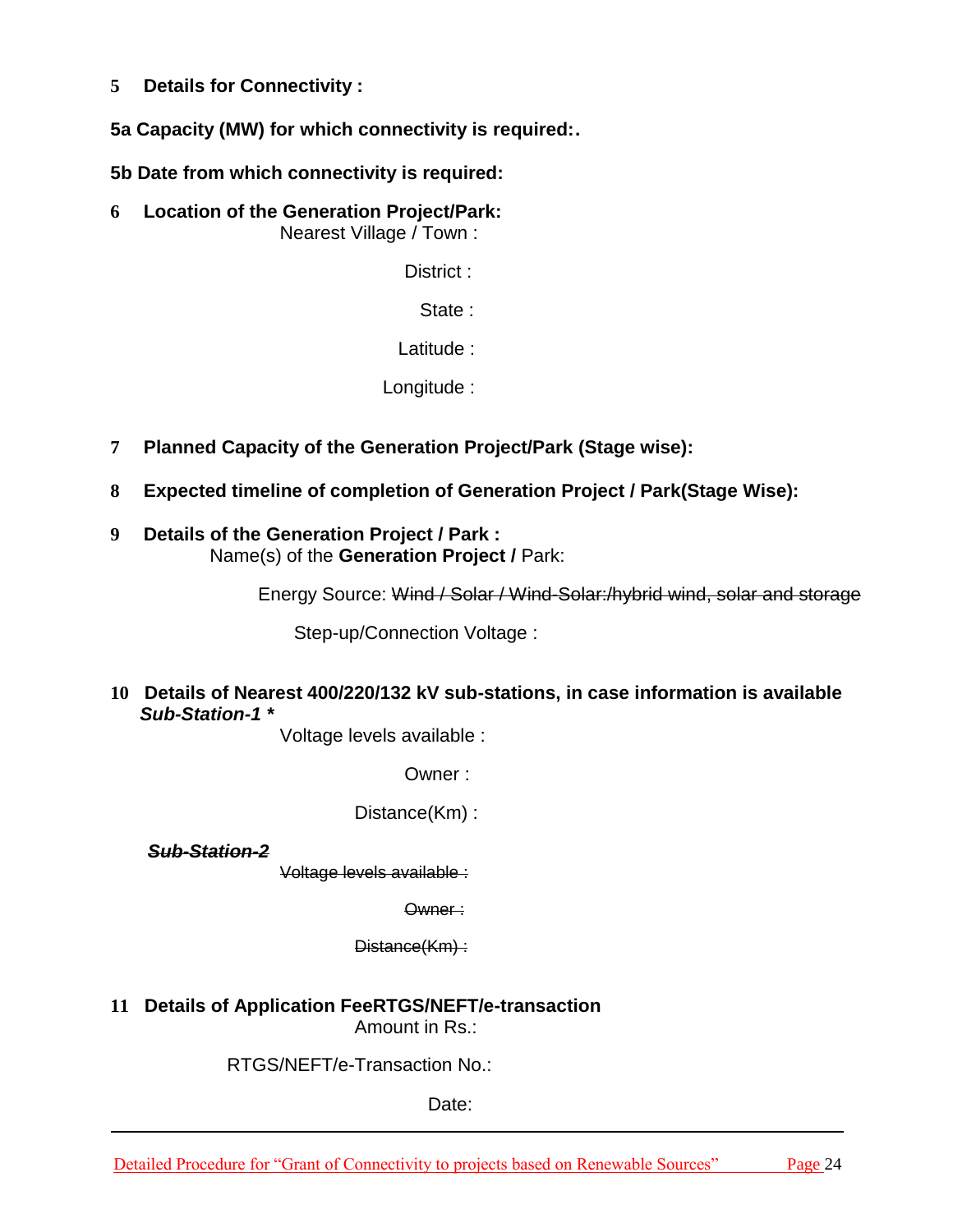#### Bank Name:

#### Branch Name:

#### **12 Details of Documents Enclosed with the Application**

- (i) Notarised affidavit as per FORMAT-RCON-1
- (ii) Copy of Authorisation by the Central Government or State Government as SolarRenewable Power Park Developer or Wind Power Park Developer, if any
- (iii) Copy of Board Resolution authorising a person for filing of application, where applicant is a company
- (iv) Site(s)identification
- (v) Consortium Agreement of Lead Generator, if applicable

I confirm that I am well aware of the CERC Regulations and Detailed Procedure and all the details entered by me are in conformity with the Regulations.

Submission Date: Name of the Authorised Signatory:

Submission Time: Signature:

Company Stamp (mandatory):

\* *Optional*. Other all details are mandatory.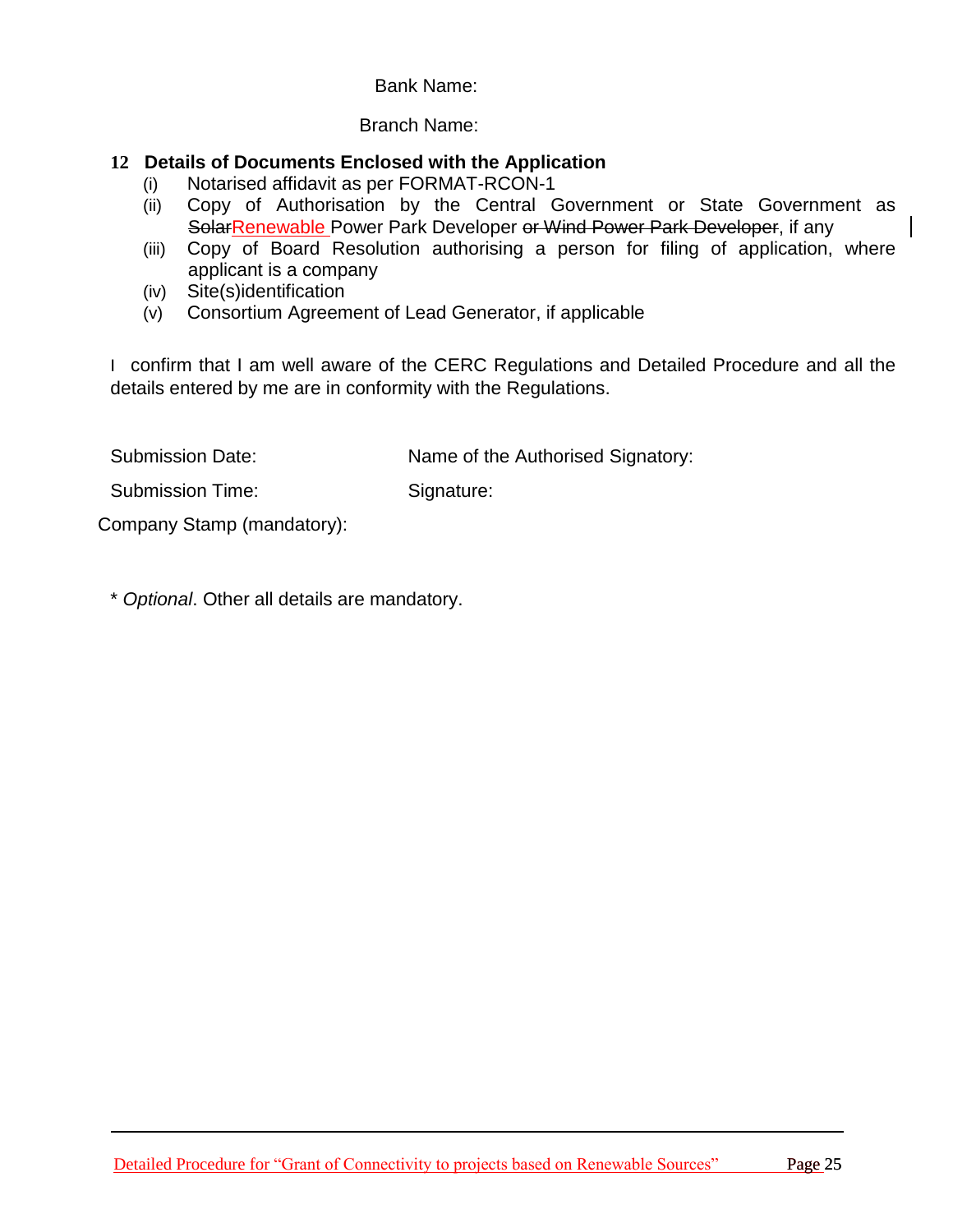## **FORMAT-RCON-IA**

#### **Intimation for Grant of Stage - I Connectivity**

**1 Intimation No. : Date : 2 Ref. Application No. : Date :**

- **3 Name of the Applicant :**
- **4 Address for Correspondence :**

#### **5 Nature of the Applicant :**

Renewable Energy generating station

Renewable Energy generating station – as lead generator

Renewable power Park developer

Renewable Energy Implementing Agency

Project based on stand-alone

**Generator** 

**Developer** 

Lead Generator

#### **6 Details for Connectivity :**

6a Capacity(MW) for which connectivity is granted : 6b Point at which Stage - I Connectivity is granted 6c Alternative Point at which Stage - I Connectivity is granted: 6eTransmission System Required for Connectivity: 6f Transmission System Required for alternative Connectivity:

Date:

Signature:

**Designation**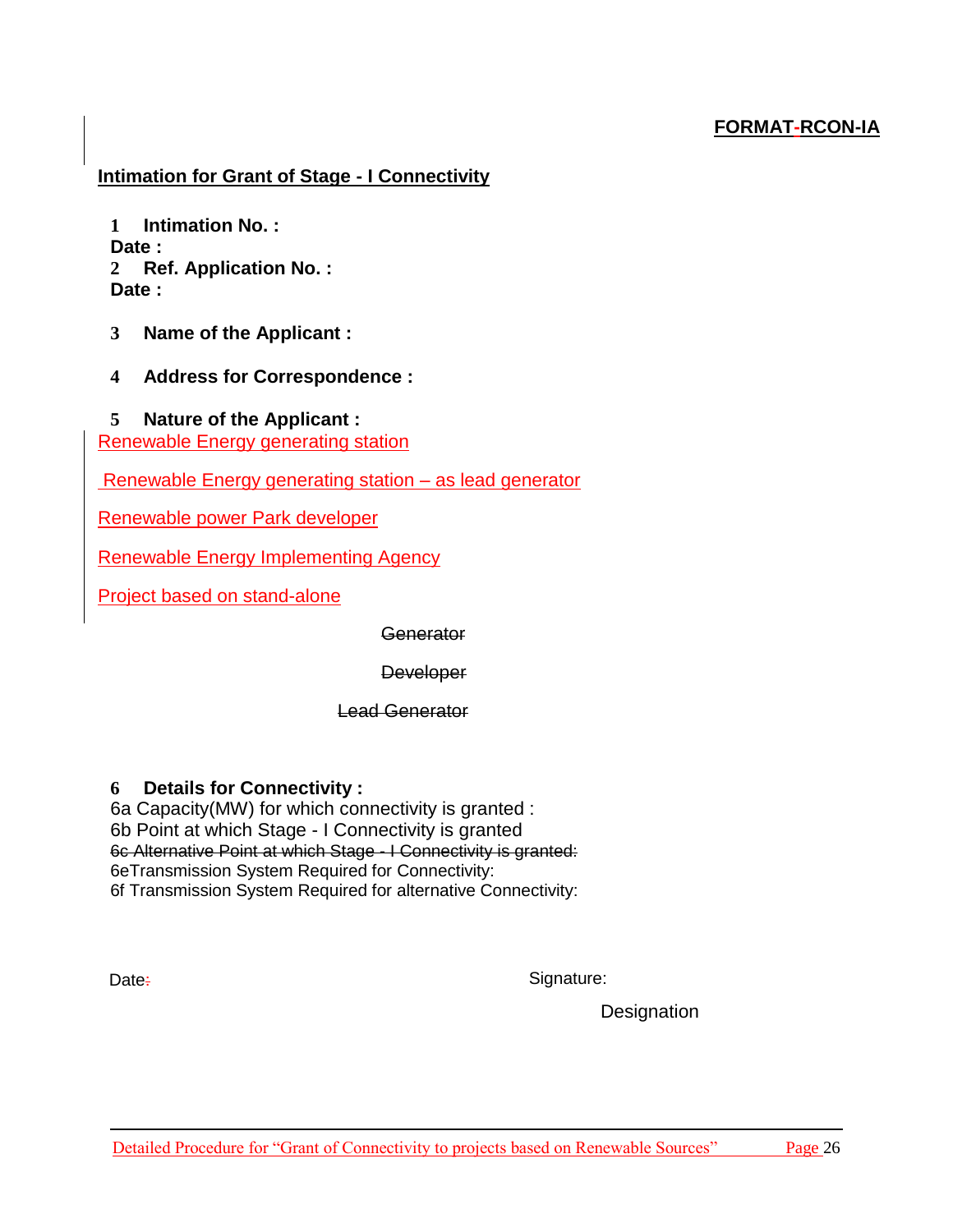# **STATUS AS PER MONITORING PARAMETERS FOR STAGE-I CONNECTIVITY**

#### **(To be developed on CTU Webpage)**

# **Table 2: Monitoring Parameters after grant of Stage-I Connectivity Sl. No. Monitoring Item Status** 1 **Installation of Wind Masts, as** applicable Status Report signed by board authorized representative with letter of authorization. 2 Location with GPS coordinates of generator pooling station 3 Resource Assessment Studies 4 Acquisition of Land for generator Land Required(acres): pooling station Land Acquired(acres): 5 Acquisition of Land for renewable Land Required(acres): generating station Land Acquired(acres):<br>Date of application 6 Details of Financial Closure Status of Financial closure Date of Financial Closure Date of release of funds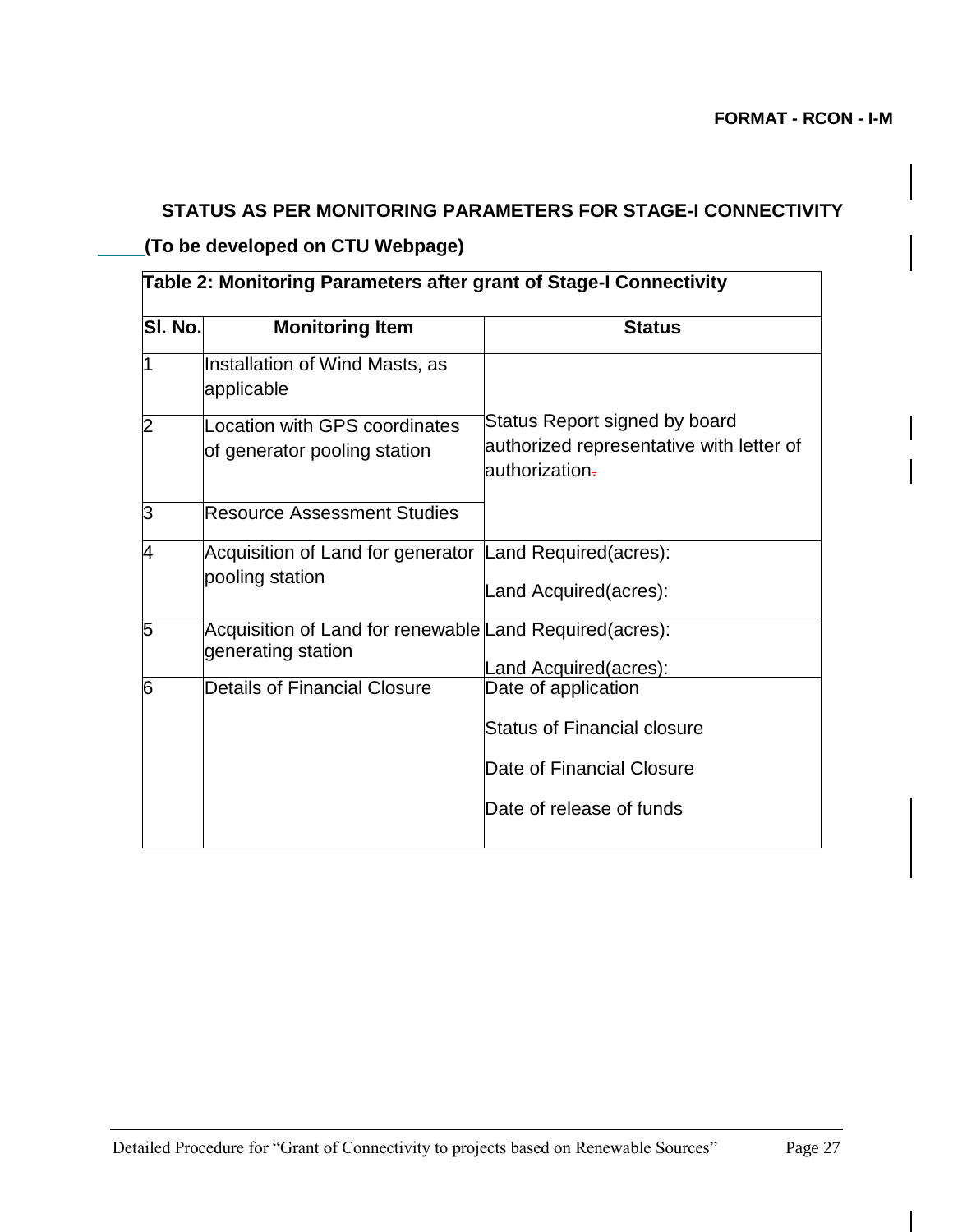|   | Tendering and Details of<br>Generator pooling station of<br><b>Stage-I Connectivity</b><br>Granteewind/solar/wind-solar<br>generator/developer (if<br>undertaken) | Planned capacity (not less than<br>(i)<br>100MVA or 50 MVA in case of NER)<br>(ii) Voltages, MVA Capacity, No. & Rating<br>of Transformers<br>(iii) EHV Switchyard configuration, bay(s)<br>and status<br>(iv) Low Voltage switchgear configuration,<br>no. of sections, no. of bay $(s)$ in each<br>section and status<br>(v) Single Line Diagram of generator<br>pooling station<br>(vi) Date of Award of generator pooling<br>station<br>(vii)Progress of generator pooling station<br>erection:<br>Switchyard, Main Transformers, Low<br>Voltage Switchgear |
|---|-------------------------------------------------------------------------------------------------------------------------------------------------------------------|-----------------------------------------------------------------------------------------------------------------------------------------------------------------------------------------------------------------------------------------------------------------------------------------------------------------------------------------------------------------------------------------------------------------------------------------------------------------------------------------------------------------------------------------------------------------|
| 8 | <b>Tendering and Details of</b><br>Renewable Generating station of<br><b>Stage-I Connectivity Grantee</b><br>wind/solar/wind-solar<br>generator/developer         | Planned capacity<br>(i)<br>(ii) Details of contract/contract packages<br>(iii) Date of Award of EPC contract<br>(iv) Progress of generating station<br><b>Expected date of Commissioning</b>                                                                                                                                                                                                                                                                                                                                                                    |
| 9 | Details of Applications made<br>in Government Authorized<br>bidding process (if any)                                                                              |                                                                                                                                                                                                                                                                                                                                                                                                                                                                                                                                                                 |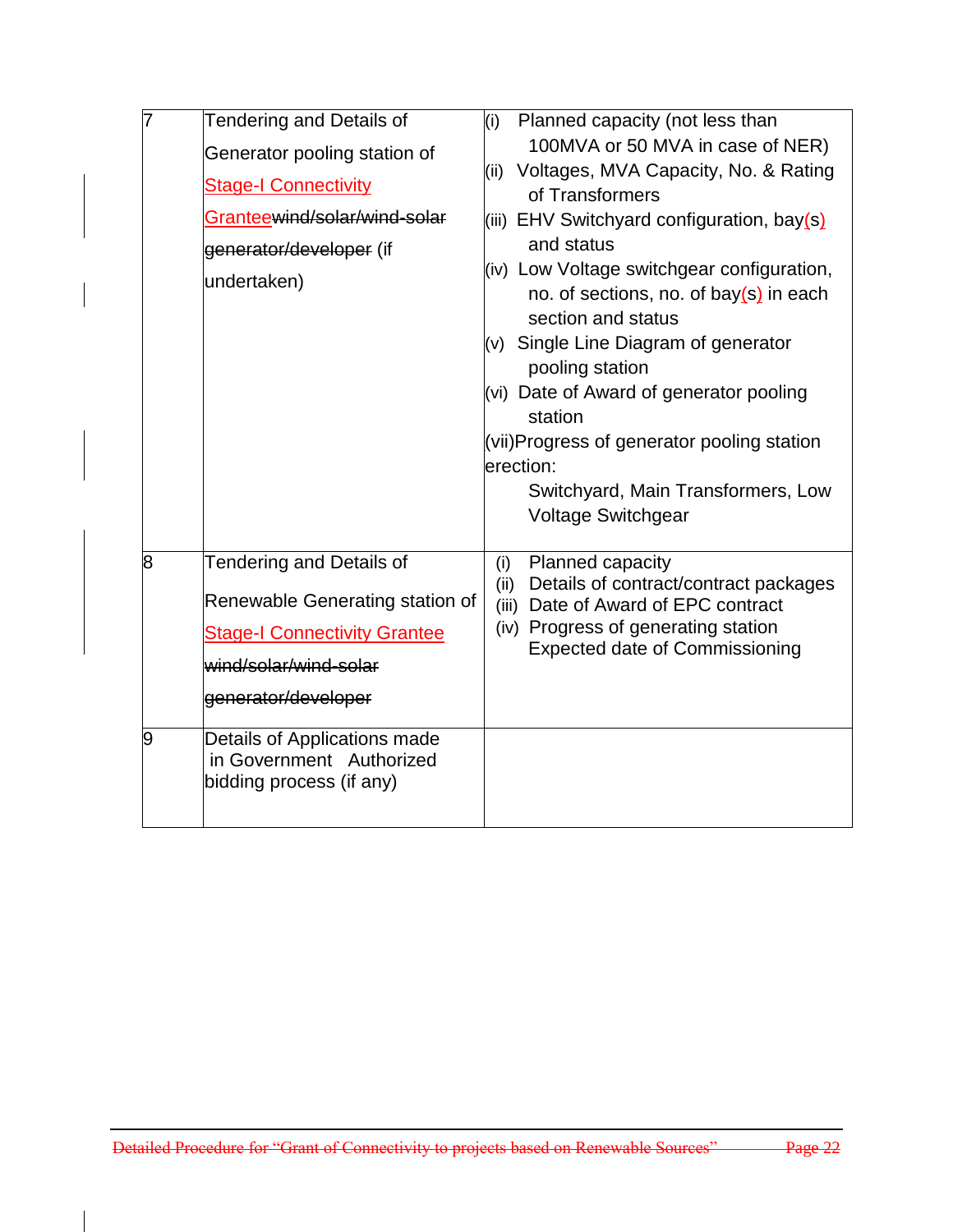#### **Application for Stage-II Connectivity to ISTS**

- **1 Name of the Applicant :**
- **2 Intimation No. of Grant of Stage-I Connectivity, if granted :**
- **3 Address for Correspondence :**
- **4 Contact Details**

Name of Primary Contact Person :

Designation :

Phone No. (Landline) :

Phone No. (Mobile) :

Fax :

E-Mail :

Name of Alternate Contact Person:

Designation :

Phone No. (Landline) :

Phone No. (Mobile) :

Fax :

E-Mail :

#### **5 Nature of the Applicant :**

Renewable Energy generating station

Renewable Energy generating station – as lead generator

Renewable power Park developer

Renewable Energy Implementing Agency

Project based on stand-alone

**Generator** 

**Developer**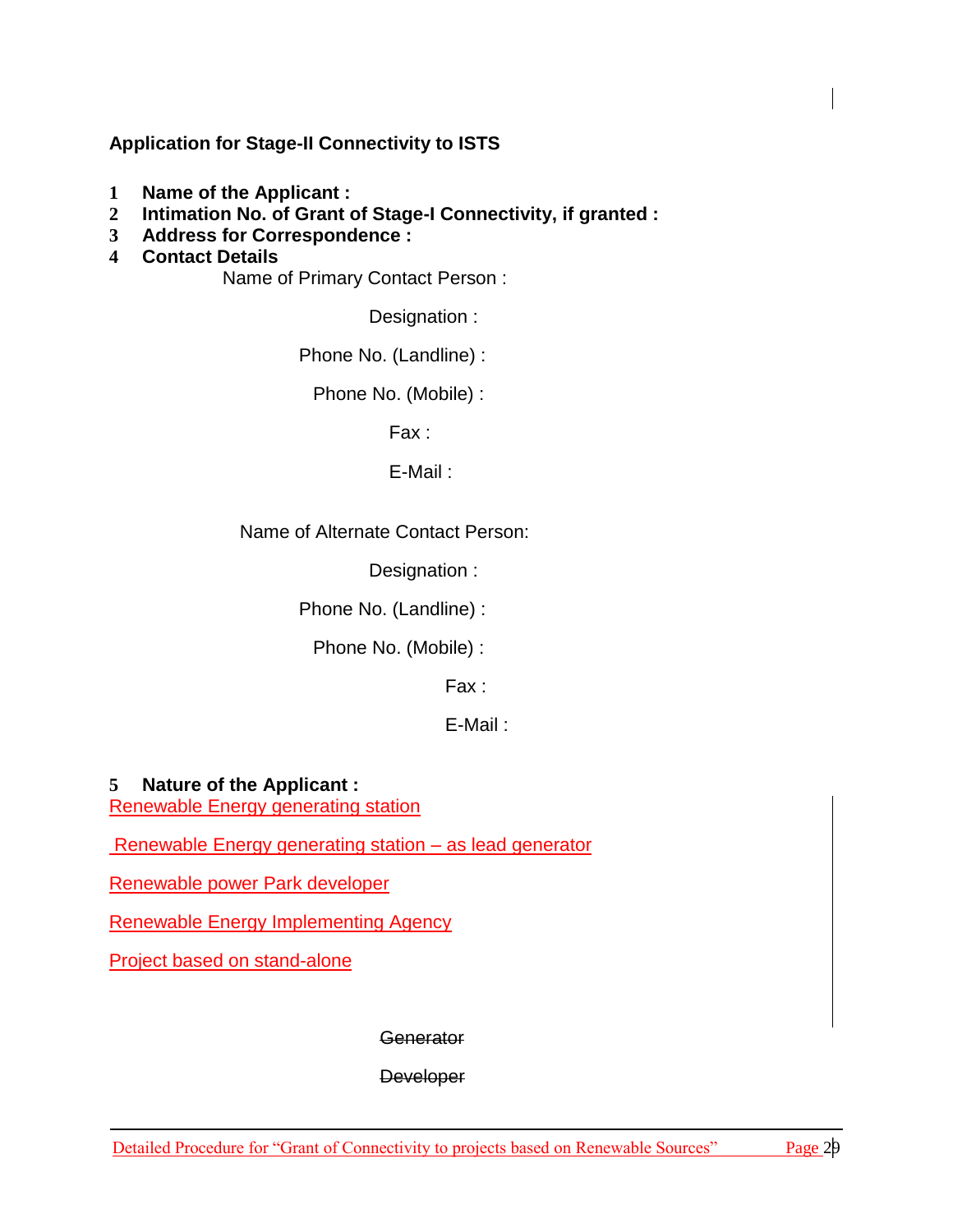#### Lead Generator

- **6 Criterion for applying Stage-II Connectivity:** List of documents as per Procedure
- **7 Date from which Stage-II Connectivity is required :**

#### **8 Location of the Generating Projects/Park**

Nearest Village / Town :

District :

State :

Latitude :

Longitude :

- **9 Planned Capacity of the Generating Project/Park (Stage wise) :**
- **10 Expected timeline of completion of Generating Project/Park (Stage Wise):**
- **11 Details of the Generating Project/Park :**

Location: Name(s) of the Project/Park: Energy Source: Wind / Solar / Wind-Solar : Step-up Voltage at generator Pooling Station:

**12 Details of Application Fee RTGS/NEFT/e-transaction (if applicable) :** Amount (in Rs.):

RTGS/NEFT/e-Transaction No.

Date:

Bank Name:

Branch Name: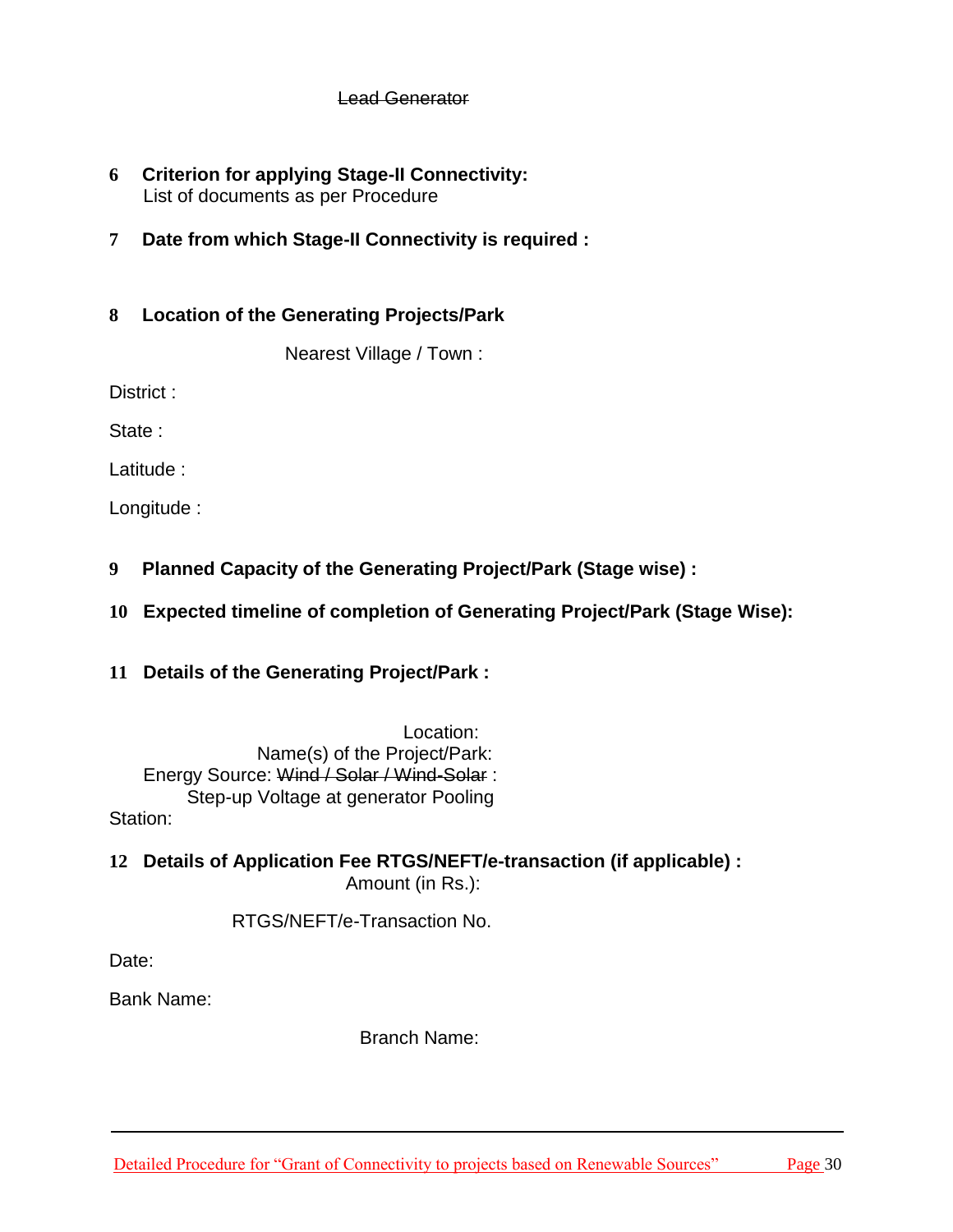#### **13 Details of Documents Enclosed with the Application**

- (i) Notarised Affidavit as per FORMAT-RCON-1
- (ii) Copy of Authorisation by the Government, as applicable
- (iii) Copy of Board Resolution authorising a person for filing of application, where applicant is a company
- (iv) Site(s) Identification
- (v) Consortium Agreement of Lead Generator, if applicable
- (vi) Documentary evidence of eligibility for applying for Stage-II Connectivity as per the Procedure

I confirm that I am well aware of the CERC Regulations and Detailed Procedure and all the details entered by me are in conformity with the Regulations.

| <b>Submission Date:</b> | the<br><b>Authorised</b><br>Name of<br>Signatory: |
|-------------------------|---------------------------------------------------|
| <b>Submission Time:</b> | Signature:                                        |
|                         | <b>Company Stamp (mandatory):</b>                 |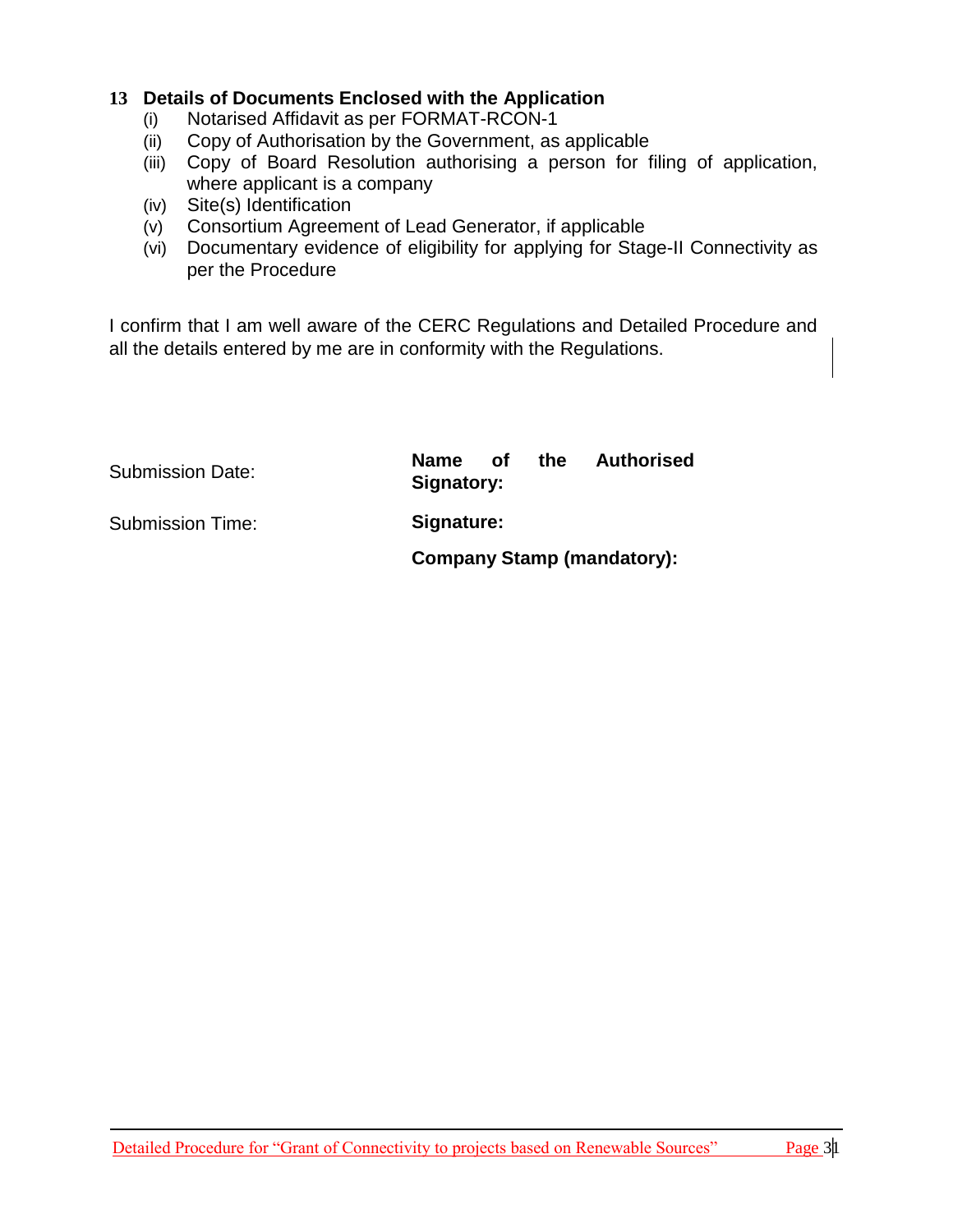#### **FORMAT-RCON-IIA**

## **Intimation for Grant of Stage -II Connectivity/ Enhancement of Stage-II Connectivity**

**1 Intimation No. : Date:**

**2 Ref. Application No. : Date:**

- **3 Name of the Applicant:**
- **4 Address for Correspondence:**

#### **5 Location of the Generating Station**

Nearest Village / Town :

District :

State:

Latitude :

Longitude :

#### **6 Nature of the Applicant:**

Renewable Energy generating station

Renewable Energy generating station – as lead generator

Renewable power Park developer

Renewable Energy Implementing Agency

Project based on stand-alone

Generator:

Developer:

Lead Generator:

**7 Details for Stage-II Connectivity granted/ Enhancement in Capacity** 7a Capacity (MW) for which connectivity is granted/ enhanced:

7b ISTS sub-station and bay at which Connectivity is granted: (From already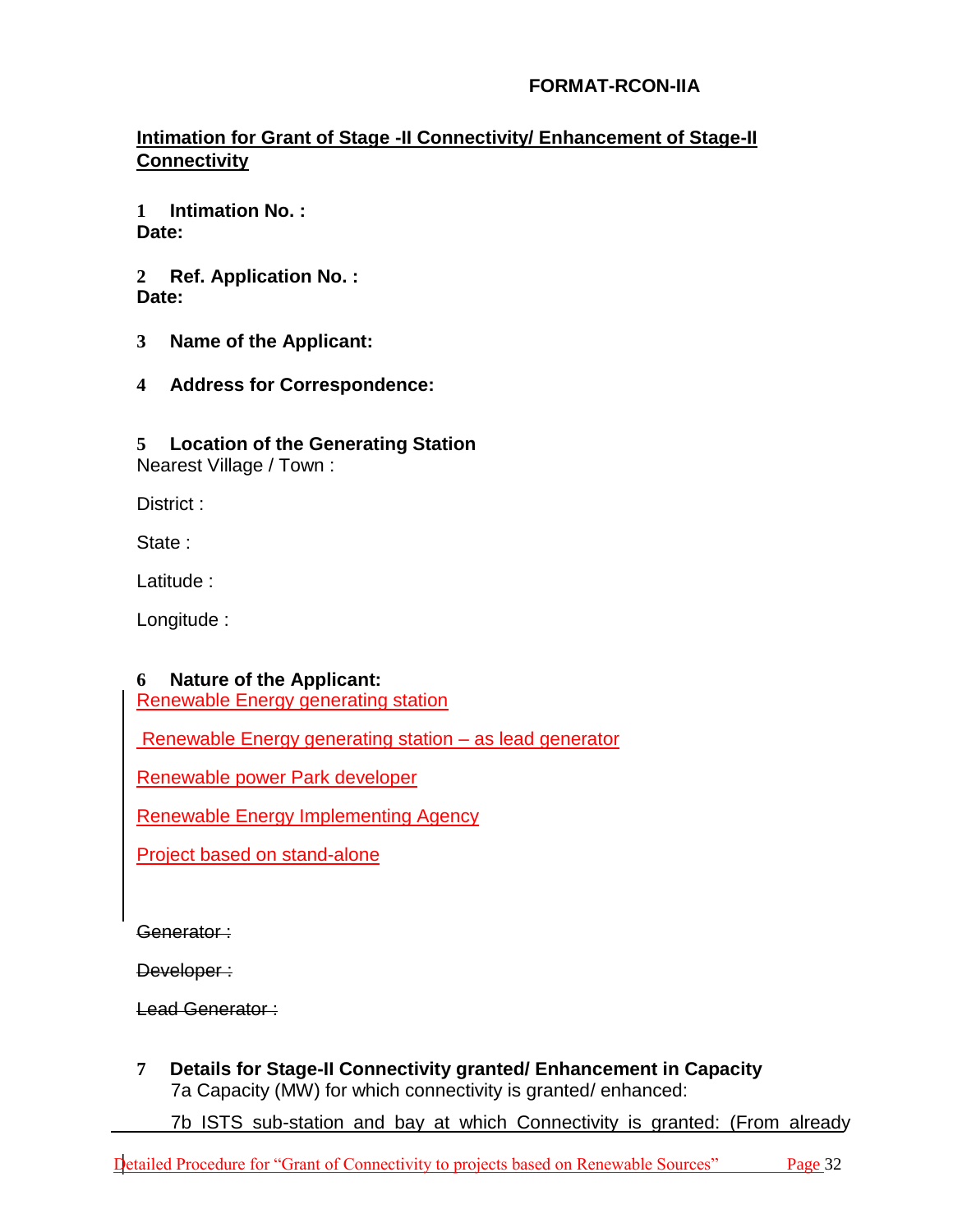identified bay in case of enhancement):

7c Date from which connectivity/enhancement in Connectivity is granted :

Date: Signature:

Designation:

- 1. **Note :-**Applicant given intimation for Connectivity to the grid shall have to furnish additional details to CTU for signing of "Connection Agreement" as per format given at **FORMAT-CON-4**, The Applicants are advised to furnish such details as early as possible for enabling them have lead time for any type of access.
- 2. The CTU will process the above information and will intimate the Connection details as per format given at **FORMAT-CON-5.** Pursuant to such Connection details, the applicant shall have to sign "Connection Agreement" with CTU prior to the physical inter-connection as per format given at **FORMAT-CON-6**. In case the connectivity is granted to the ISTS of an inter-State transmission licensee other than the CTU, a tripartite agreement shall be signed between the applicant, the Central Transmission Utility and such inter-State transmission licensee, in line with the provisions of the Regulations.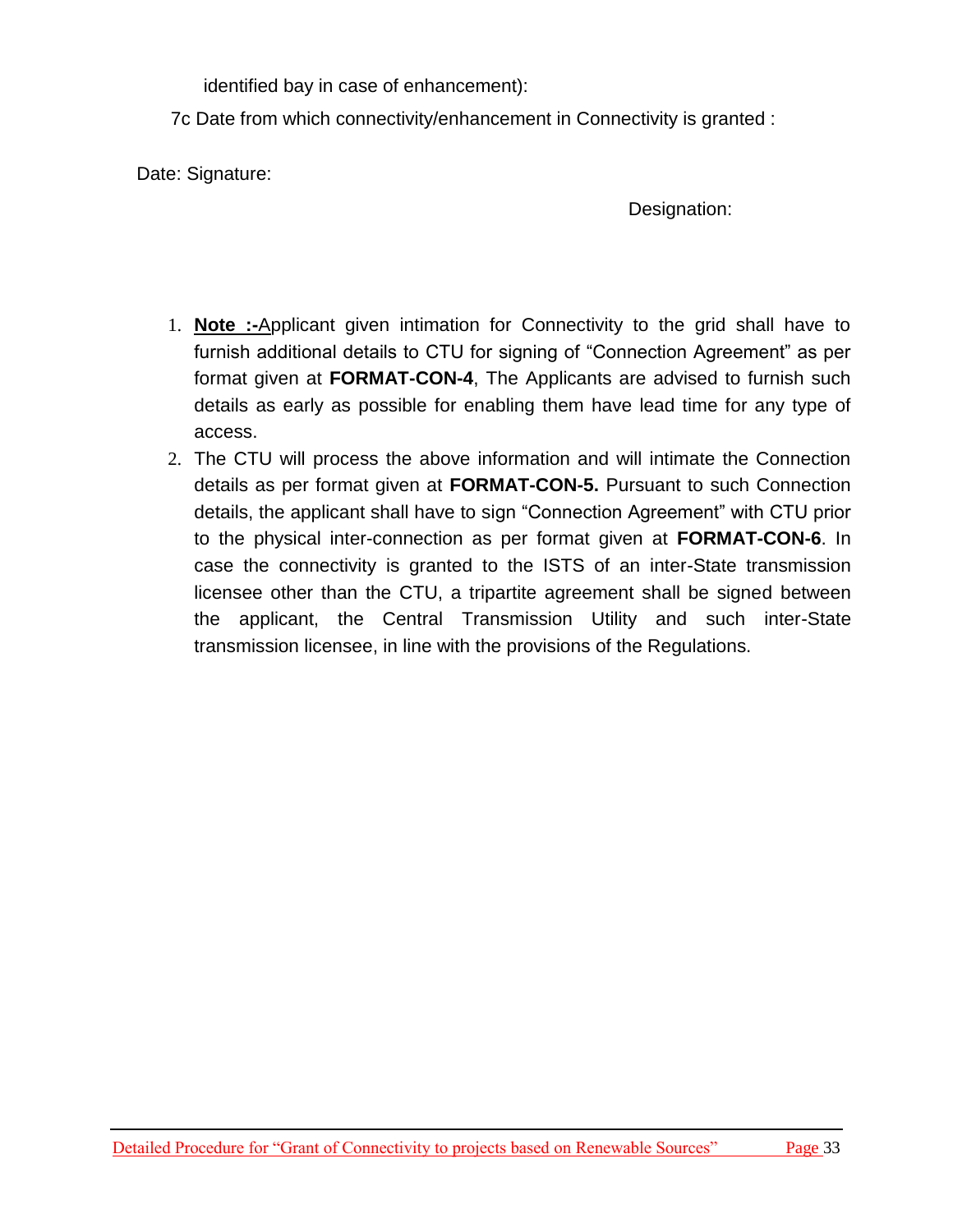#### **(To be developed on CTU Webpage)**

#### **STATUS AS PER MONITORING PARAMETERS FOR STAGE-II CONNECTIVITY**

**(Status Report to be signed by a board authorized representative alongwith copy of**

**letter of authorization).**

|                | Table 3: Monitoring Parameters for Stage-II Connectivity                   |                                                                                                                                                                                                              |  |
|----------------|----------------------------------------------------------------------------|--------------------------------------------------------------------------------------------------------------------------------------------------------------------------------------------------------------|--|
| SI.<br>No.     | <b>Monitoring Item</b>                                                     | Status#                                                                                                                                                                                                      |  |
| 1              | Installation of Wind Masts, as<br>applicable                               |                                                                                                                                                                                                              |  |
| $\overline{2}$ | Location with GPS coordinates<br>of generator pooling station              | Status Report signed by board authorized                                                                                                                                                                     |  |
| 3              | <b>Walkover Survey for Dedicated</b><br><b>Transmission Line</b>           | representative with letter of authorization.                                                                                                                                                                 |  |
| 4              | <b>Resource Assessment Studies</b>                                         |                                                                                                                                                                                                              |  |
| 5              | Acquisition of Land for generator Land Required(acres):<br>pooling station | Land Acquired(acres):                                                                                                                                                                                        |  |
| 6              | Acquisition of Land for<br>renewable generating station                    | Land Required(acres):<br>Land Acquired(acres):                                                                                                                                                               |  |
| $\overline{7}$ | <b>Details of Financial Closure</b>                                        | Date of application<br><b>Status of Financial closure</b><br>Date of Financial Closure<br>Date of release of funds                                                                                           |  |
| 8              | <b>Transmission Line</b>                                                   | Final Route Survey of Dedicated Route Survey Report to be submitted.                                                                                                                                         |  |
| 9              | <b>Award and Details of Dedicated</b><br><b>Transmission Line</b>          | Date of Award of T ower<br>(i)<br>Date of Award of Conductor<br>(ii)<br>(iii) No. of Foundations (Total/Completed)<br>(iv) No. of Tower Erections (Total/Completed)<br>(v) Stringing_(ckm) (Total/Completed) |  |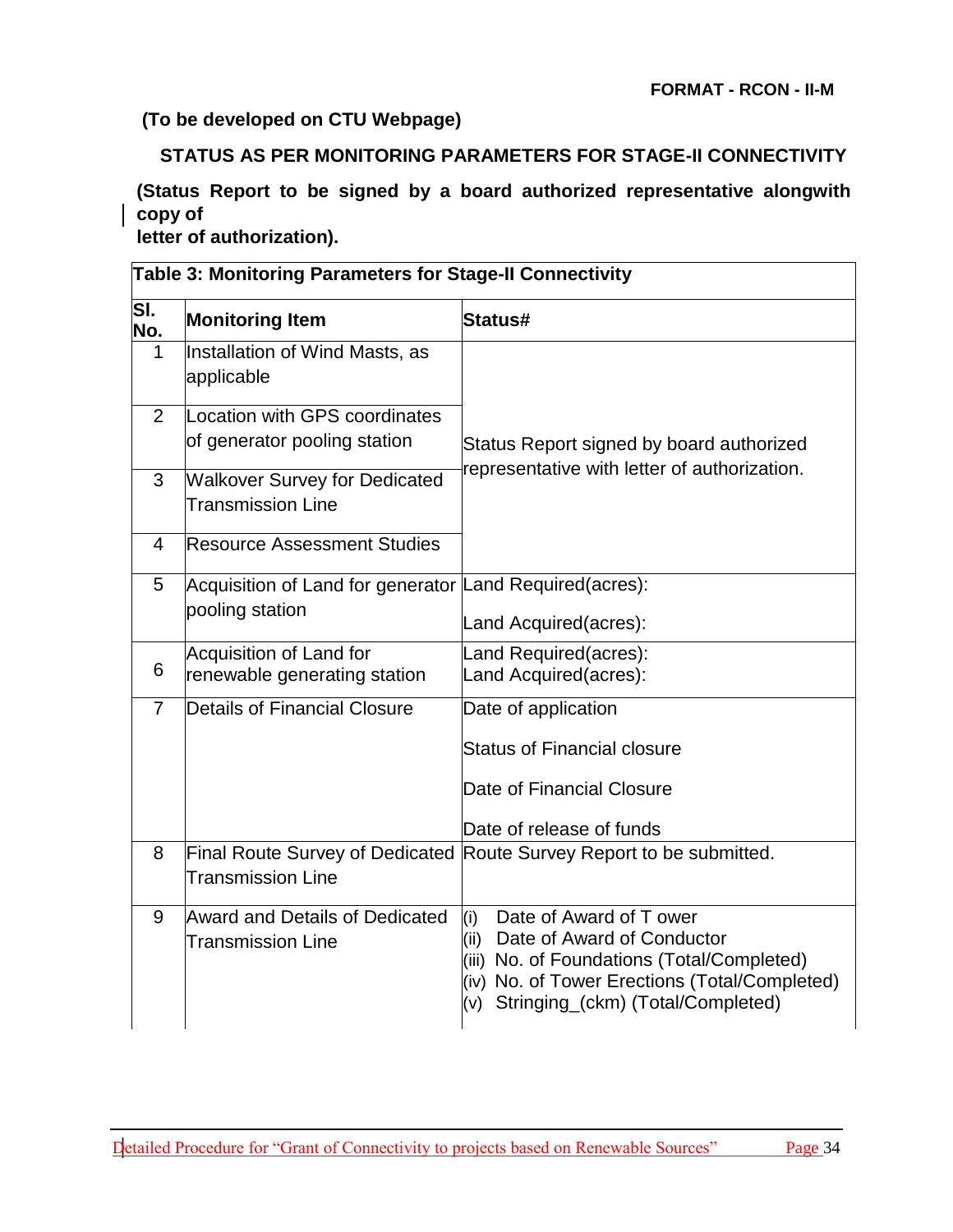| 10  | Award and Details of<br>Generator pooling station of<br><b>Stage-II Connectivity Grantee</b><br>wind/solar/wind-solar<br>eenerator/developer                | <b>Planned capacity</b><br>(i)<br>Voltages, MVA Capacity, No. & Rating of<br>(ii)<br><b>Transformers</b><br>(iii) EHV Switchyard configuration, bay(s) and<br>lstatus<br>(iv) Low Voltage switchgear configuration, no.<br>of sections, no. of bay(s) in each section<br>and status |
|-----|-------------------------------------------------------------------------------------------------------------------------------------------------------------|-------------------------------------------------------------------------------------------------------------------------------------------------------------------------------------------------------------------------------------------------------------------------------------|
| 11. | <b>Tendering and Details of</b><br>Renewable Generating station of<br><b>Stage-II Connectivity Grantee</b><br>wind/solar/wind-solar<br>lgenerator/developer | <b>Planned capacity</b><br>(i)<br>Details of contract/contract packages<br>(ii)<br>Date of Award of EPC contract<br>(iii)<br>Progress of generating station<br>(iv)<br><b>Expected date of Commissioning</b><br>(v)                                                                 |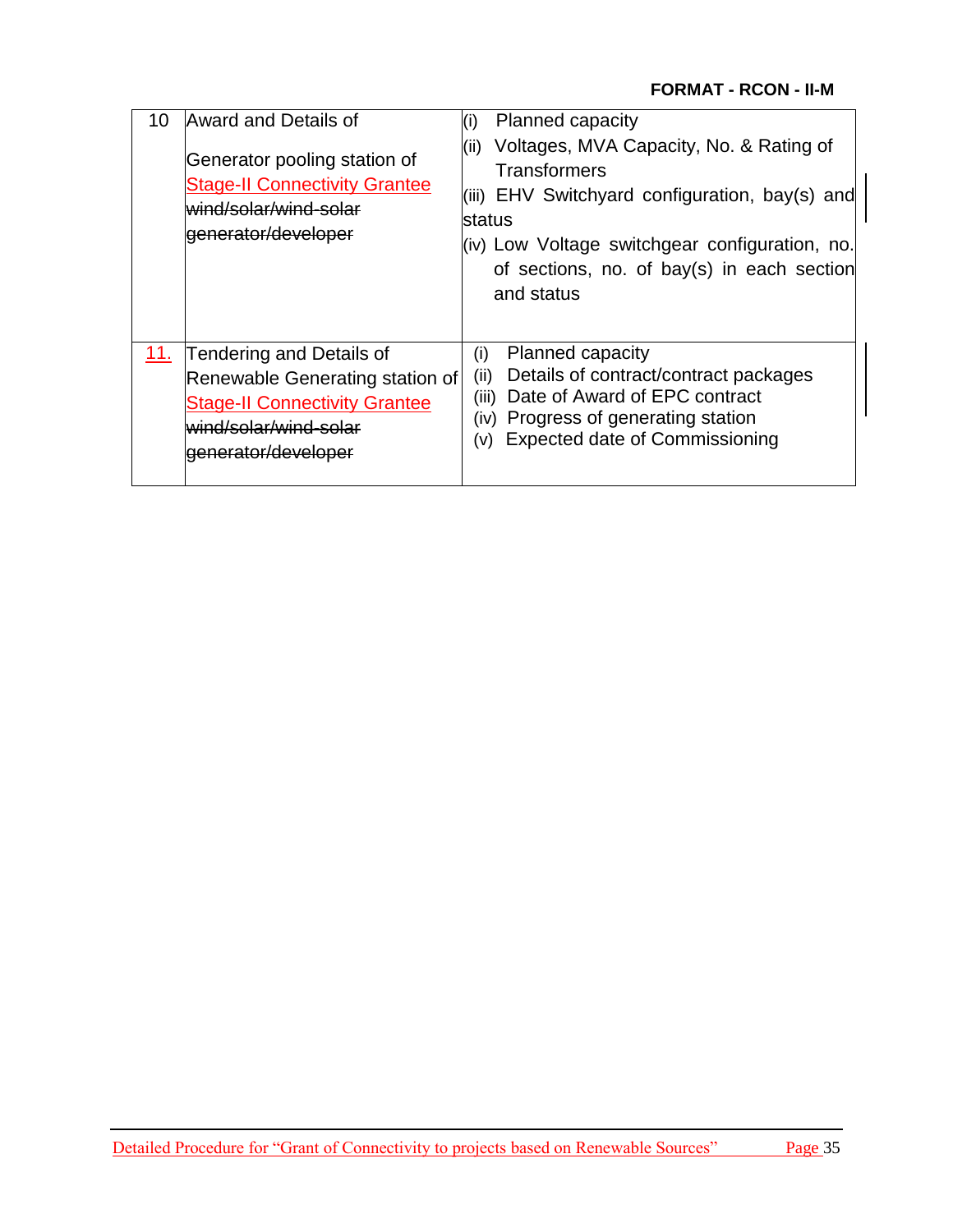**FORMAT - RCON - E**

**Application for Enhancement in Connectivity Quantum of Grant of Stage-II Connectivity**

- **1 Name of the Applicant :**
- **2 Intimation No. of Grant of Stage-II Connectivity :**
- **3 Address for Correspondence :**
- **4 Contact Details :**

Name of Primary Contact Person :

Designation :

Phone No. (Landline) :

Phone No. (Mobile) :

Fax :

E-Mail :

Name of Alternate Contact Person :

Designation :

Phone No. (Landline) :

Phone No. (Mobile) :

Fax :

#### E-Mail :

#### **5 Details of the Generating Project/Park for additional Connectivity**

- a. Name(s) of the Project/Park:
- b. Energy Source: Wind / Solar / Wind-Solar/

hybrid:

b. c. Scheme of interconnection/Single Line: **D**diagram depicting existing and additional:

Connectivity including variousgenerating stations

c. Wind/Solar/hybrid: Project and voltage levels of internal sub-stations:

**6 Details for enhancement of the Connectivity :**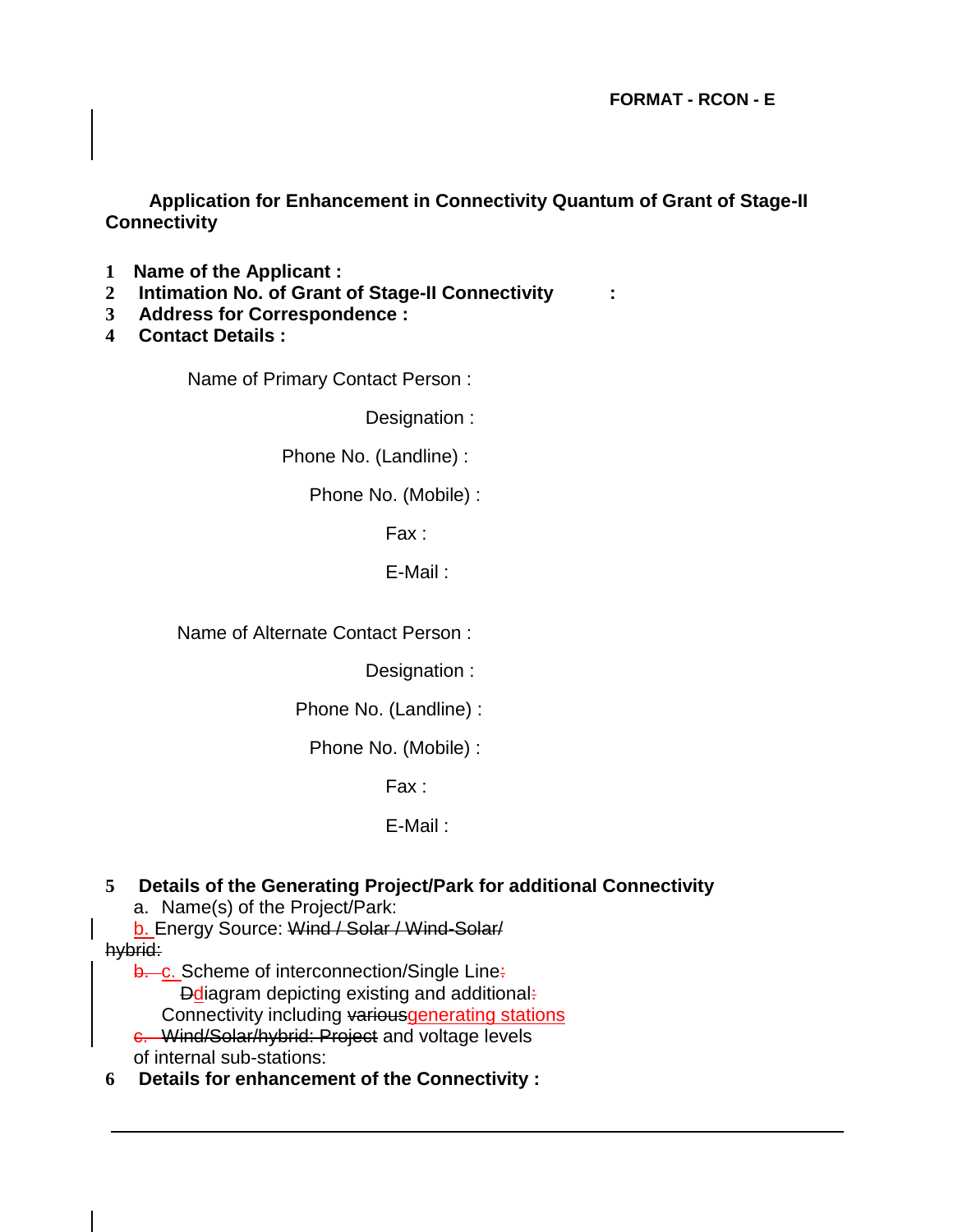#### **6a Capacity (MW) for which Stage-II Connectivity has been granted : 6b Capacity (MW) for which connectivity is required to be enhanced: 6c Date from which Connectivity is to be enhanced :**

## **7 Location of the Generating Project/Park**

Nearest Village / Town :

District :

State :

Latitude :

Longitude :

- **8 Planned Capacity of the Generating Project/Park (Stage wise) :**
- **9 Expected timeline of completion of Generating Project/Park (Stage Wise):**

## **10 Details of Application Fee RTGS/NEFT/e-transaction**

Amount (in Rs.):

RTGS/NEFT/e-Transaction No.

Date:

Bank Name:

Branch Name:

## **11 Details of Documents Enclosed with the Application**

- (i) Notarised Affidavit as per FORMAT-RCON-1
- (ii) Copy of Authorisation by the Government, as applicable
- (iii) Copy of Board Resolution authorising a person for filing of application, where applicant is a company
- (iv) Site(s) Identification
- (v) Consortium Agreement of Lead Generator, if any

I confirm that I am well aware of the CERC Regulations and Detailed Procedure and all the details entered by me are in conformity with the Regulations.

Submission Date: Name of the Authorised Signatory:

Submission Time: Signature: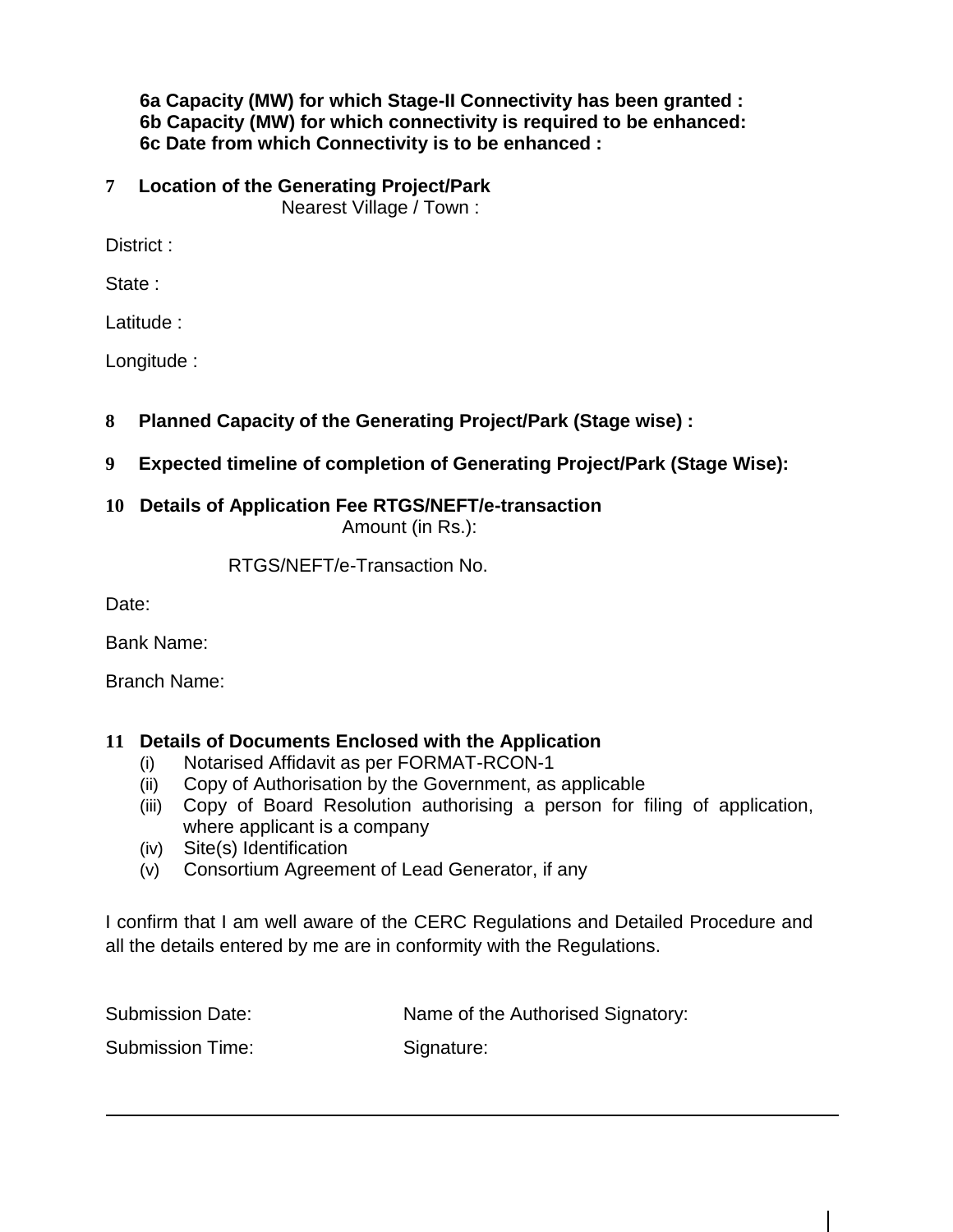#### **FORMAT-RCON-BG**

# **PROFORMA OF STAGE-II CONNECTIVITY BANK GUARANTEE FOR PERFORMANCE**

**(To be stamped in accordance with Stamp Act)**

Ref .............................. Bank Guarantee No ..................................

Date ..............................................

To Power Grid Corporation of India Ltd. B-9, Qutab Institutional Area, Katwaria Sarai, New Delhi - 110 016.

Dear Sirs,

In consideration of the Power Grid Corporation of India Ltd, (hereinafter referred to as the "POWERGRID" which expression shall unless repugnant to the context or meaning thereof include its successors, administrators and assigns) having signed an agreement

No ..........................dated.......................with CUSTOMER (Name of Customer ...............................with its Registered/Head office at (hereinafter referred to as the "CUSTOMER " which expression shall unless repugnant to the context or meaning thereof, include its successors, administrators, executors and assigns)

WHEREAS it has been agreed by the customer in the said Agreement that in case of failure /delay to construct the generating station or making an exit or abandonment of its project by CUSTOMER, POWERGRID shall have the right to collect the estimated transmission charges of stranded transmission capacity for dedicated line at the rate mentioned in the Detailed Procedure as approved by the Commission, to compensate such damages.

WHEREAS it has been agreed by the customer that the said Bank Guarantee shall be returned or encashed in terms of Detailed Procedure for "Grant Of Connectivity to Projects Based On Renewable Sources to Inter-State Transmission System" and Transmission Agreement signed under the said Detailed Procedure.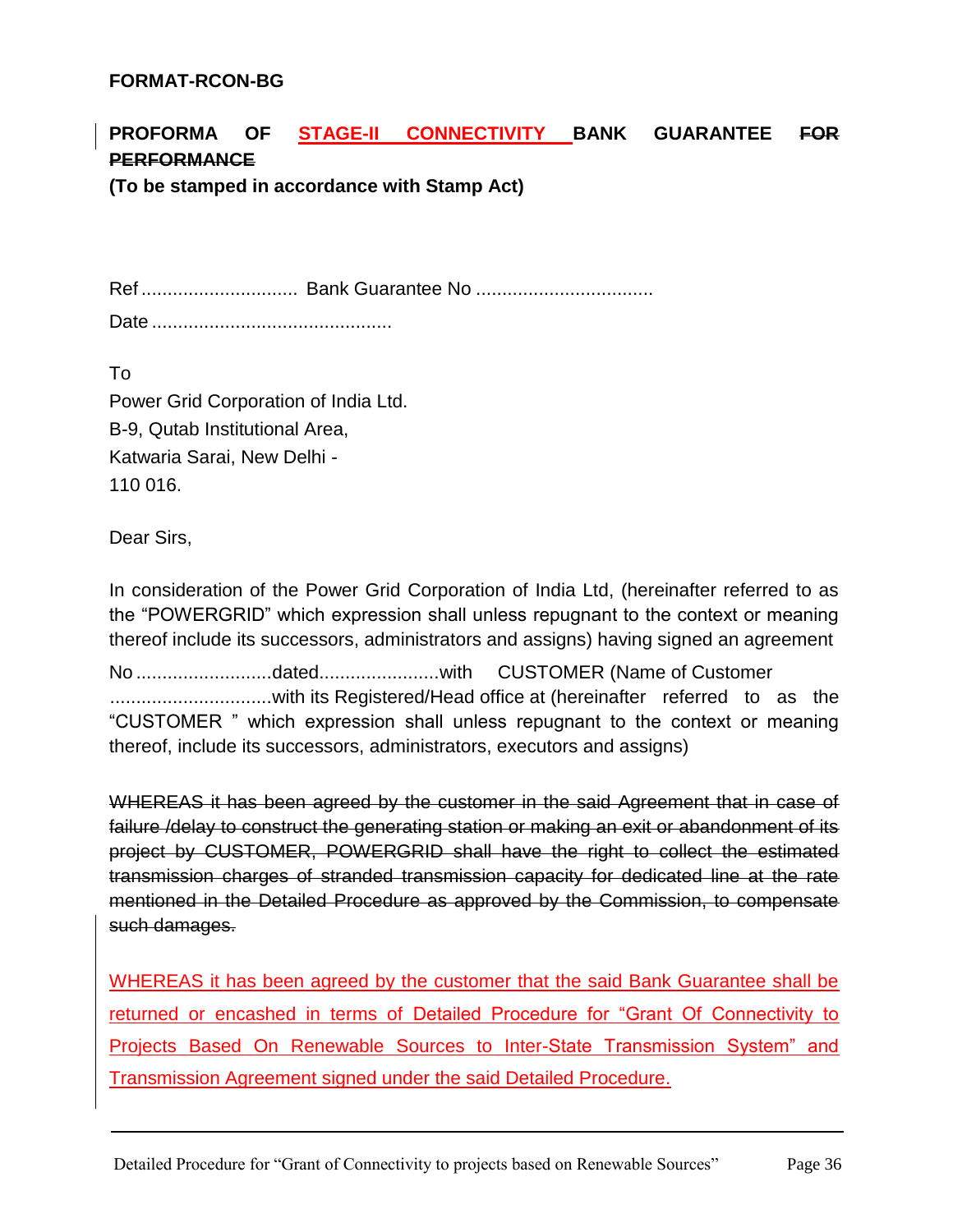AND WHEREAS as per the aforesaid agreement customer is required to furnish a Bank Guarantee for a sum of Rs........(Rupees...... ) as a security for fulfilling its commitments to

POWERGRID as stipulated in the said Agreement.

We ..........................................................................................................

(Name & Address of the Bank)

having its Head Office at...................................(hereinafter referred to as the "Bank", which

expression shall, unless repugnant to the context or meaning thereof, include its successors,

administrators, executors and assigns) do hereby guarantee and undertake to pay the POWERGRID on demand any and all monies payable by the CUSTOMER to the extent of as aforesaid at any time upto \*\* (days/month/year) without any demur, reservation, context, recourse or protest and/or without any reference to the CUSTOMER.

Any such demand made by the POWERGRID on the Bank shall be conclusive and binding not withstanding any difference between the POWERGRID and the CUSTOMER or any dispute pending before any Court, Tribunal, Arbitrator or any other authority. The Bank undertakes not to revoke this guarantee during its currency without previous consent of the POWERGRID and further agrees that the guarantee herein contained shall continue to be enforceable till the POWERGRID discharges this guarantee.

The POWERGRID shall have the fullest liberty without affecting in any way the liability of the Bank under this guarantee, from time to time to extend the time for performance of the obligations under the said agreement by the CUSTOMER. The POWERGRID shall have the fullest liberty, without affecting this guarantee, to postpone from time to time the exercise of any powers vested in them or of any right which they might have against the CUSTOMER, and to exercise the same at any time in any manner, and either to enforce or to forbear to enforce any covenants, contained or implied, in the Agreement between the POWERGRID and the CUSTOMER or any other course or remedy or security available to the POWERGRID. The Bank shall not be released of its obligations under these presents by any exercise by the POWERGRID of its liberty with reference to the matters aforesaid or any of them or by reason of any other act of omission or commission on the part of the POWERGRID or any other indulgences shown by the POWERGRID or by any other matter or thing whatsoever which under law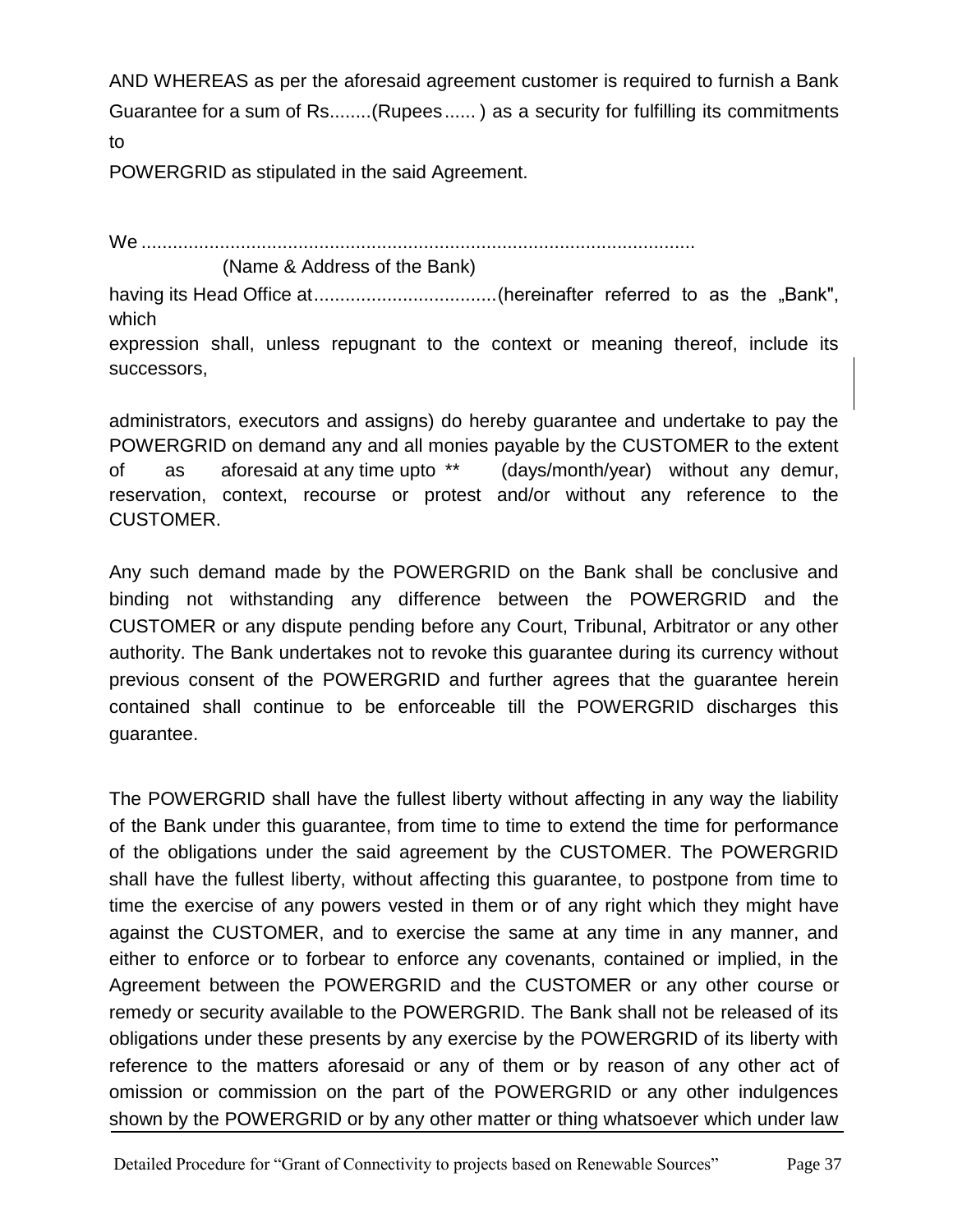would, but for this provision have the effect of relieving the Bank.

The Bank also agrees that the POWERGRID at its option shall be entitled to enforce this Guarantee against the Bank as a principal debtor, in the first instance without proceeding against the CUSTOMER and not withstanding any security or other guarantee the POWERGRID may have in relation to the CUSTOMERS liabilities.

Notwithstanding anything contained hereinabove our liability under this guarantee is restricted to ....................................................................................and it shall remain in force upto and including .................................................................and shall be extended from time to time for such period (not exceeding ........ year), as may be desired by M/s ................ on whose behalf this guarantee has been given.

Dated this...............day of..................... 20........................at ....................

**WITNESS**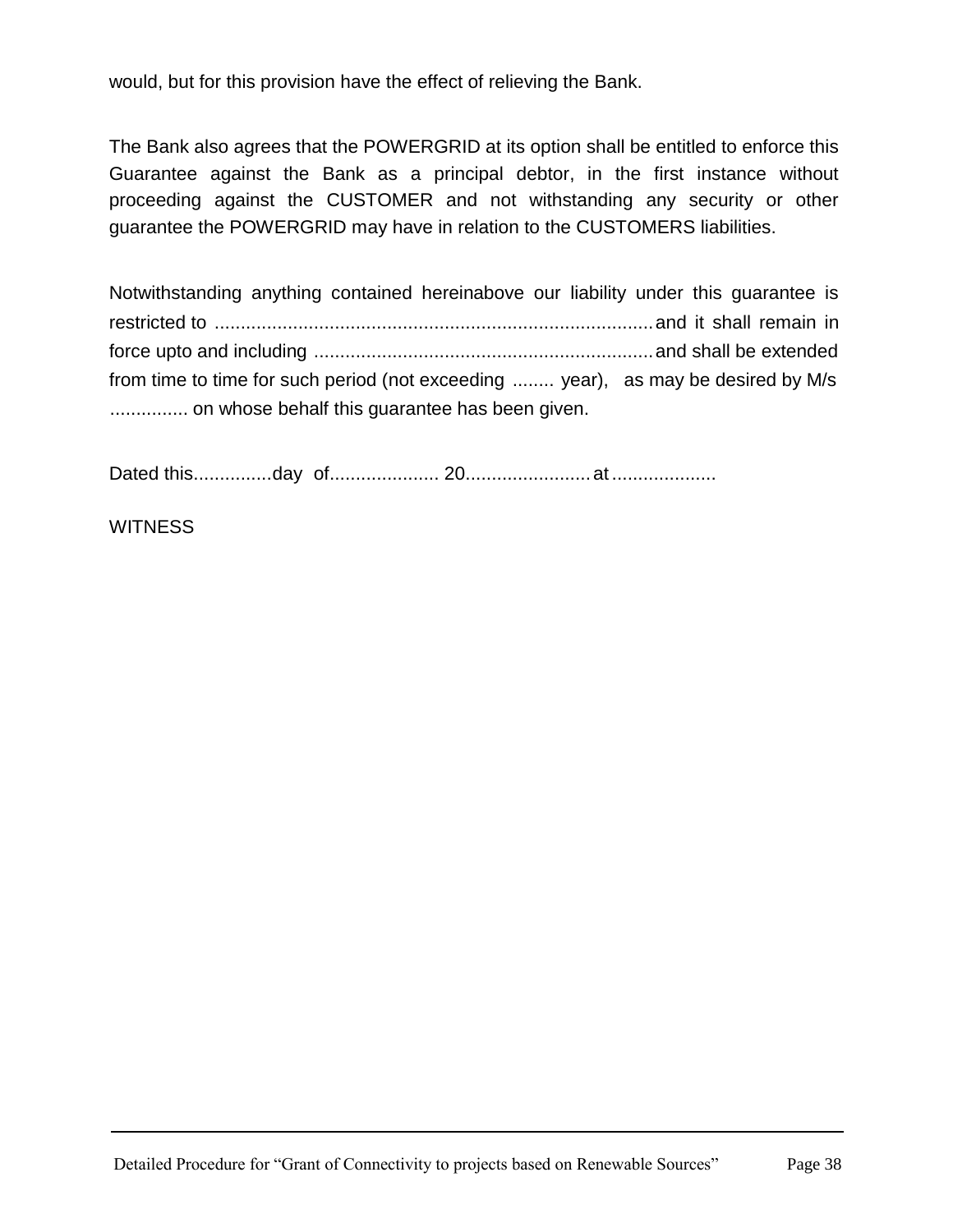(Signature) (Signature)

(Name)

(Designation with Bank Stamp)

Attorney as per Power of Attorney No

Date ..................................

NOTES:

1. The stamp papers of appropriate value shall be purchased in the name of issuing Bank.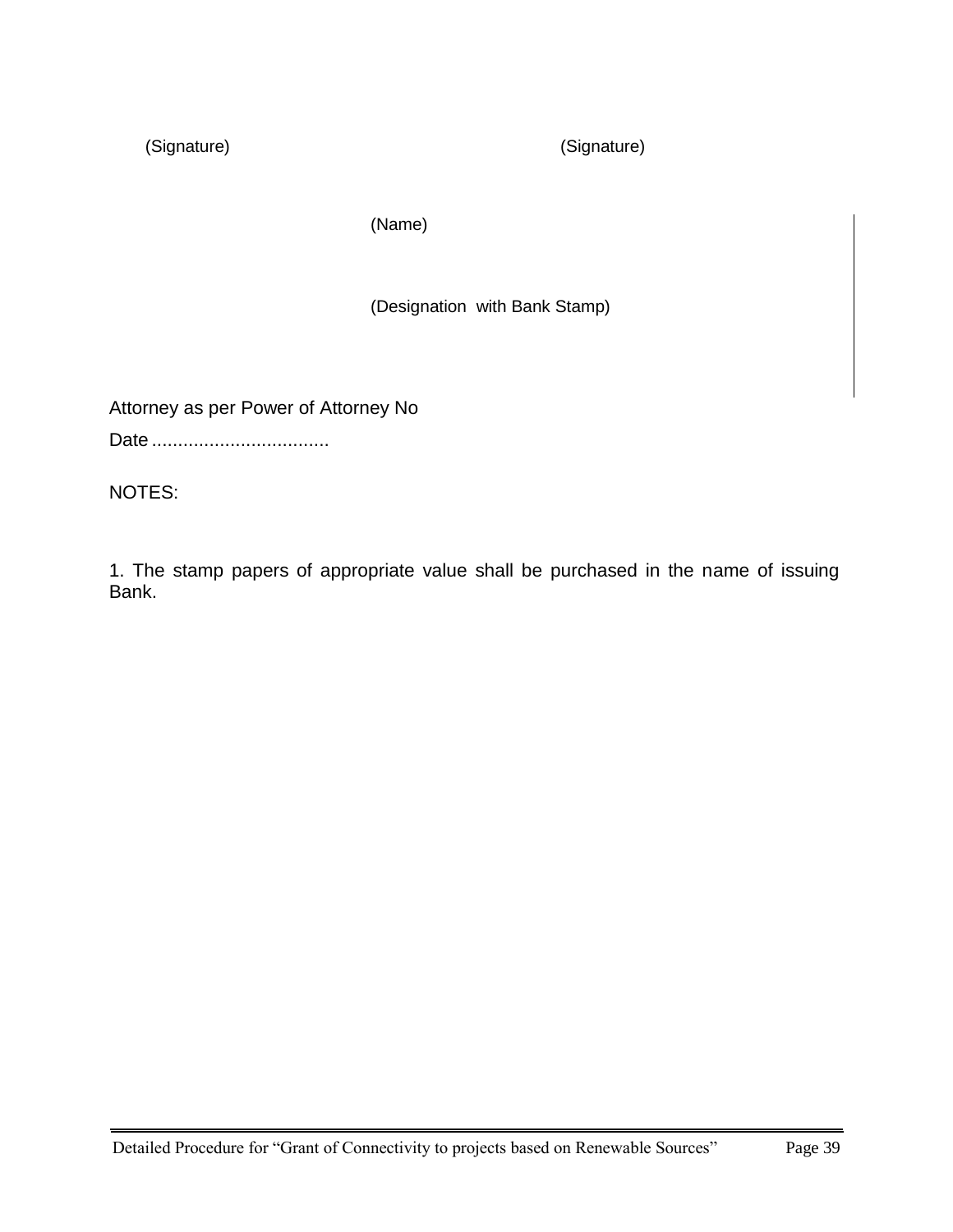#### **Format-RCON-UT**

#### **Utilization and Sharing Status of Dedicated Transmission Infrastructure**

1. Date of updating of the utilization status: DD/MM/YYYY

2. Date of Commissioning of DTL and generator pooling station: DD/MM/YYYY

| SI.<br>No.     | <b>Description</b>                                                                     | <b>Status/Details</b> | Remarks |
|----------------|----------------------------------------------------------------------------------------|-----------------------|---------|
| $\mathbf{1}$   | Date of Commissioning of DTL and<br>generator pooling station                          |                       |         |
| 2              | Voltage levels of the generator<br>pooling station<br>high voltage/low voltage (kV/kV) |                       |         |
| 3              | Planned Power evacuation capacity<br>of the generator pooling station<br>(MVA)         |                       |         |
| $\overline{4}$ | Commissioned Power evacuation<br>capacity of the generator pooling<br>station (MVA)    |                       |         |
| 5              | Details of the capacity in use                                                         |                       |         |
|                | User-1                                                                                 |                       |         |
|                | User-2                                                                                 |                       |         |
|                | User-3                                                                                 |                       |         |
|                |                                                                                        |                       |         |
|                | User-n                                                                                 |                       |         |
|                | <b>Total Capacity Used</b>                                                             |                       |         |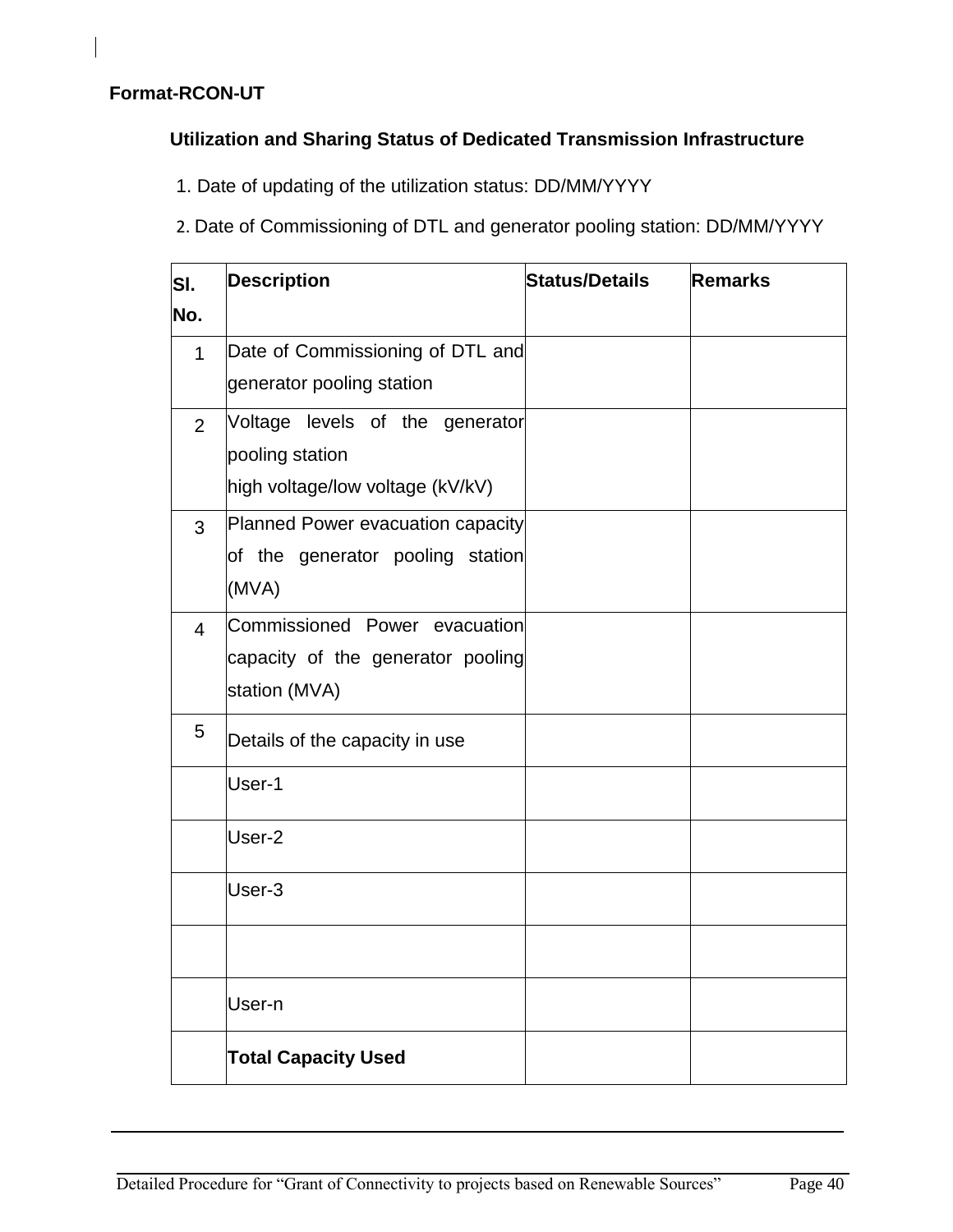#### **FORMAT-CON-LGN**

**Model Agreement between the Lead Generator and other generators located in a geographically contiguous area for seeking inter-connection with the ISTS at a single connection point**

#### **Model Agreement**

This Model Agreement (hereinafter referred to as the "Agreement") has been made effective at ....... (Place) ................. and is effective from this .................. day of .............20.......

#### BETWEEN:

M/s ................ (Name of the company)..............., a company registered under the Companies Act, (...year....) having its registered office at .......................(Address of the Company) ............., (hereinafter referred as "Lead Generator") (which expression wherever the context appears shall unless repugnant to the context meaning thereof) to, mean and include its successors in business arid permitted assigns of the FIRST PART;

#### AND

M/s......................... (Name of the Company)...................., a company registered under the Companies Act, ( ...... year......) having its registered office at ..........(Address of the Company) ............., (which expression shall, unless repugnant to the context meaning thereof be deemed to, mean and include its successors in business and permitted assigns) of the SECOND PART;

AND

AND

AND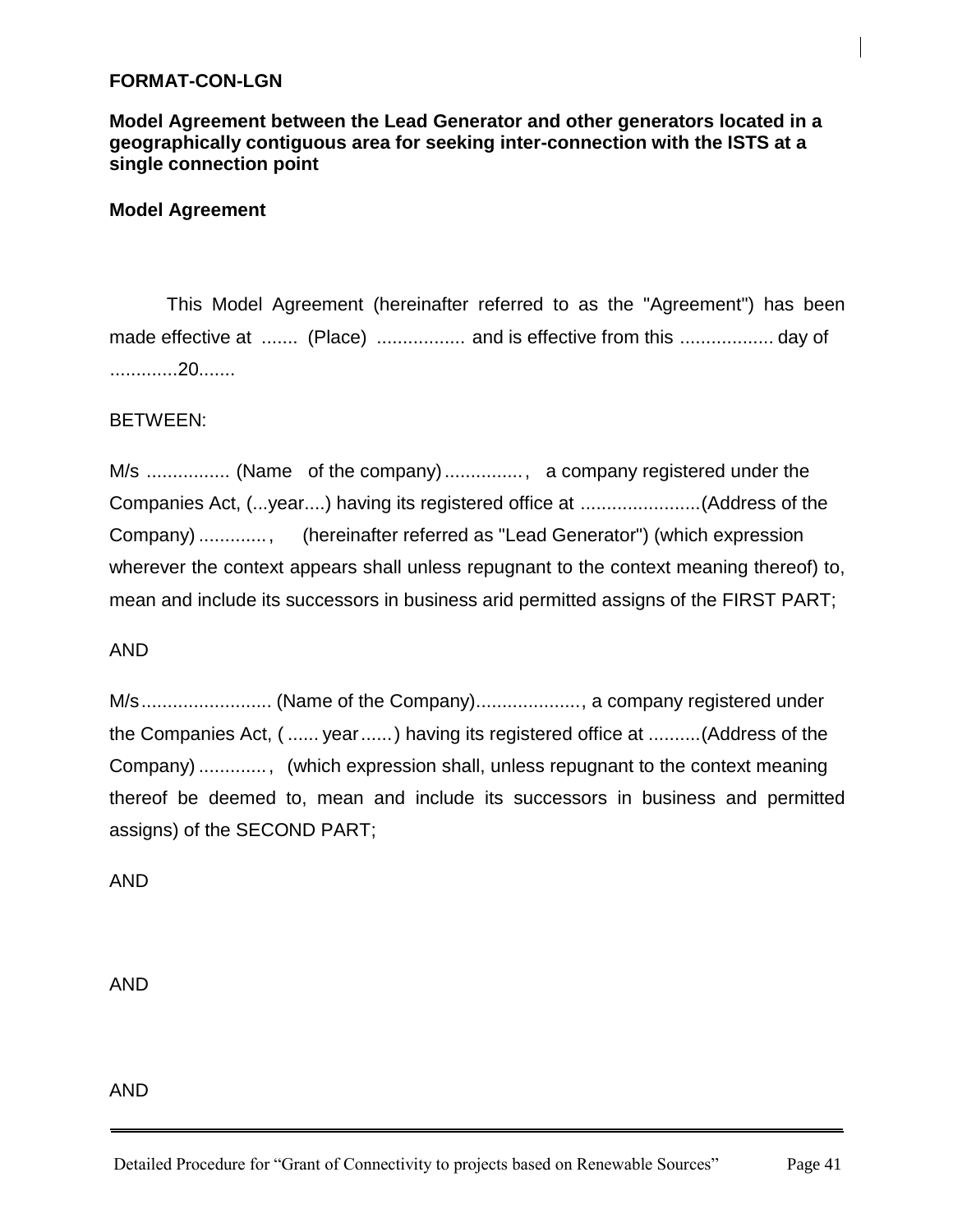M/s .........................(Name of the Company)................... , a company registered under the Indian Companies Act, (........) having its registered office at .............(Address of the Company) ............ , (which expression shall, unless repugnant to the context meaning thereof be deemed to, mean and include its successors in business and permitted assigns) of the nth PART;

The parties referred to above shall individually be refered to asa "Party" and collectively as "Parties".

#### WHEREAS

(a) The Parties hereinafter agree to develop more than one ..................(Type of the Generating Station) ......... for the total capacity of ...............(Capacity in MW)....... in the State of .............(Name of the State) .......... ( hereinafter referred to as 'Group of Projects')and jointly seek Connectivity and LTA, to inject electrical energy at ........ (Voltage level in kV)............ level from the installed capacity of (Installed Capacity in MW) of (Type of the Generating Plant) , into the 400/230 kV sub-station of the (Name of the Transmission Licensee). The details of generating stations are as under:

| Name | Type of generator | Installed Capacity |
|------|-------------------|--------------------|
|      |                   |                    |

(b) As per the provisions of the Central Electricity Regulatory Commission (Grant of Connectivity, Long- term Access and Medium term Access in inter-State Transmission and related matters) Regulations, 2009, the Parties collectively fall under the definition of an 'Applicant' and the "lead generator" on their behalf shall apply for Connectivity and LTA to the CTU.

(c) The Parties agree that in relation to the 'Group of Projects' and for the purpose of availing the connectivity and LTA with the inter-State Transmission Systems (ISTS) network for the requisite quantum, in line with the applicable Regulations, the 'Lead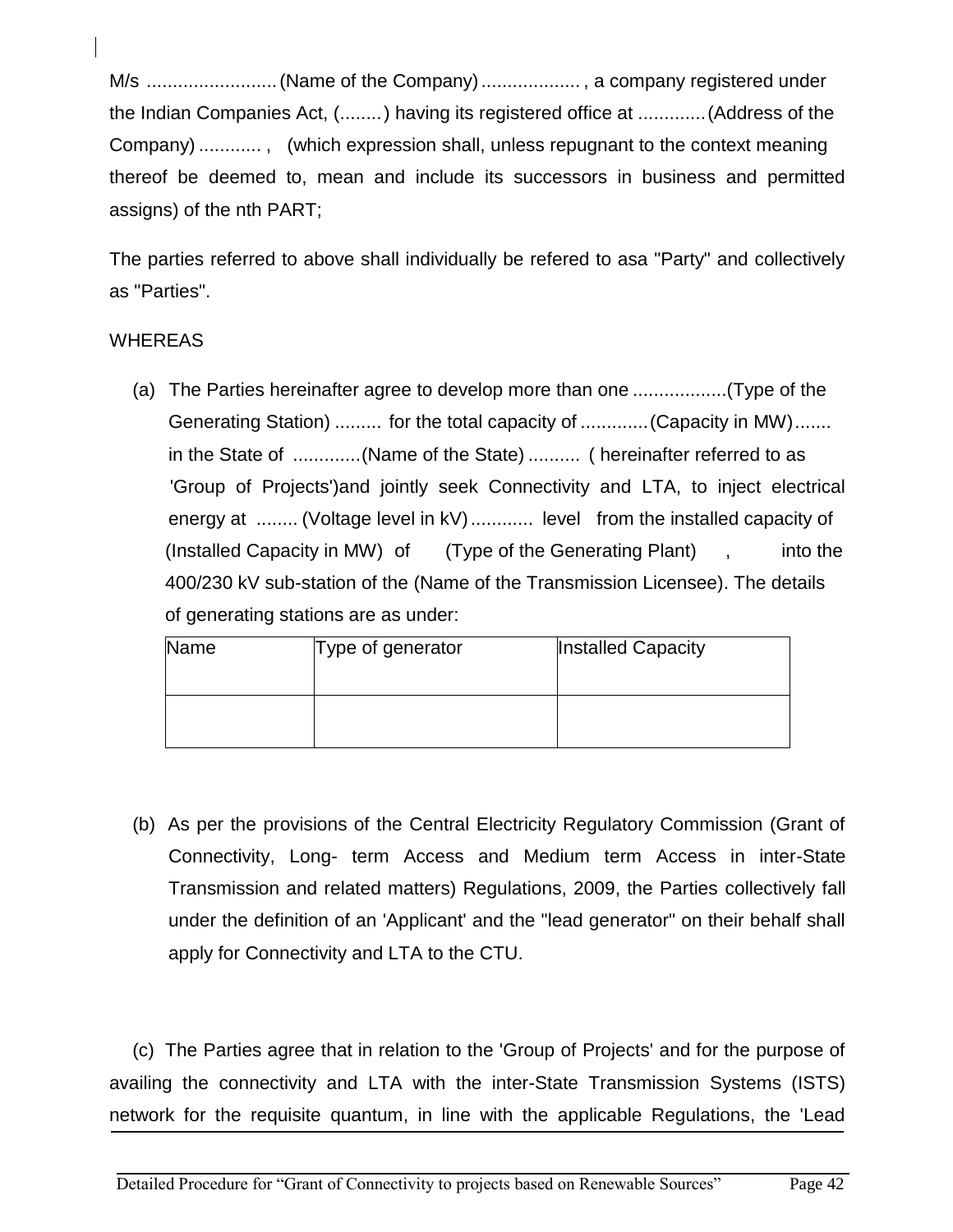Generator' shall act on behalf of the Parties to undertake all operational and commercial responsibilities for all the Parties connected at that point following the provisions of the Indian Electricity Grid Code and all other regulations of the Commission, related to Grid security, Scheduling and Dispatch, Collection and payment or adjustment of Transmission charges, deviation charges, congestion and other charges etc.

- (d) The Parties also agree to develop a common sub-transmission, transmission and evacuation network in relation to the 'Group of Projects' to be ultimately connected to the CTU grid sub-station in the ISTS network.
- (e) The Parties also agree that they shall share all the expenditure that may be incurred in developing the common network, infrastructure, any fee/charges that may be involved in taking the connectivity/LTA and/or fulfilling any statutory or any other requirement whatsoever may be experienced towards development of the 'Group of Projects'.(generators to decide the modalities of sharing the expenditure).
- (f) The Parties also agree that once the 'Group of Projects' is in part/full ready and operational, they shall co-operate and take all necessary steps in operating the 'Group of Projects' and shall also share all the expenditure that may be incurred towards operation of the 'Group of Projects'.(generators to decide the modalities of sharing the expenditure).

NOW, THEREFORE in consideration of the premises and covenants hereinafter set forth, the Parties hereby agree as follows:

*(All terms and conditions of this agreement shall be decided mutually between the Lead Generator and other generators in accordance with the Electricity Act, 2003 and Regulations of the Commission as amended from time to time)*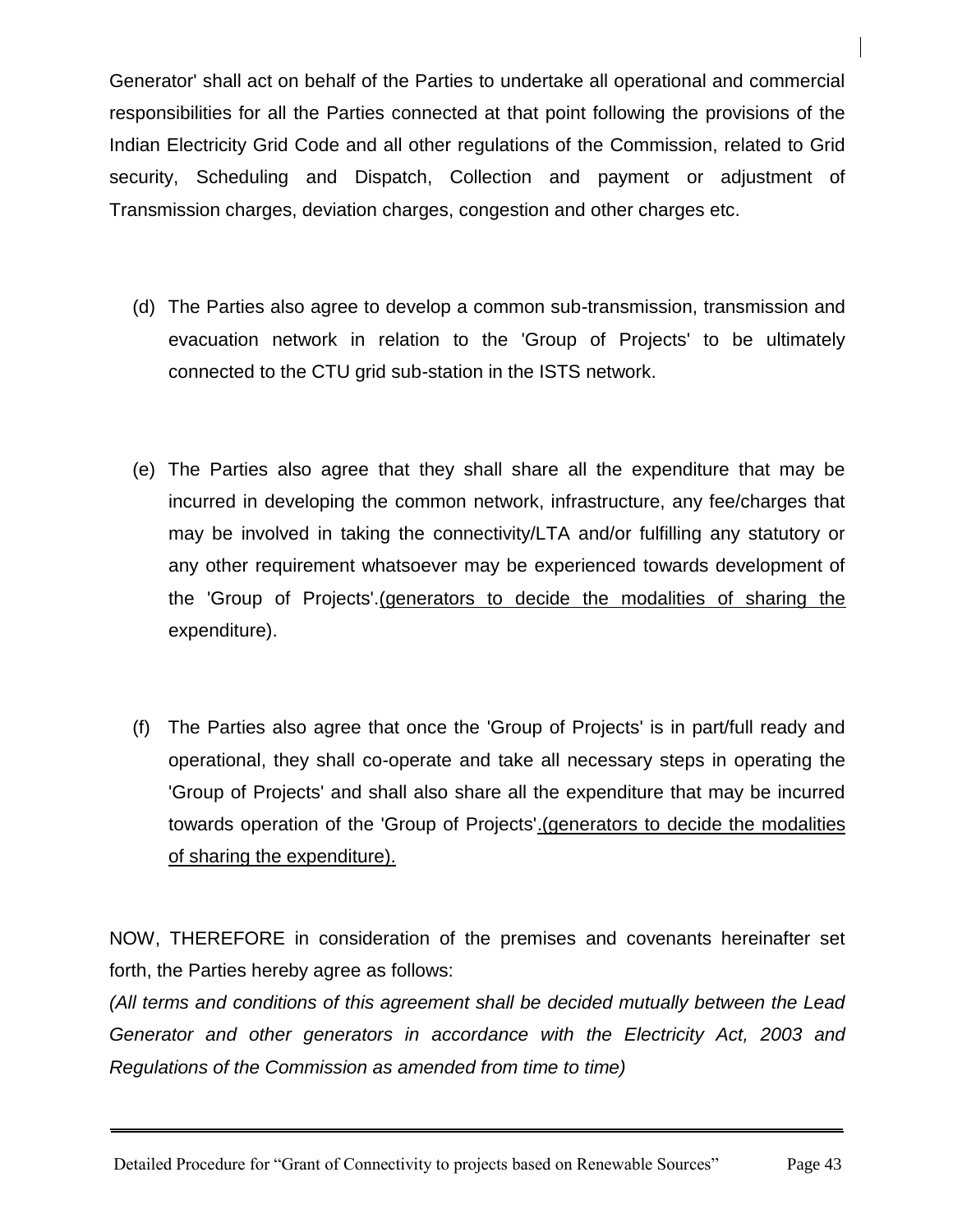## **DEFINTION AND INTERPRETATION**

- A. Applicable law: means any Indian statute, law, regulation, ordinance, rule, judgment, order, clearance, approval, directive, guideline, policy, requirement, including Government Approvals, or determination by, or any interpretation or administration of any of the foregoing by any statutory or regulatory authority in India and in each case as amended from time to time.
- B. "Agreement" means this agreement and any Appendices or amendments thereto which are agreed in writing between the Parties and made a part hereof.
- C. "Appendix" means any attachment or annexure to the Agreement which is agreed in writing by all Parties and made a part hereof.
- D. "Confidential Information" shall have the meaning ascribed to it in Clause 7 of the Agreement..
- E. Group of Projects" means the Group of Projects as defined in the first Recital hereto.
- F. "Insolvent" means, in relation to an entity.
	- (a) being insolvent or under administration:

(b) having a controller appointed by a tribunal or a court of competent jurisdiction, acting within its jurisdiction;

(c) being in receivership and management, liquidation, in provisional liquidation, under administration, wound up, subject (except to any internal reconstruction or amalgamation ) to any arrangement, assignment or composition; or

(d) being declared by a tribunal or any other competent court, acting within its jurisdiction, to have become otherwise unable to pay its debts when they fall due.

- G. "Party" means a party to the Agreement
- H. .Term" shall have the meaning contained in clause 1.2 of the Agreement.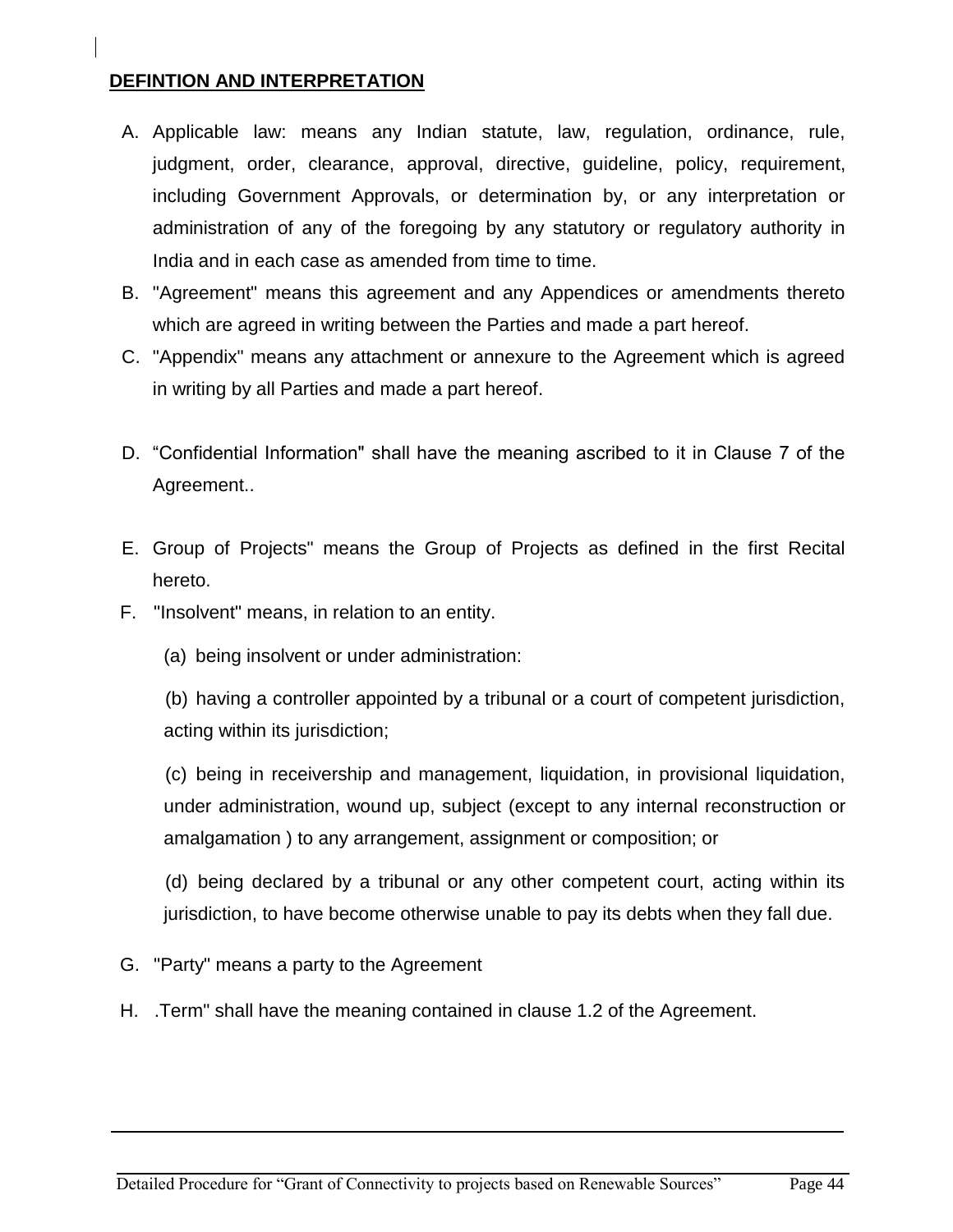#### **Interpretation**

- a. The term "Clause" read in the Agreement shall refere to clause of the Agreement, except where expressly stated otherwise.
- b. Words importing the singular shall include the plural and vice versa.
- c. References to any statute or statutory provision or order or regulation made there under shall include that statute, provision, order or regulation as amended, modified, re-enacted or replaced from time to time whether before or after the date hereof.
- d. References to persons shall include bodies corporate, unincorporated associations, partnerships and any organization or entity having legal capacity;
- e. Headings to clauses are for information only and shall not form part of the operative provisions of this Agreement and shall not be taken into consideration in its interpretation or construction;
- f. References to recitals, clauses, or annexes are, unless the context otherwise require, to recitals to, or clauses of or annexes to this Agreement;
- g. References to the words "include" or including" shall be construed as being suffixed by the words "without limitation";
- h. Any reference to time shall be taken to be a reference to Indian Standard Time;
- i. Terms defined in the Appendix hereto shall have the meanings ascribed thereto in the Appendix when used elsewhere in this Agreement;
- j. Appendix to this Agreement form an integral part of this Agreement and will be of full force and effect as if these were expressly set out in the body of this Agreement;
- k. Any reference to any agreement, deed, instrument, license, code or other document of any description shall be construed at the particular time, as a reference to that agreement, deed, instrument, license, code or other document as the same may then have been amended, varied, supplemented, modified, suspended or novated;
- l. The terms used but not defined herein shall have the same meaning as assigned to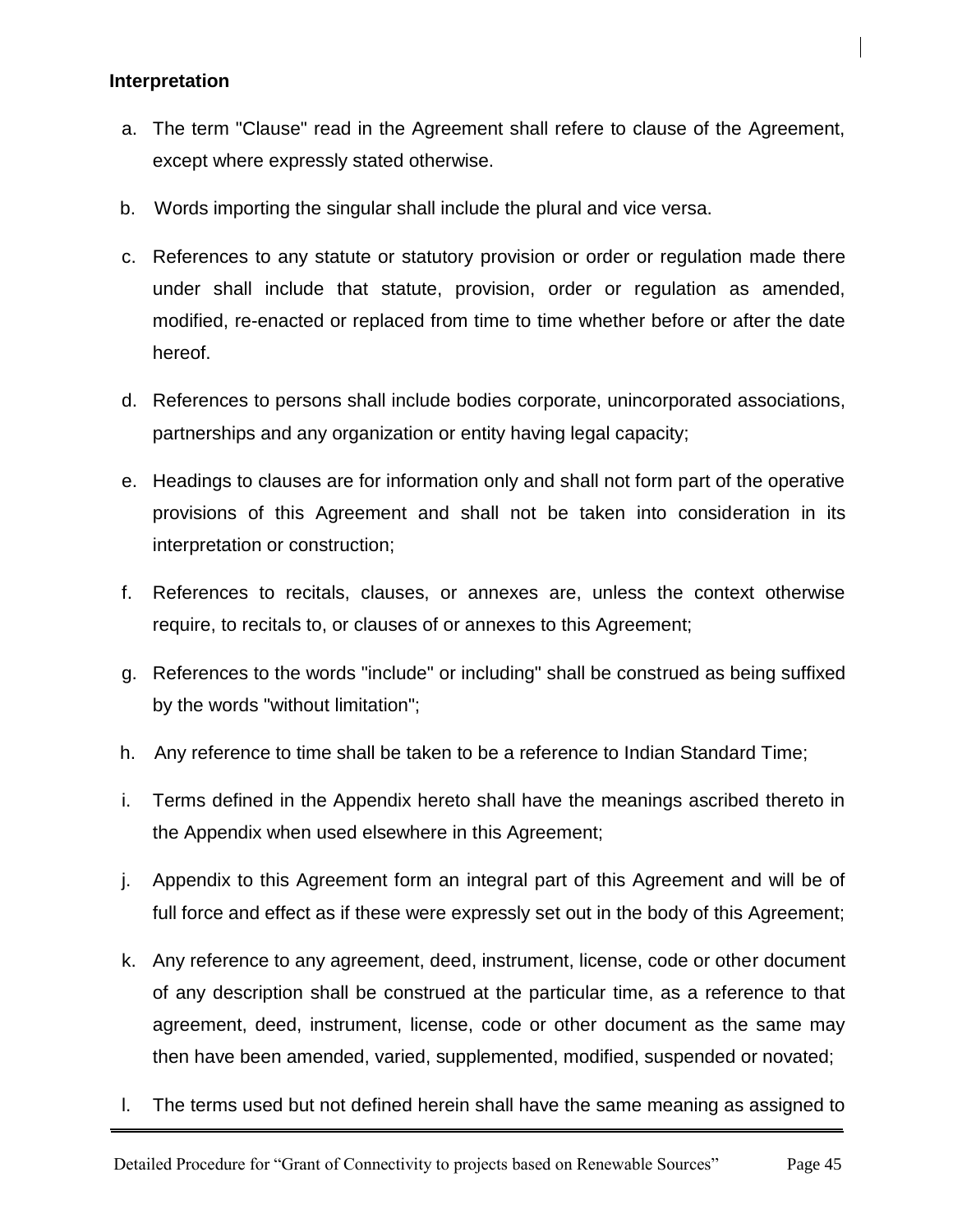them under the Agreement;

- m. The terms "hereof, "herein", "hereby", "hereto" and derivative or similar words refer to this entire agreement or specified clauses of this Agreement, as the case may be;
- n. Provisions including the word agree', "agrees" or "agreement" require the agreement to be recorded in writing;
- o. No rule of construction applies to the disadvantage of one Party on the basis that the Party put forward or drafted this Agreement or any provision in it;
- p. Time is of the essence in the performance of the Agreement of the Parties' respective obligations. If the time period specified under this Agreement is extended, such extended time shall also form part of the Agreement;

#### **1. Appointment and terms of Appointment**

1.1. The Parties hereto have mutually agreed that M/s .........................(Name of the Generator)...... shall be the "lead generator" which shall act on behalf of them and it shall undertake all operational and commercial responsibilities for all the Parties seeking connection at a single connection point at the pooling sub-station under the .............(Name of the transmission Licensee).............

#### 1.2. **Duration**:

This Agreement shall be valid for a period of ............years from the date of execution of this Agreement. The Parties hereto may extend the Term of the Agreement upon mutually agreed terms and conditions.

#### **2. Scope**

2.1. The Parties hereby jointly agree to appoint M/s ...... (Name of Generator)......... the lead generator on their behalf and pursuant thereto authorize M/s . in.........its capacity as a lead generator to act and further undertake on their behalf all operational and commercial responsibilities in respect of seeking connection at a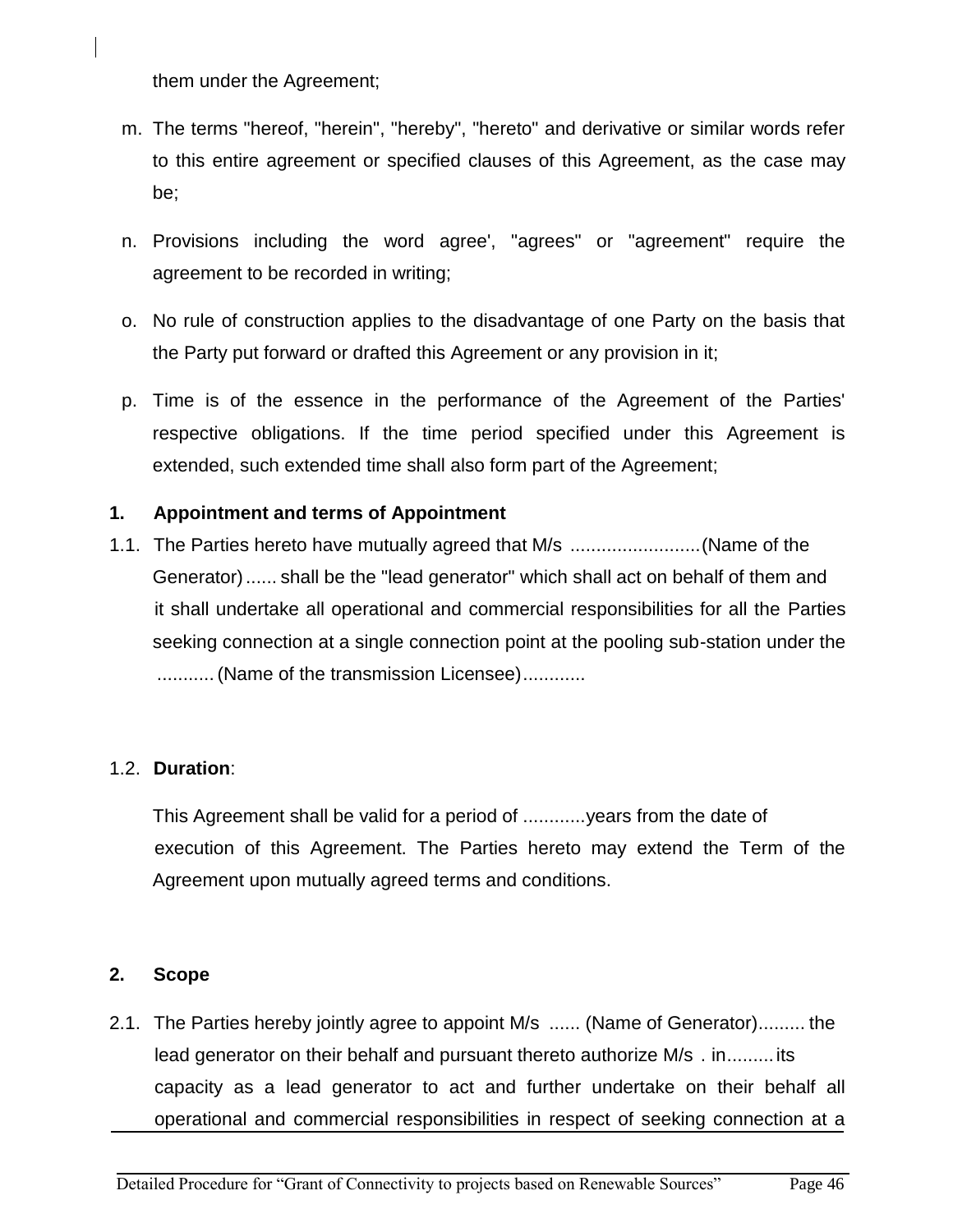single connection point at the ..........................................................(Name of substation).... sub-station of the.............................................................(Name of Transmission Licensee), in the state of ......(Name of the State) ............ (hereinafter referred to as the Grid) for injection of power generated from an installed capacity of .................. (Capacity in MW) ...........at any point of time into the Grid.

- 2.2. The Parties undertake to abide by the applicable law during the term of this agreement. Subject to the applicable law, in the event any Party desires to exit this Agreement, the other Parties shall continue to abide by the terms and conditions of grant of Connectivity and LTA for the balance period of this agreement. In the event the lead generator desires to exit this Agreement, then the other Parties shall with permission of the CTU, nominate amongst themselves any Party to be the "lead generator" to act on their behalf for all operational and commercial responsibilities and other responsibilities as detailed under this agreement.
- 2.3. In the event if already 2.2 above more than one Party exits the present Agreement resulting thereto if the installed capacity falling below 50 MW, then, subject to the approval of the CTU and the applicable law, the remaining Parties/Party may invite one or more Parties to form part of this agreement in order to raise the aggregate capacity over 50 MW. Such new parties/Party shall be bound by the terms and conditions of grant of connectivity and LTA for the remainder of such term of the Agreement or such period, as may be directed by CTU.
- 2.4. The parties agree that the party (one or more) which exits the Agreement shall pay appropriate compensation for common infrastructure built in proportionate to its share, the .........
- 2.5. It is hereby mutually agreed that the parties under this agreement shall be bound by the details further elaborated in respect of the Scope of Work as set out in Appendix 1.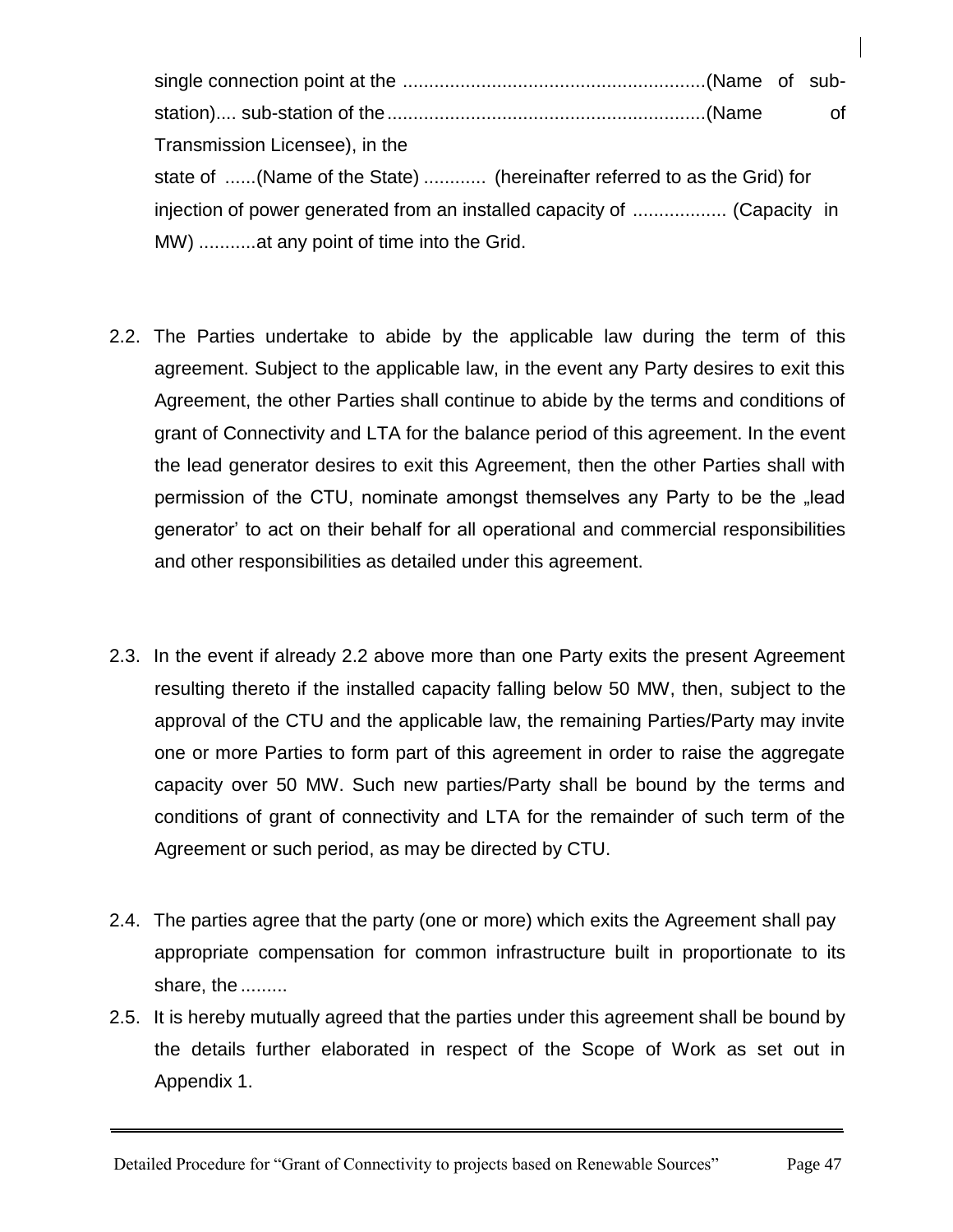## **3. Responsibilities of the Parties:**

- 3.1. The Parties shall abide by the Applicable Indian laws, regulations, statutory provisions or norms laid down by the Government, Local or Municipal Authorities, the Indian Electricity Grid Code and all other Regulations of the Commission, such as Grid security, scheduling and dispatch, collection and payment adjustment of transmission charges. Deviation charges, congestion and other charges related to the connectivity and LTA for use of inter-State transmission system and/or associated facilities, through the "lead generator", who shall be the single point contact and the responsible entity as per Central Electricity Regulatory Commission (Grant of Connectivity, Long -term Access and Medium term Access in inter-State Transmission and related matters) Regulations, 2009.
- 3.2. Lead generator shall attribute the deviation charges on prorata basis to Parties. It shall generate such accounts within 1 week of receiving such account from RPC.
- 3.3. The Parties hereto shall carry out any/all such activities which are ancillary and or supplementary in order to give effect to the Scope of Work as stated in Clause 2.

#### **4. Joint management and Role of Lead Generator:**

- 4.1. A Management Committee, which comprises of the representatives of all Parties herein shall be created, in order to review and decide upon all matters of importance relating to the development of the "Group of Projects', Grant of connectivity and the LTA.
- 4.2. The constitution, terms of reference, powers and Procedures of the Management Committee shall be as set out in Appendix 2 (Joint Management).
- 4.3. Decisions of the Management Committee shall be unanimous, except wherever this Agreement expressly provides otherwise.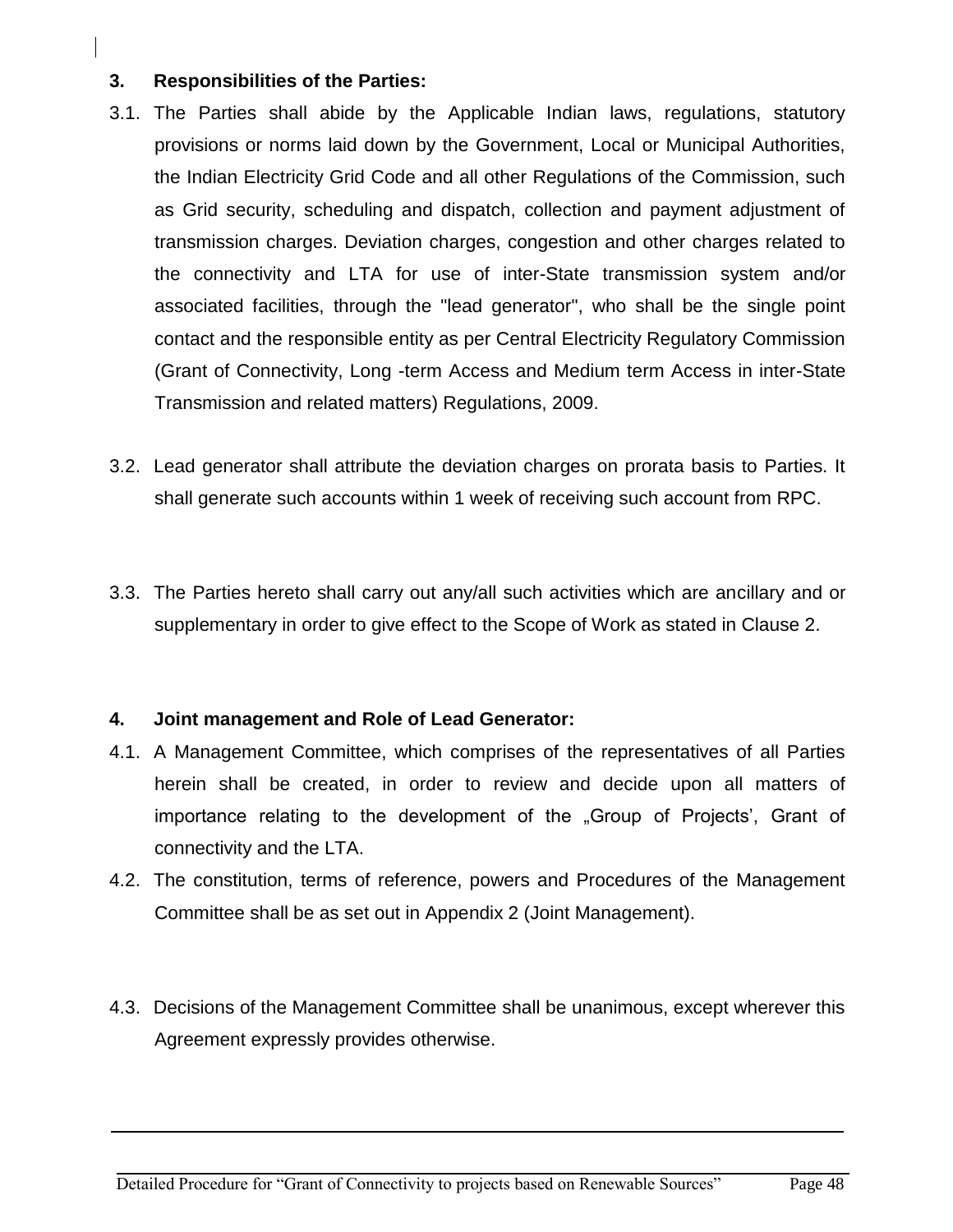- 4.4......... (Name of Lead Generator)....... shall act as the Lead Generator, subject to the authority of the Management Committee. The Meetings of the Management Committee shall be chaired by a representative of the "Lead Generator".
- 4.5. All Parties shall give the Lead Generator their utmost support in carrying out its functions as Lead Generator and, in particular, all documents and information reasonably required by the Lead Generator for the submission of the Grant of connectivity/LTA shall be made available to the Lead Generator in the form and at the time required for the purposes of the Grant of connectivity /LTA and the Group of Projects or as may be otherwise reasonably requested by the Lead Generator.
- **5.** Termination:
- 5.1. Following shall constitute as an event of default of a Party (Events of Default):leading to termination of the agreement
	- (a) Either Party becomes bankrupt or insolvent or goes into liquidation has a receiver or administrator appointed against the defaulting party compounds with his creditors or carries on business under a Receiver Trustee or Manager for the benefit of his creditors or if any act is done or event occurs which (under applicable laws) has a similar effect to any of these acts or events:
	- (b) Either Party fails to fulfill its obligations under this Agreement, and does not rectify the same within ninety (90) days of the receipt of a written notice from the other Party/ies.
	- (c) Any representations and warranties provided under this Agreement by either of the Parties are found to be false misleading and incorrect.
- 5.2. Effect of Termination:
	- 5.2.1. Upon occurrence of an Event of Default, the non-defaulting Party/ies shall terminate the Agreement after serving advance notice of 90 days ("Default Notice") which shall specify in reasonable detail the occurrence of an event of Default.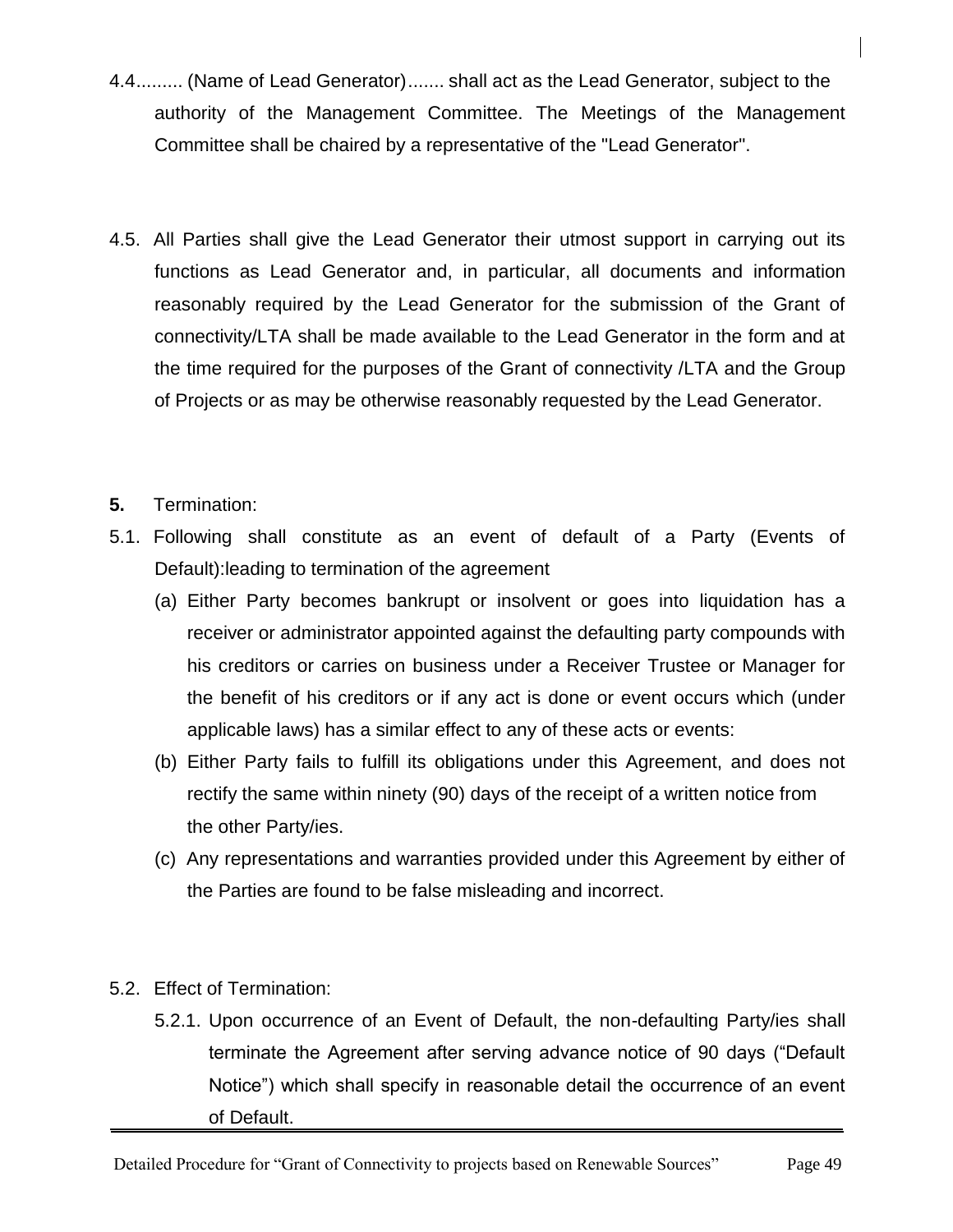- 5.2.2. After the issue of Default Notice, the defaulting Party/ies shall have the opportunity to cure the default mentioned in the Default Notice before the expiry of the period of the Default Notice (to the extent the default in question is capable of being cured). Upon cure of the default to the satisfaction of the non-defaulting Party/ies, the Default Notice shall be deemed to have been revoked by the non-defaulting Party/ies. During the pendency of the Default Notice, the Parties shall however continue to perform their obligations under this Agreement.
- 5.2.3. If the defaulting Party/ies fails to cure the default, pursuant to Clause 5.2.2 above, the Agreement shall stand terminated at the end of the period of 90 days (other than in case of payment default by the Company, in which case ninety (90) day period shall be read as thirty (30) days) commencing from the date of the Default Notice. Upon termination of this Agreement, each Party shall pay to the other such payments as are due and payable to such other Party/ies pursuant to the provisions of this Agreement.
- 5.3. Consequence of Termination:

On termination of this Agreement in accordance with the terms and conditions herein provided, the rights and duties of the Parties / Party seeking termination shall cease to exist.

The Parties' under this Agreement shall be in addition to and not in derogation of any rights, powers, privileges or remedies provided by law. Each Party shall be entitled to exercise concurrently any of the remedies available whether under this Agreement or provided by Applicable Law.

#### **6. Insurance:**

6.1. Each Party shall effect and maintain at its own risk and expense those insurances required by the Group of Projects in respect of its Scope of Work unless the Group of Projects requires them and/or the Parties agree to effect common insurance(s). In such case the Lead Generator shall effect and maintain such common insurance(s) in the joint interest of the Parties. The cost of effecting and maintaining such common insurance(s) shall be shared by the Parties in proportion to their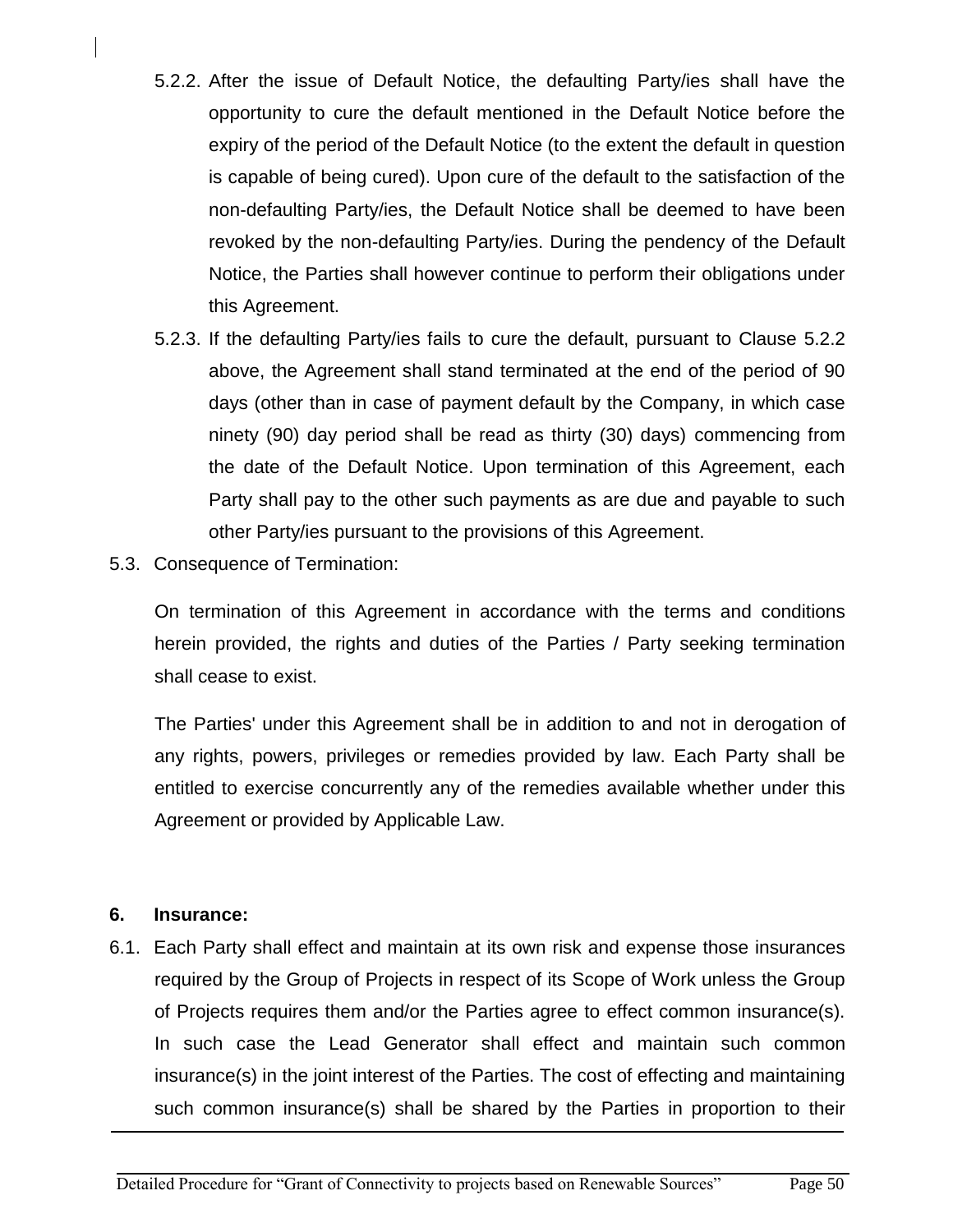Capacity.

6.2. Each Party shall notify administer and bear any and all costs of claims against its own or any common insurers in connection with its Scope of Work, including but not limited to any excess or deductible or uninsured amounts under the relevant policies.

#### **7. Confidentiality:**

- 7.1. Subject to Clause 8.2 of the Agreement, each of the Parties shall keep the contents of the Agreement and all books, documents (whether electronic or in hard copy) and information made available to that Party/ies for the purposes of entering into this Agreement ("Confidential Information") or in the course of the performance of the Agreement confidential, and shall not disclose the same to any other person without the prior written consent of the other Party/ies.
- 7.2. Clause 8.1 shall not apply in the following circumstances
	- (a) any disclosure is required by applicable laws or in respect of information already in the public domain;
	- (b) any disclosure required by any applicable stock exchange listing rule: and

(c) disclosure to a lender of the Group of Projects, to the extent required for the purposes of raising funds or maintaining compliance with credit arrangement.

- In the event of a disclosure is required by applicable law, upon reasonable request by the non-disclosing Party/ies, the disclosing Party/ies shall use all reasonable efforts and co-operate with other Party's/ies' efforts to obtain confidential treatment of material so disclosed
- 7.3. The Parties shall exercise high degree of care and caution to preserve and protect the other Party's/ies' Confidential Information from disclosure in the manner that they protect their own Confidential Information.
- 7.4. Confidential Information disclosed shall be and remain the property of the disclosing Party/ies. The obligations of the Parties to protect Confidential Information shall survive the termination of this Agreement.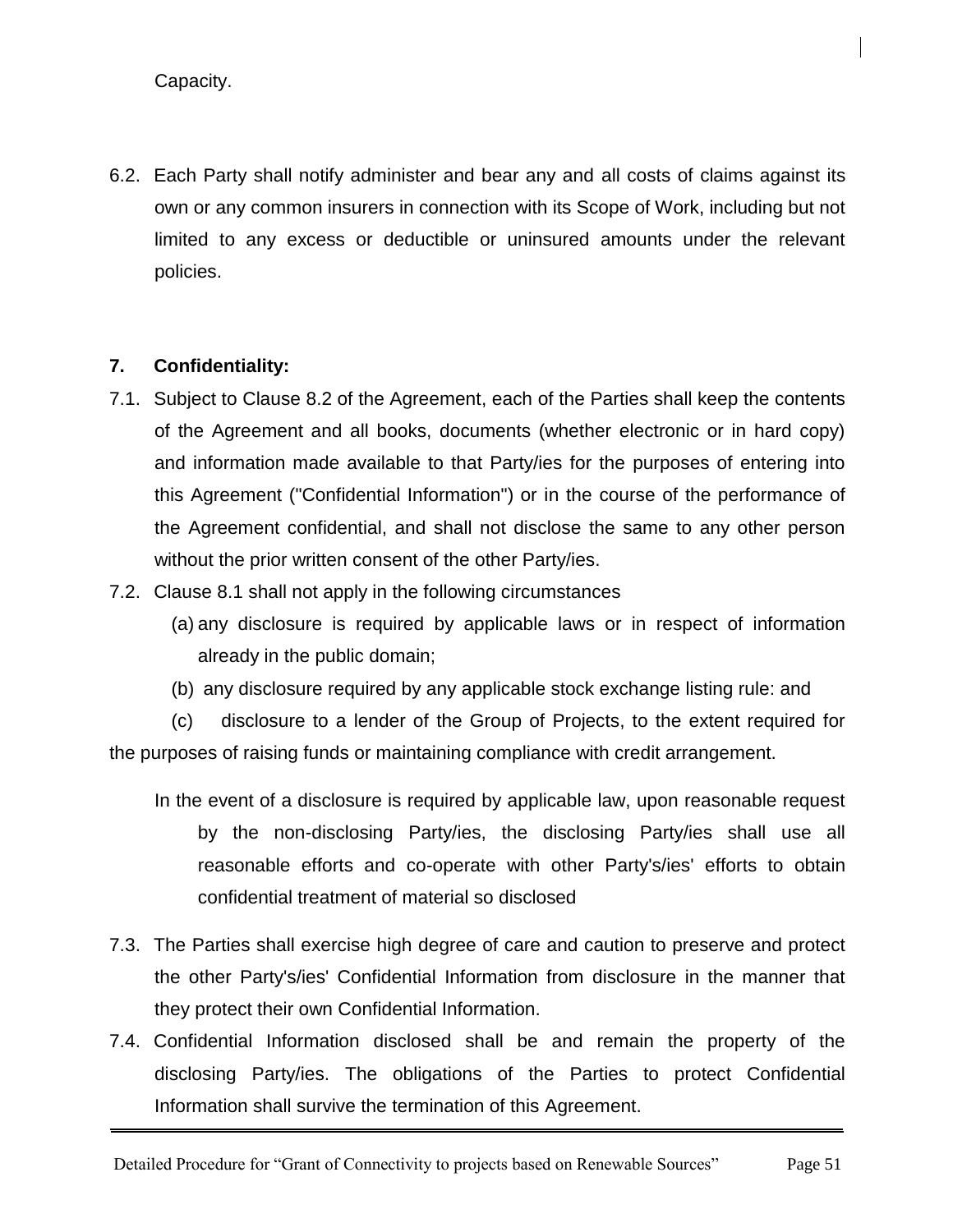## **8. Publicity:**

- 8.1. The Parties shall be permitted to disclose all relevant aspects of this Agreement to their respective Nominees, investment bankers, lenders, accountants, legal counsel, bona fide prospective investors. Lenders, in each case only where such persons or entities are under appropriate non-disclosure Obligations imposed by professional ethics, law or otherwise, and to stock exchanges and other statutory & legal authorities. The disclosing Party shall take utmost care that by disclosing the information the other Party's/ies business interest are not adversely affected
- 8.2. It is agreed between the Parties that
	- (a) in the event either of the Parties is required to make any disclosure regarding this Agreement or any aspects related thereto pursuant to the provisions or requirements of law, then the Party/ies required to make such disclosure shall provide a reasonable notice to the other Parties. The Parties shall thereafter and prior to disclosing any such information, mutually agree on the content of the information being disclosed.
	- (b) in the event either of the Parties is required to make any disclosure regarding this Agreement or any aspects related thereto by way of release of any statement or information to the media, whether electronic or print form, the disclosing Party/ies shall seek the prior written approval of the other Parties for such disclosure including on the content of such disclosure.
- 8.3. However, the Parties agree that such consents required to be obtained pursuant to this Clause 8 shall not be unreasonably delayed or withheld so as to cause breach of the time period for such disclosure.

#### **9. Notices:**

Any notice or other communication to be given by one Party to the others under, or in connection with the matters contemplated by, this Agreement shall be in writing and shall be given by letter delivered by hand or registered post to the address given and marked for the attention of the person as set out in the body of the Agreement and may be marked to the Parties as may be from time to time designated by notice to the other.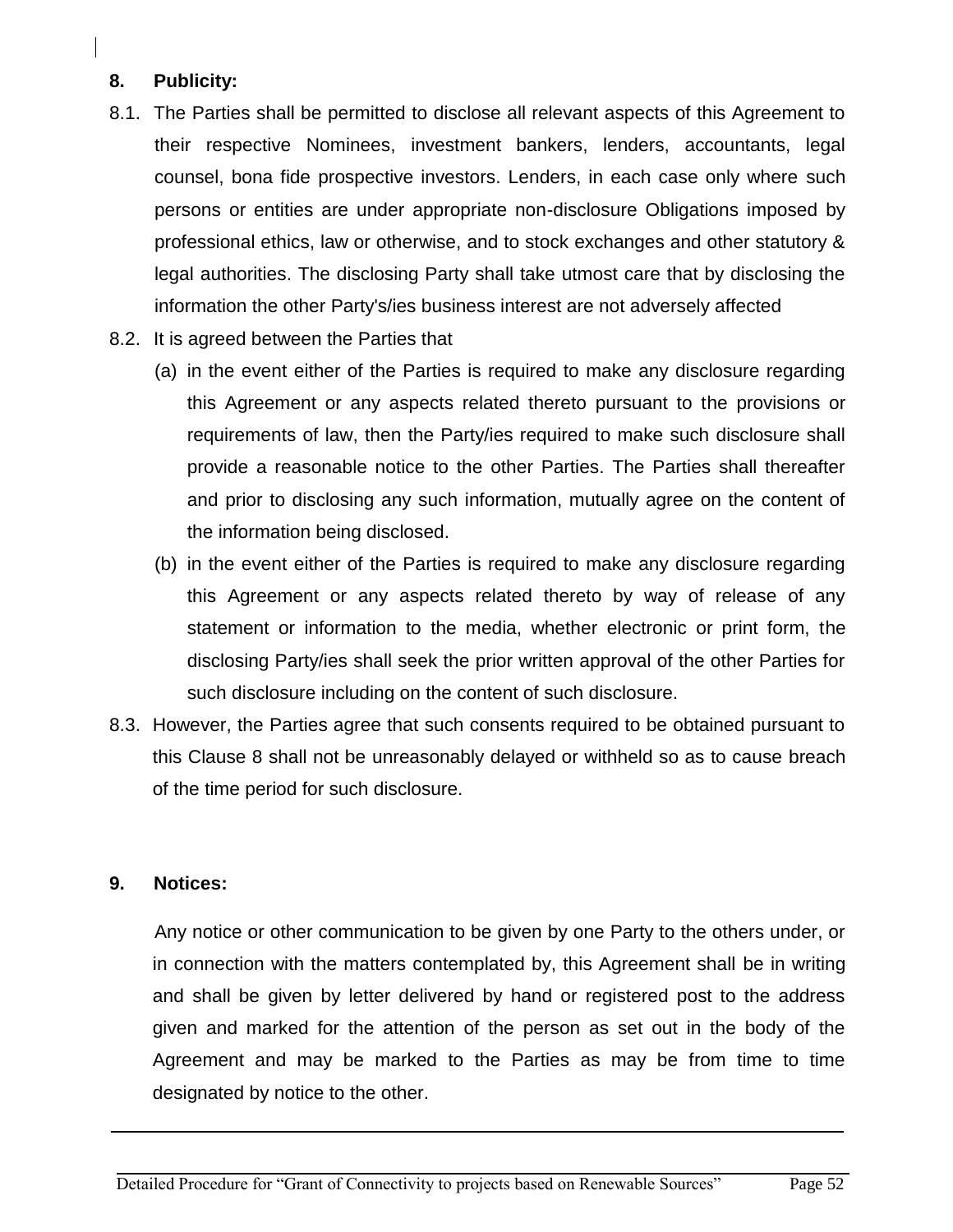#### **10. Indemnity:**

Each of the Parties hereto shall indemnify and hold the others, its employees, officers, advisers and affiliates and any person controlling any of them and each of its or their officers, directors, employees and agents harmless from and against all third party actions, claims, damages, proceeding, investigations, liabilities or judgments and all losses, damage, costs, charges and expenses or whatever nature and in whatever jurisdiction, and which arise from the Agreement, other than for any claims or losses to the extent that are finally determined by a court of competent jurisdiction to have resulted primarily from gross negligence or willful default of the other Party/ies.

#### **11. Dispute resolution:**

The Parties hereto shall make all attempts to resolve all disputes and differences through mutual discussions/ negotiations whether relating to the interpretation, meaning, validity, existence or breach of this Agreement or any clause herein within a period of 1 month keeping in view the spirit of this Agreement.

In the event the dispute or differences between the parties are not settled mutually or fail to negotiate their differences, then the aggrieved Party shall by giving a notice to the other Parties to refer the dispute or difference to a Sole arbitrator to be appointed mutually by the Parties. The arbitration shall be conducted according to the provisions of the Arbitration and Conciliation Act, 1996 asamended from time to time are the place of arbitration shall be ...(Name of the Place)...........

#### **12. Jurisdiction and Governing Laws:**

Subject to Clause 11, the Parties hereto irrevocably submit to the sole and exclusive jurisdiction of the.......(Name of the Courts)........ This Agreement is governed by the laws subsisting in India and any amendments thereto.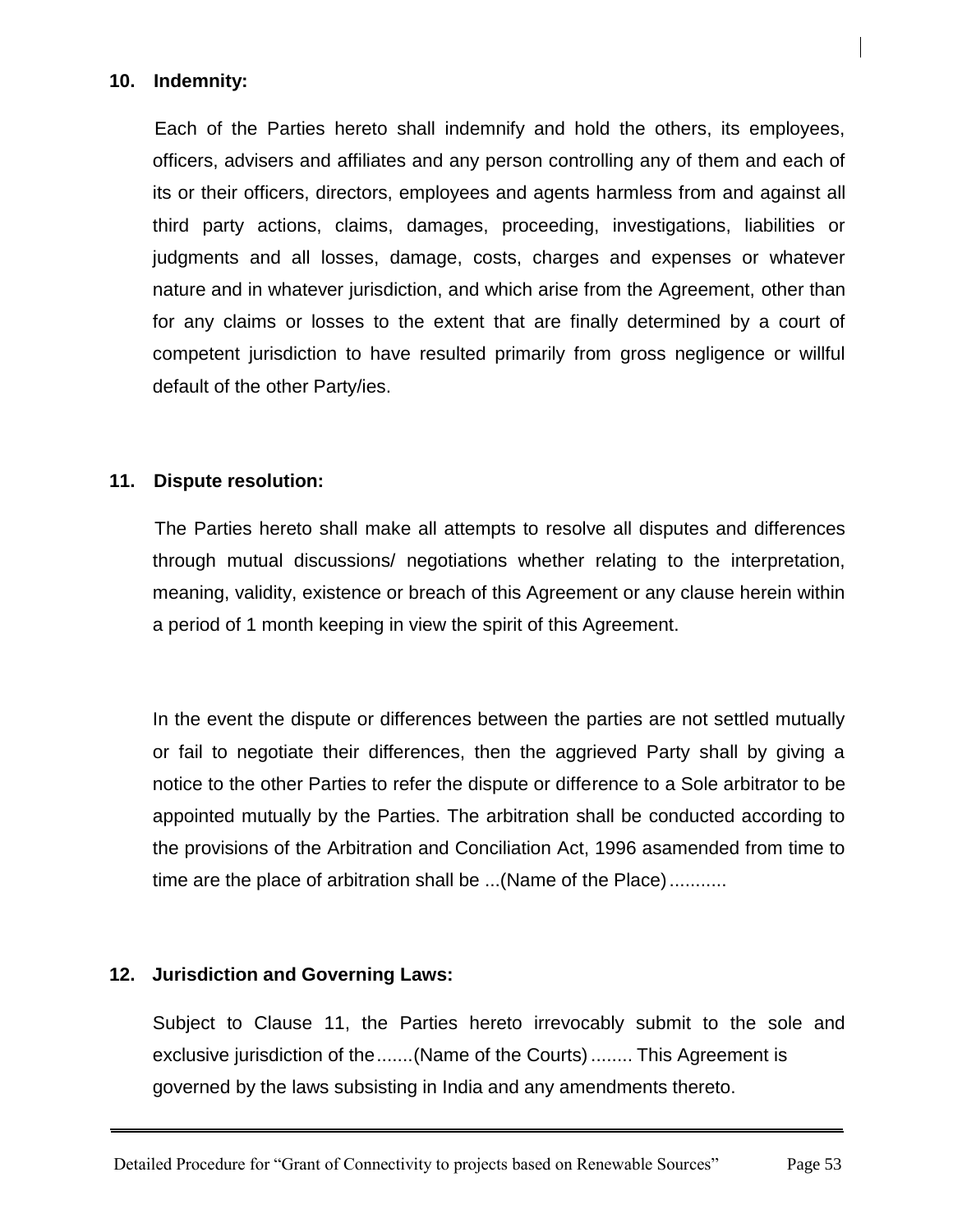## **13. Assignment:**

Neither of the Parties shall assign, outsource nor sub-contract this Agreement in whole or any part or on thereof to any of their affiliates, group companies or any third party without the written consent of the other Parties.

#### **14. Miscellaneous:**

- 14.1 The Agreement including any schedules and annexure attached hereto shall, constitute the entire understanding of the Parties relating to the subject matter hereof and shall supersede all past correspondence/letters exchanged/ agreements executed between the Parties hereto.
- 14.2 Except as otherwise provided herein, this Agreement may not be varied/ amended except by agreement in writing to be signed by all Parties.
- 14.3 The Parties agree that in performing their respective responsibilities pursuant to this Agreement, they are independent contractors and their personnel are not agents or employees of the other for any purpose whatsoever, and are not entitled to each other's employees' benefits. Each party is solely responsible for compensation of its personnel and for payment of workmen's compensation, disability and other similar benefits, unemployment and other similar insurance and for the withholding of other taxes and social security. Nothing herein may be construed to create an agency, joint venture; partnership or other relationship between the parties other than independent contractors.
- 14.4 If any provision of this Agreement is declared inoperative, void or illegal by a court of competent jurisdiction, the remaining provisions of the Agreement shall not be affected and shall continue to operate in full force unless this Agreement is thereby rendered impossible from perform.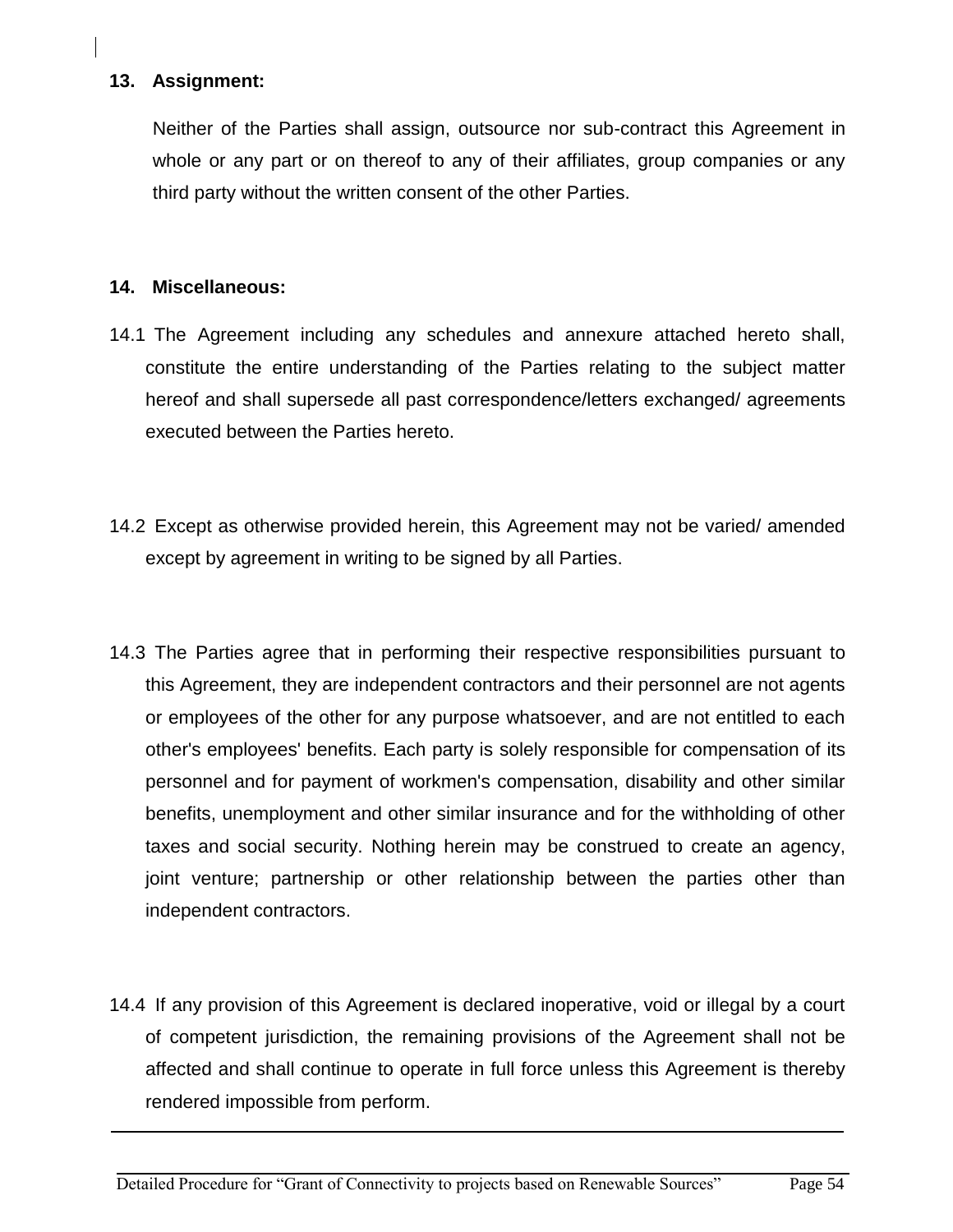- 14.5 If either of the Parties at any time fails to require strict compliance with any term or condition hereunder, such failure will not constitute a waiver of such term or condition or of any subsequent breach of that term or condition or a waiver of any other term or condition. For the avoidance of doubt, each Party's/ies' rights under this agreement may be used asset each considers appropriate, and apply in addition to any law. Each party loses its rights only if it specifically waives them in writing.
- 14.6 All the terms and conditions which by its very nature, survive termination/expiry of the Agreement, shall survive such termination/expiry.
- 14.7 This Agreement may be executed in two (2) parts each which shall be deemed original and all of which shall be deemed one and the same Agreement.

IN WITNESS WHEREOF THE Parties have caused this Agreement to be executed on ....(Day).... of . ...(Month) , 20.... by their duly authorised representatives as a legally binding contract in 2 (two) original copies on the day and year first written above, each Party receiving one original copy.

Signature : ...................................... Signature:.......................................

**1. For and on behalf of Lead Generator** Name:..................................... Name:...........................................

Designation ............................. Designation ......................................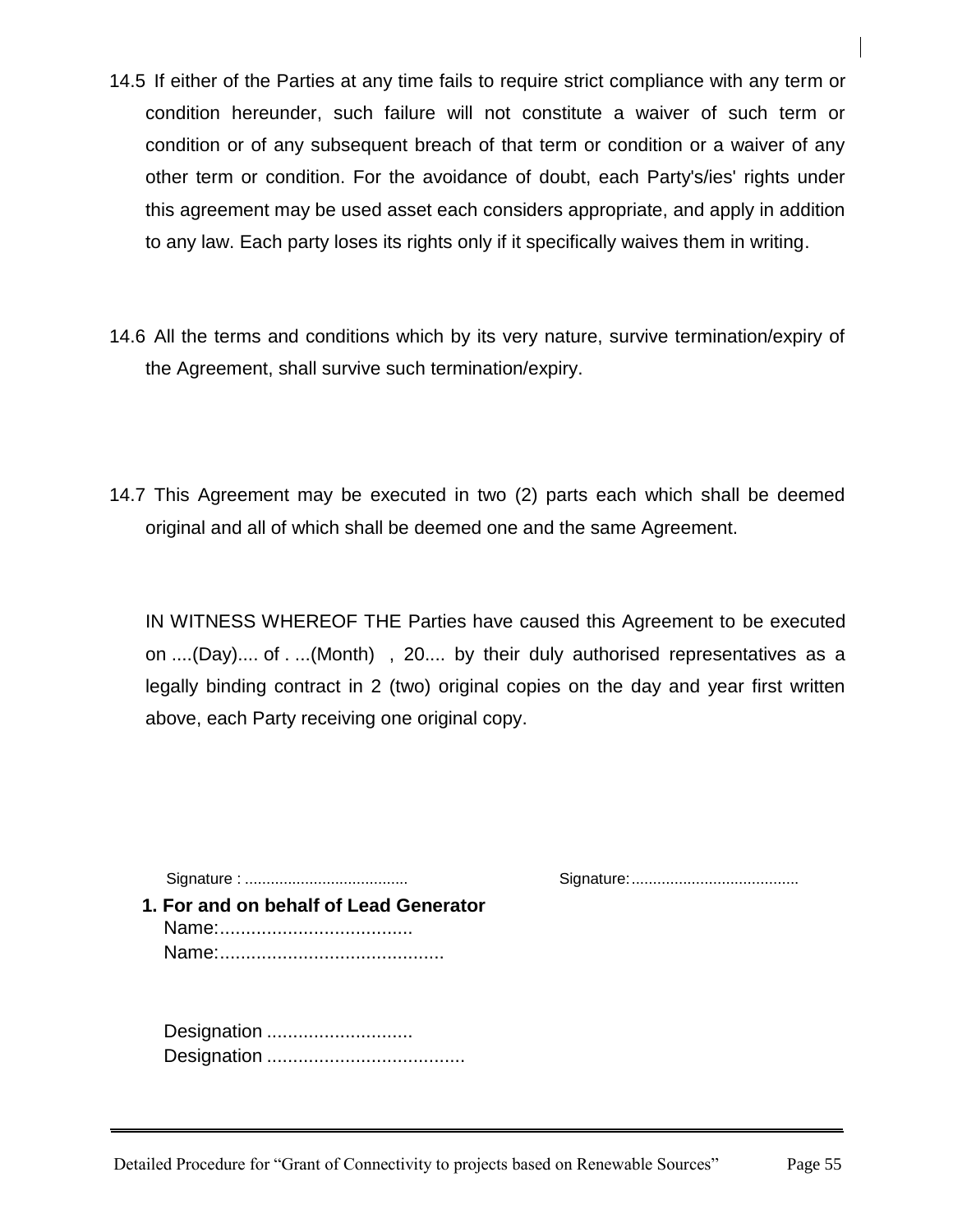**2. For and on behalf of Company A**

|--|--|--|

**……………………………….**

**For and on behalf of Company Z**

Signature: ............................................. Signature: ............................

Name: ................................................... Name: ..................................

Designation: ........................................ Designation:.........................................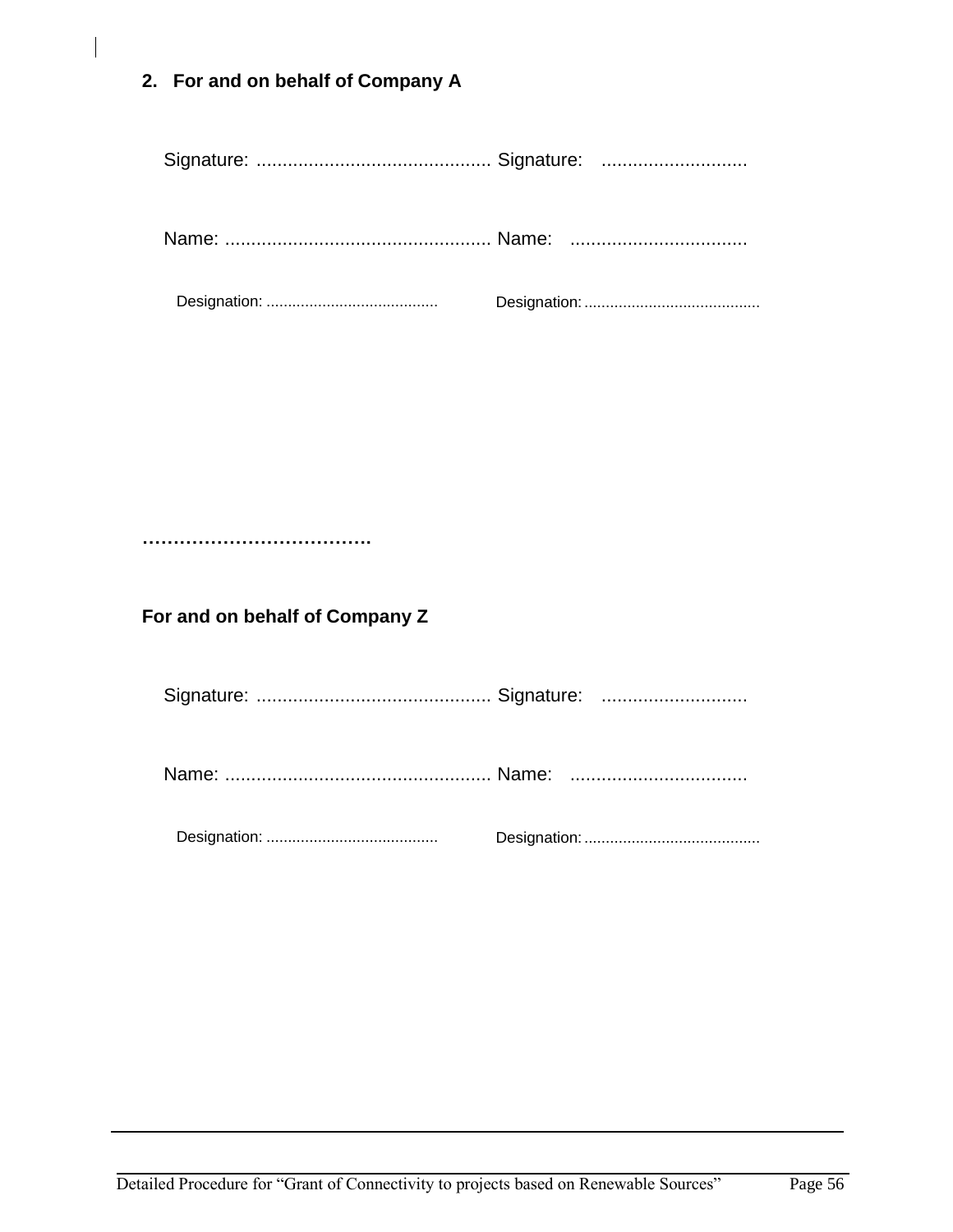**Appendix-1**

## **Scope of Work**:

- A. Each Party would monetarily support/share the Lead Generator in developing a common infrastructure of the group of generators and dedicated transmission network from Park to CTU sub-station.
- B. Each Party would monetarily support/share the Lead Generator in developing a common infrastructure which may be required at the CTUs sub-station like bay equipment etc.
- C. Each Party would monetarily support/share the Lead Generator in bearing the expenditure which may be incurred in day to day O&M of the common infrastructure for group of generators, dedicated transmission network and network/equipment in CTU sub-station.
- D. Each Party would monetarily support/share through the Lead Generator any charges which may be incurred as transmission charges/losses in money terms or kind as the matter may be from time to time.
- E. Each Party authorize the Lead Generator to approach the CTU for availing connectivity and LTA for the group of generators as a whole and shall share any expenses which may be incurred in such process.
- F. Each Party authorize the Lead Generator to represent them at any governmental/statuary and/or any other authority in respect of any matter whatsoever may be required in relation to development of above group of generators.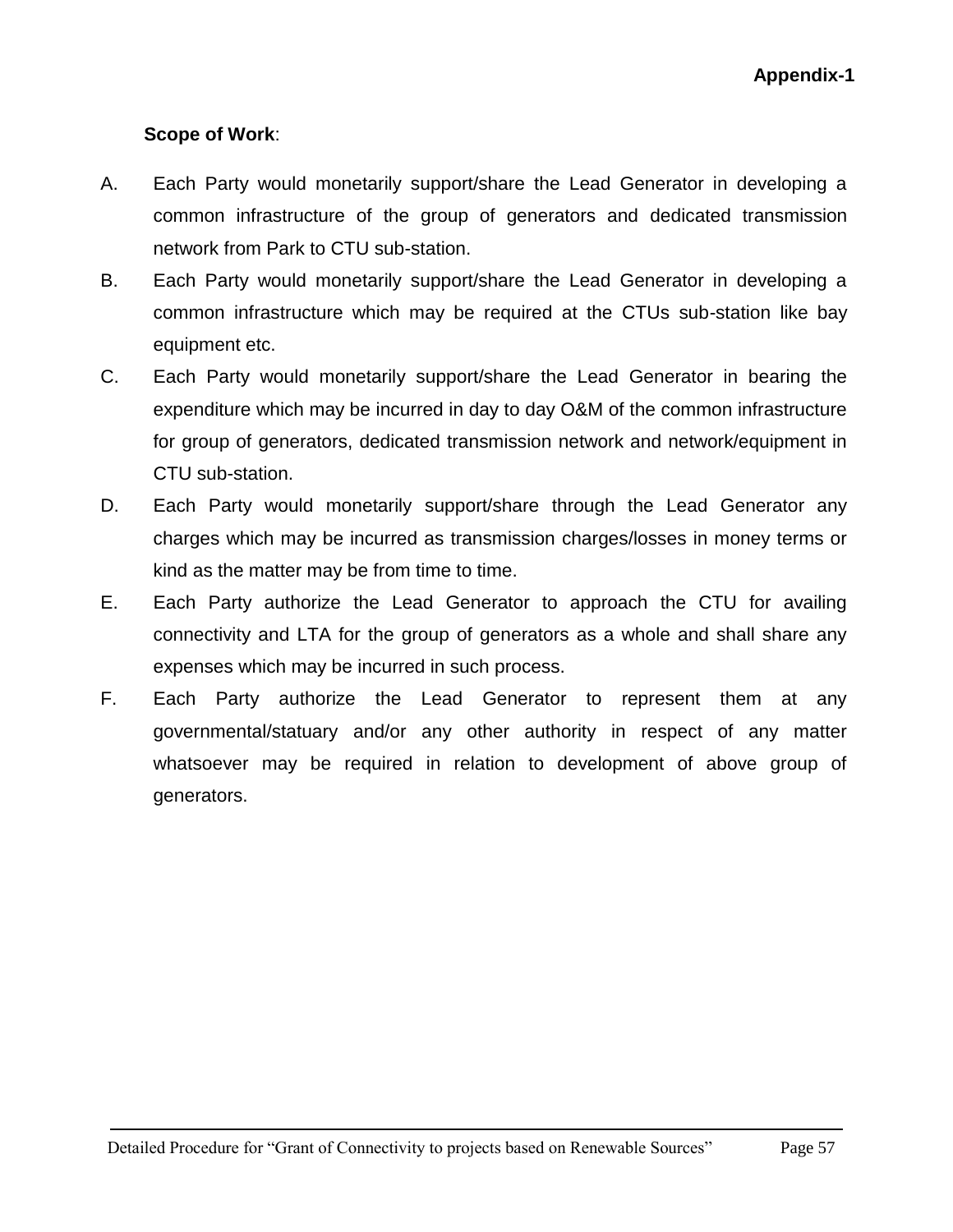#### **JOINT MANAGEMENT**

#### **1. Management Committee**

- 1.1. The Management Committee shall review and decide upon all important matters relating to the Grant of connectivity /LTA and the Group of Projects (other than matters falling solely within the Scope of Work of one Party and not affecting the interests of any other Party), in particular:
	- 1.1.1. establish the Grant of connectivity and LTA format, coordinate the preparation of the technical and commercial content of the Grant of connectivity by the Parties and collate the Grant of connectivity for submission to the CTU and negotiation in relations to the Group of Projects and any proposed Variation, supplement or amendment thereto;
	- 1.1.2. any proposed revision of the Grant of connectivity /LTA or Group of Projects price(s);
	- 1.1.3. any proposed modification, reduction or extension of the Group of Projects schedule and, at the request of a Party, any work schedule previously agreed between the Parties;
	- 1.1.4. any proposed reallocation of supplies, services or responsibilities among the Parties;
	- 1.1.5. any proposed revision of the Proportionate Shares of the Parties;
	- 1.1.6. any proposed addition of another party to or expulsion of an existing Party from this Agreement;
	- 1.1.7. any other important matter raised by any of the Parties.
- 1.2. Each Party shall appoint a representative who shall be an officer or director of that Party and an alternate by notice in writing within (1) (one) week of the date of this Agreement. Each Party may revoke the appointment of and replace its representative and alternate by notice in writing to the Management Committee.
- 1.3. Meetings of the Management Committee shall be convened by the Lead Generator at least (4) (four) times a year and, should circumstances so require, at any other time at the request of a Party, stating the circumstances, by giving (2) (two) weeks'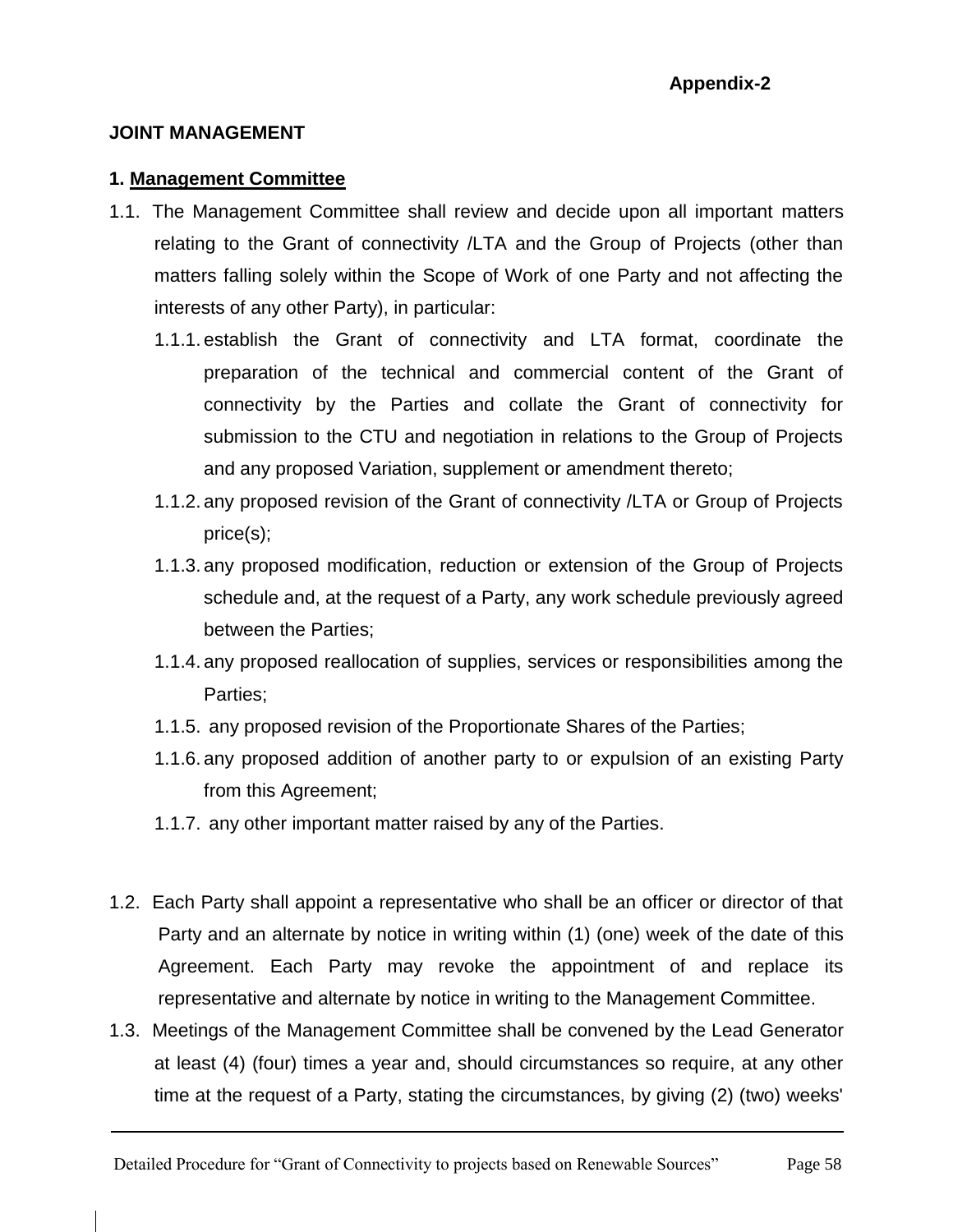notice in writing or such lesser period of notice as the circumstances may reasonably demand.

- 1.4. Each representative, or alternate in the absence of the representative, shall be deemed to have the authority to represent the Party appointing him or her in respect of all matters concerning the Management Committee.
- 1.5. Meetings of the Management Committee shall normally be held at the Lead Generator's offices or otherwise as mutually agreed. In cases of particular urgency, decisions may also be reached by telephone, correspondence, telex, email or facsimile. All decisions arrived at by telephone or facsimile shall be promptly confirmed in writing to every representative on the Management Committee by the Lead Generator's representative.
- 1.6. All decisions of the Management Committee must be unanimous save as except where it has been expressly stated in this Agreement.
- 1.7. Should a meeting of the Management Committee fail to achieve unanimity on a proposal, a decision on that proposal shall be adjourn In the event that the Parties are unable to arrive at an unanimous decision or on a modified proposal within 5 (five) working days of the original meeting and if a continued failure to resolve the issue would put the due performance of the Group of Projects materially at risk or in case of emergency, the Chairperson of the Management Committee shall be and hereby is empowered to take a decision to safeguard the common interest of the Parties and shall report such decision immediately to the other Parties. Such decision shall be duly implemented by the Parties without delay and without prejudice to the provisions of Clause 11 (Dispute - Resolution). If any Party fails to cause its representative or alternate to attend at a duly convened meeting of the Management Committee the meeting shall be adjourned for 2 (two) working days and the Parties shall immediately be notified by telex or facsimile of such adjournment. If the non-attending Party fails to cause its representative or alternate